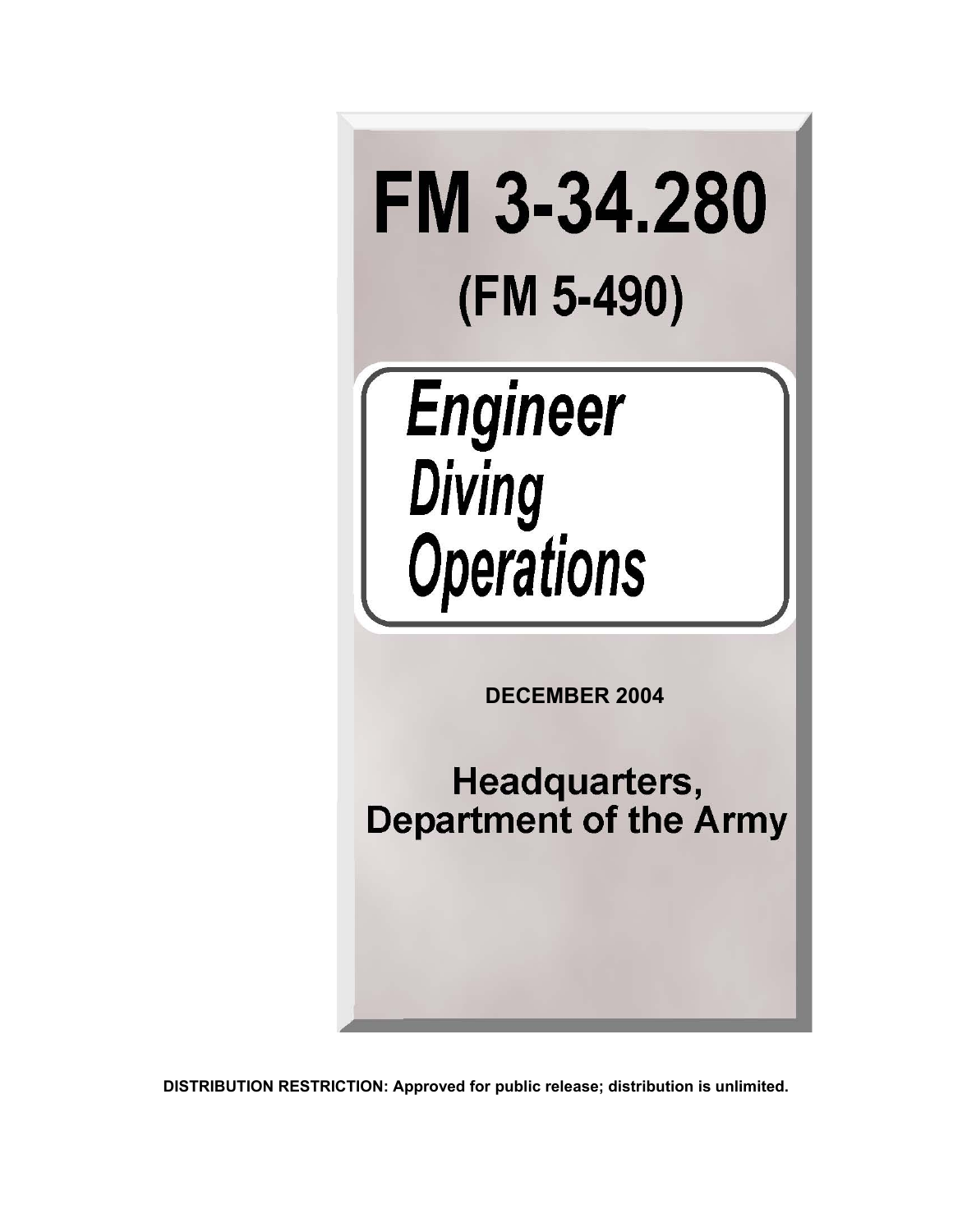**This publication is available at Army** Knowledge Online <**www.us.army.mil**>.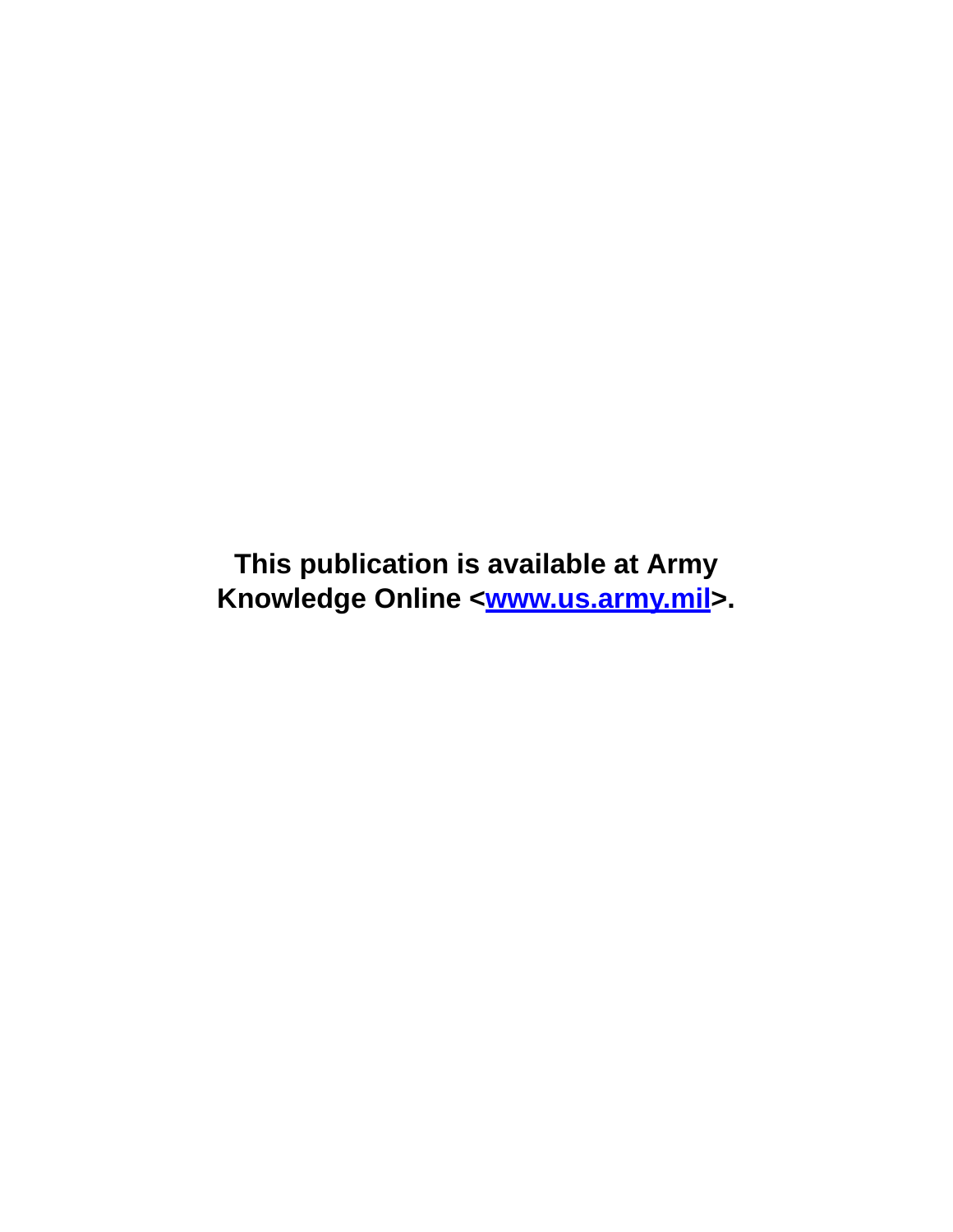# \*FM 3-34.280 (FM 5-490)

Field Manual No. 3-34.280

Headquarters Department of the Army Washington, DC, 20 December 2004

# **Engineer Diving Operations**

# **Contents**

# Page

| <b>Chapter 1</b> |  |
|------------------|--|
|                  |  |
|                  |  |
|                  |  |
|                  |  |
|                  |  |
|                  |  |
|                  |  |
| <b>Chapter 2</b> |  |
|                  |  |
|                  |  |
| <b>Chapter 3</b> |  |
|                  |  |
|                  |  |
|                  |  |
| <b>Chapter 4</b> |  |
|                  |  |
|                  |  |
|                  |  |
|                  |  |
|                  |  |
|                  |  |
|                  |  |

Distribution Restriction: Approved for public release; distribution is unlimited.

<sup>\*</sup>This publication supersedes FM 5-490, 31 March 1992.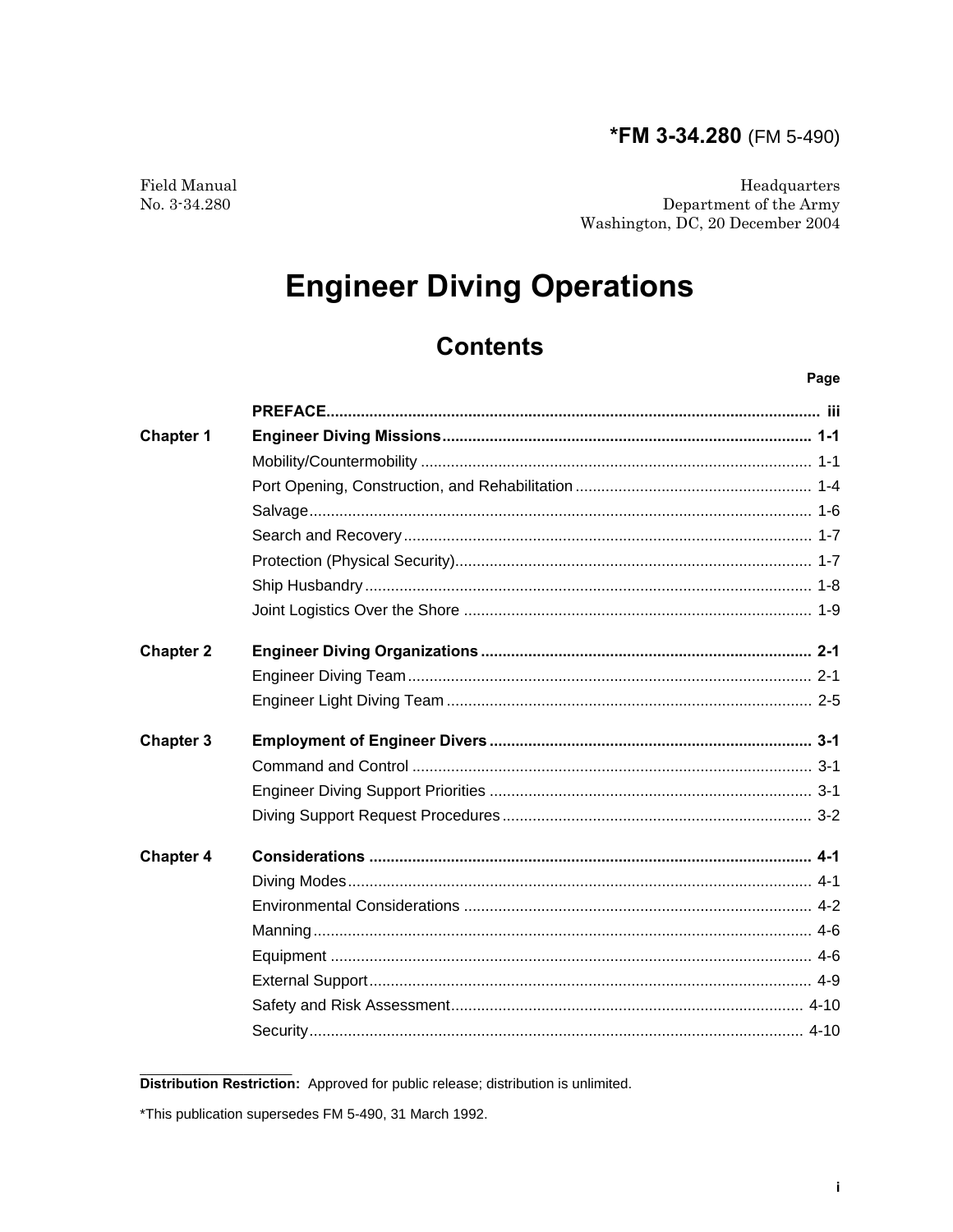| FM 3-34.280 | <u> 1989 - John Harry Harry Harry Harry Harry Harry Harry Harry Harry Harry Harry Harry Harry Harry Harry Harry H</u> |                       |
|-------------|-----------------------------------------------------------------------------------------------------------------------|-----------------------|
|             |                                                                                                                       | Page                  |
| Appendix    |                                                                                                                       |                       |
|             |                                                                                                                       | Glossary-1            |
|             |                                                                                                                       | <b>Bibliography-1</b> |
|             |                                                                                                                       | Index-1               |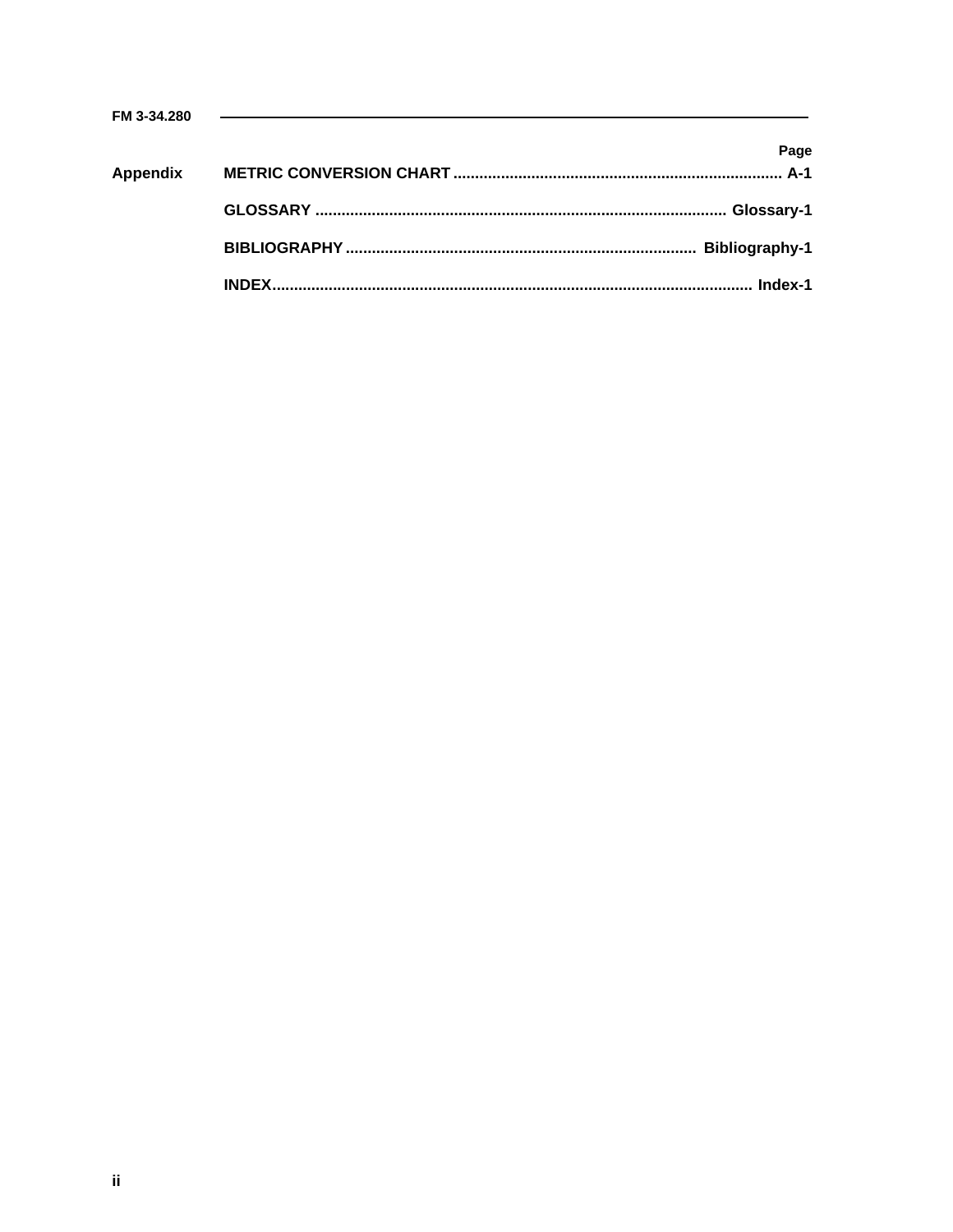# **Preface**

This FM provides the doctrinal basis and the responsibilities, relationships, procedures, capabilities, constraints, and planning considerations for the conduct of engineer underwater operations throughout an area of operations (AO). Its primary purpose is to integrate engineer underwater operations into the overall sustainment and mobility engineering structure. The doctrine presented is applicable for joint interagency and multinational environments in the full spectrum of operations.

Army Regulation (AR) 25-30 mandates that all Army programs and functions will use the metric system. To ensure compliance with this requirement, an English-to-metric measurement conversion chart is provided in Appendix A.

The proponent of this publication is HQ TRADOC. Send comments and recommendations on Department of the Army (DA) Form 2028 (Recommended Changes to Publications and Blank Forms) directly to Commandant, United States Army Engineer School (USAES), ATTN: ATSE-DOT-DD, 320 MANSCEN Loop, Suite 336, Fort Leonard Wood, Missouri 65473-8929.

Unless this publication states otherwise, masculine nouns and pronouns do not refer exclusively to men.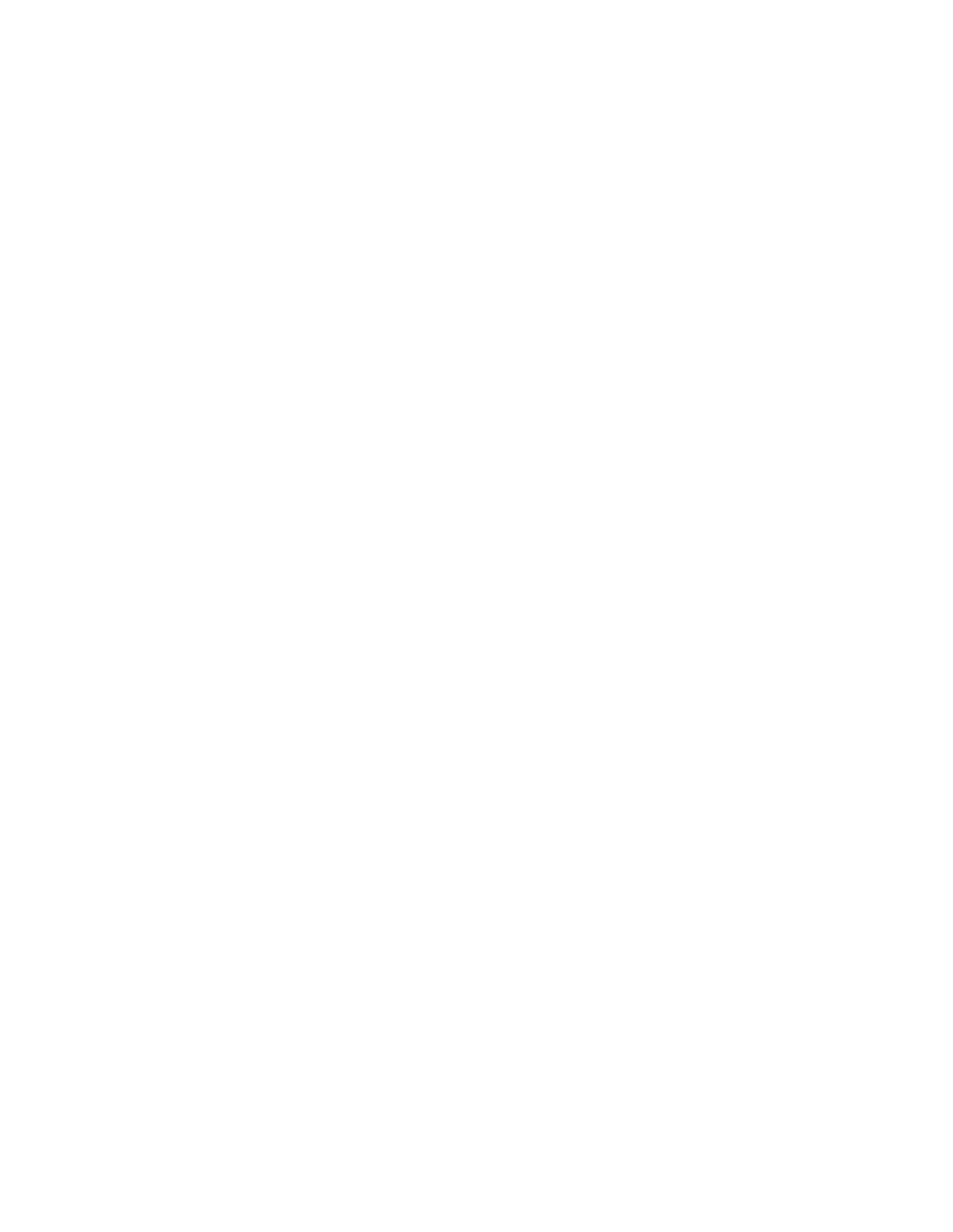# **Chapter 1**

# **Engineer Diving Missions**

Engineer divers provide assured mobility by supporting the forward movement of troops and equipment. Divers also provide support to general engineering operations in and around water. Supporting assets range from a small scuba team to multiple larger teams with a diverse range of capabilities, including the use of surface-supplied diving (SSD) apparatus and heavy equipment. The following seven major essential missions are identified for engineer divers:

- Mobility/countermobility.
	- River crossing operations.
	- Bridge inspection and repair.
	- Hydrographic survey.
	- Obstacle emplacement/reduction.
- Port opening, construction, and rehabilitation.
	- Planning and inspection.
	- Clearance.
	- Repair.
	- Construction.
- Salvage.
- Search and recovery.
- Protection (physical security).
	- Security of bridges, ports, locks, and dams.
	- Physical security systems.
- Ship husbandry.
	- In-water hull inspections.
	- In-water maintenance.
	- Damage control and repair.
- Joint logistics over the shore (JLOTS).
	- Hydrographic survey (beachhead).
	- Mooring systems.
	- Offshore petroleum distribution.

# **MOBILITY/COUNTERMOBILITY**

1-1. Engineer diving teams support the mobility of troops and equipment. Divers provide critical support to the engineer commander for wet-gap crossing sites. A light diving team can support bridge reconnaissance for all bridging operations. Regardless of the crossing means, each site needs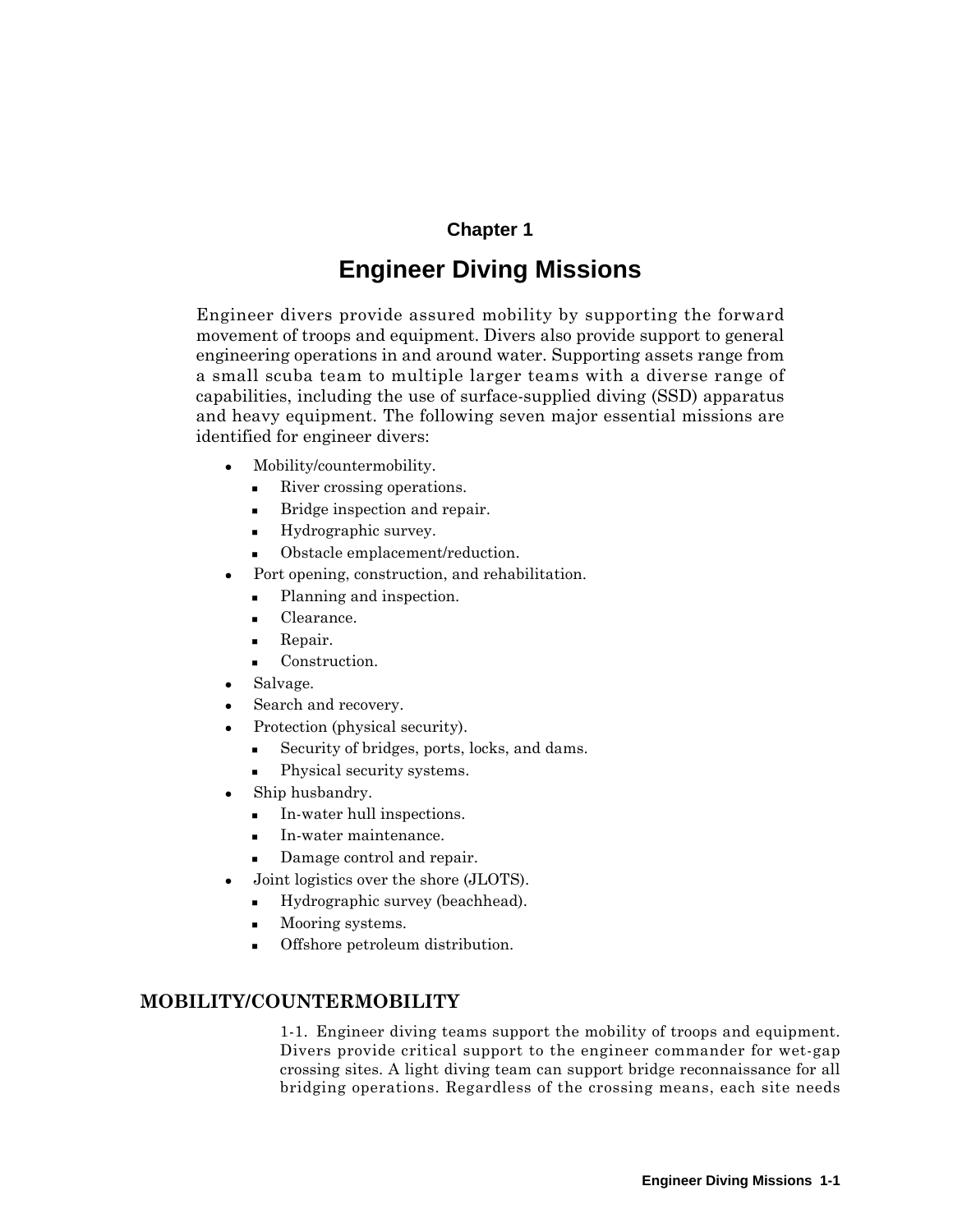engineer reconnaissance swimmers or an engineer light diving team to reduce obstacles and develop exit points on the far shore.

1-2. Divers can inspect and repair fixed or floating bridges. FM 3-34.343 is an excellent resource detailing inspections and repairs of bridges. Since the basics of bridge design are similar to pier design, the same inspections conducted on piers and pilings will be conducted on bridge components. Divers make temporary or permanent repairs to bridges, depending upon the time available and the degree and type of damage to be repaired.

1-3. Divers also provide support to countermobility. This includes such things as bridge demolition and obstacle emplacement.

# **RIVER CROSSING OPERATIONS**

1-4. FM 90-13 establishes doctrine for conducting river crossings. Maneuver commanders require up-to-date intelligence of crossing sites in order to choose the most appropriate site or sites. The corps normally provides an engineer light diving team to support river crossing operations. Divers work closely with bridge units in order to provide accurate information for the crossing site commander. Divers conduct nearshore and far-shore reconnaissance and perform bottom composition surveys. FM 5-170 gives details on the type of information required. This information may include the following:

- Gap width.
- Stream velocity.
- Nearshore and far-shore bank composition and characteristics.
- Bottom composition.
- Obstacle type and location.
- Approach and bypass information.

1-5. The survey of a river crossing site is similar to other hydrographic surveys conducted by divers. The degree of accuracy delivered will depend upon the commander's requirements and the threat level. In an unsecured location, engineer divers require support from security personnel.

1-6. To facilitate emplacement of bridging, divers may also neutralize underwater obstacles, construct underwater bridge structures, perform inwater repair to bridging and watercraft, recover sunken equipment, and search for and recover casualties. Once the bridging is emplaced, divers assist in installing impact booms, antimine booms, and antiswimmer nets to prevent damage caused by waterborne munitions and collision by floating debris. Antiswimmer nets are placed both upstream and downstream to protect bridges from enemy swimmers or underwater demolition teams.

1-7. Diving teams also conduct inspections and surveys of deep-water fording sites. When the divers cannot easily span the distance between banks, an inflatable boat or a bridge erection boat can be used. Helicopters may be used to drop teams in the water or place teams on the far shore if the situation permits. Engineer diving teams routinely conduct river reconnaissances at night.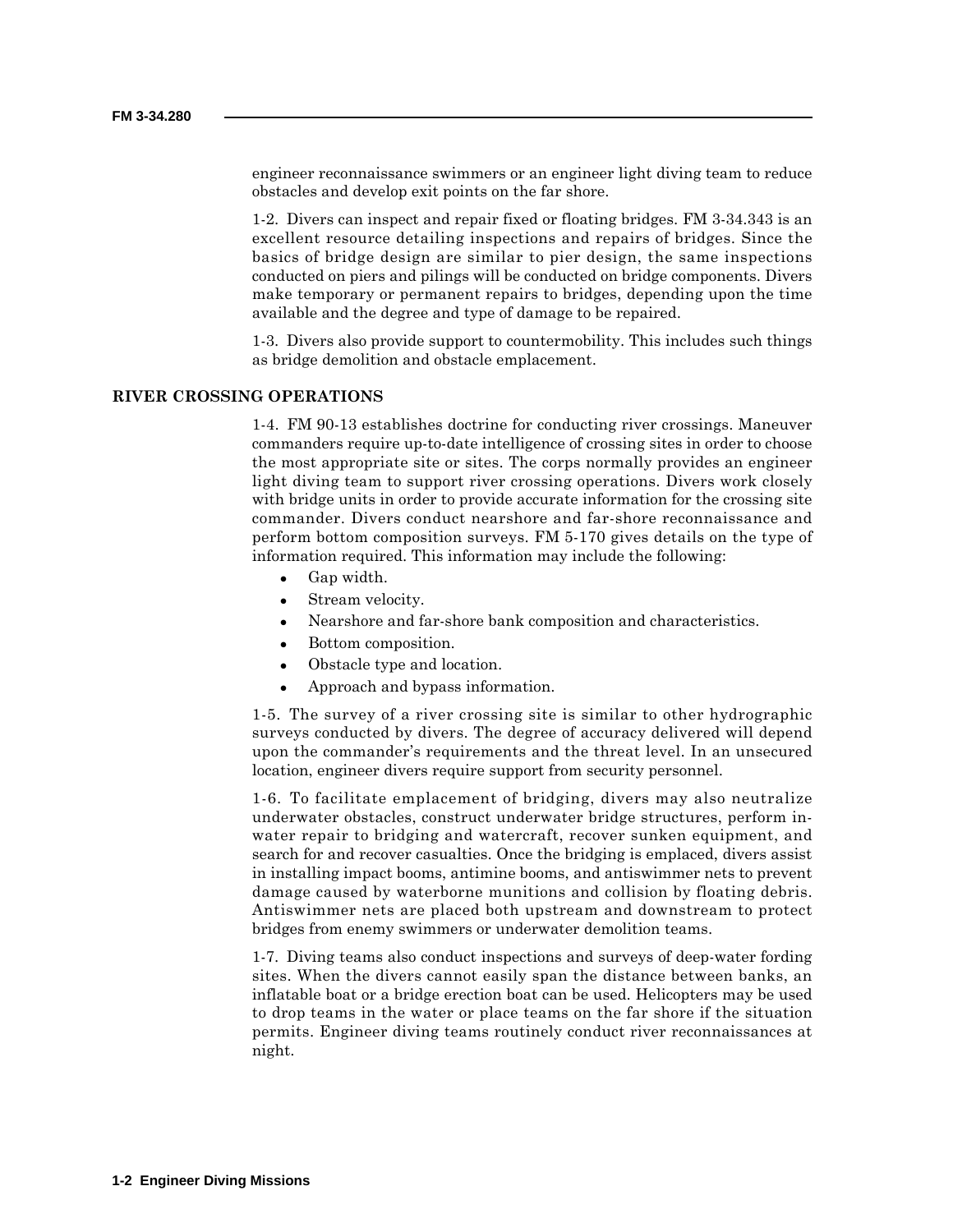# **BRIDGE INSPECTION AND REPAIR**

1-8. Engineer divers also provide critical support to fixed-bridge crossing sites. Divers conduct both underwater and surface reconnaissance of bridges to determine structural integrity and capacity. Divers may be used to repair or reinforce bridge structures and neutralize underwater obstacles in and around the bridge. Divers may also assist in installing impact booms, antimine booms, and antiswimmer nets to prevent damage to fixed bridging.

1-9. Engineer divers support countermobility by denying enemy access to bridging assets. Divers can be used to survey, emplace, prime, and detonate explosives on bridge supports to degrade or destroy bridges.

# **HYDROGRAPHIC SURVEYS**

1-10. Hydrographic surveys provide a depiction of underwater bottom profiles of an operational shoreline or port area. Products from a survey may indicate bottom depth gradients, ship channels, and the location and type of obstructions that may impede vessel traffic.

1-11. Hydrographic surveys can be done with two levels of accuracy. A hasty survey is quicker to perform and gives the commander a general idea of the bottom profile, but the degree of detail is correspondingly less. A deliberate survey can take more time but produces more accurate results and provides a complete picture of the underwater profile, including obstacles.

# **OBSTACLE EMPLACEMENT/REDUCTION**

1-12. Underwater obstacles can be man-made or natural and may include mines and other explosive devices. FMs 5-102 and 5-34 show many examples of obstacles that can be adapted and emplaced underwater. Divers can locate, identify, and reduce underwater obstacles.

1-13. Divers can be used to emplace or reduce underwater obstacles. Divers use demolitions underwater in the destruction of obstacles. Many of the same principles and techniques for using demolitions above water are used when employing demolitions underwater. Divers use sympathetic detonation to clear in-water munitions. This is accomplished by emplacing demolitions on or near underwater obstacles. Demolitions are always detonated from the surface.

1-14. A diving team is fully capable of utilizing available materials to deny access to any site that has aquatic or vehicular traffic. Steel can be welded into hedgehog or tetrahedron configurations and concrete can be poured into block, cylinder, or tetrahedron molds. In the event of retrograde operations, the diving team is fully capable of rigging a bridge substructure with explosives for command detonation.

1-15. Divers can be used to emplace or breach underwater minefields. FM 20-32 gives clear guidance on the emplacement of surface minefields.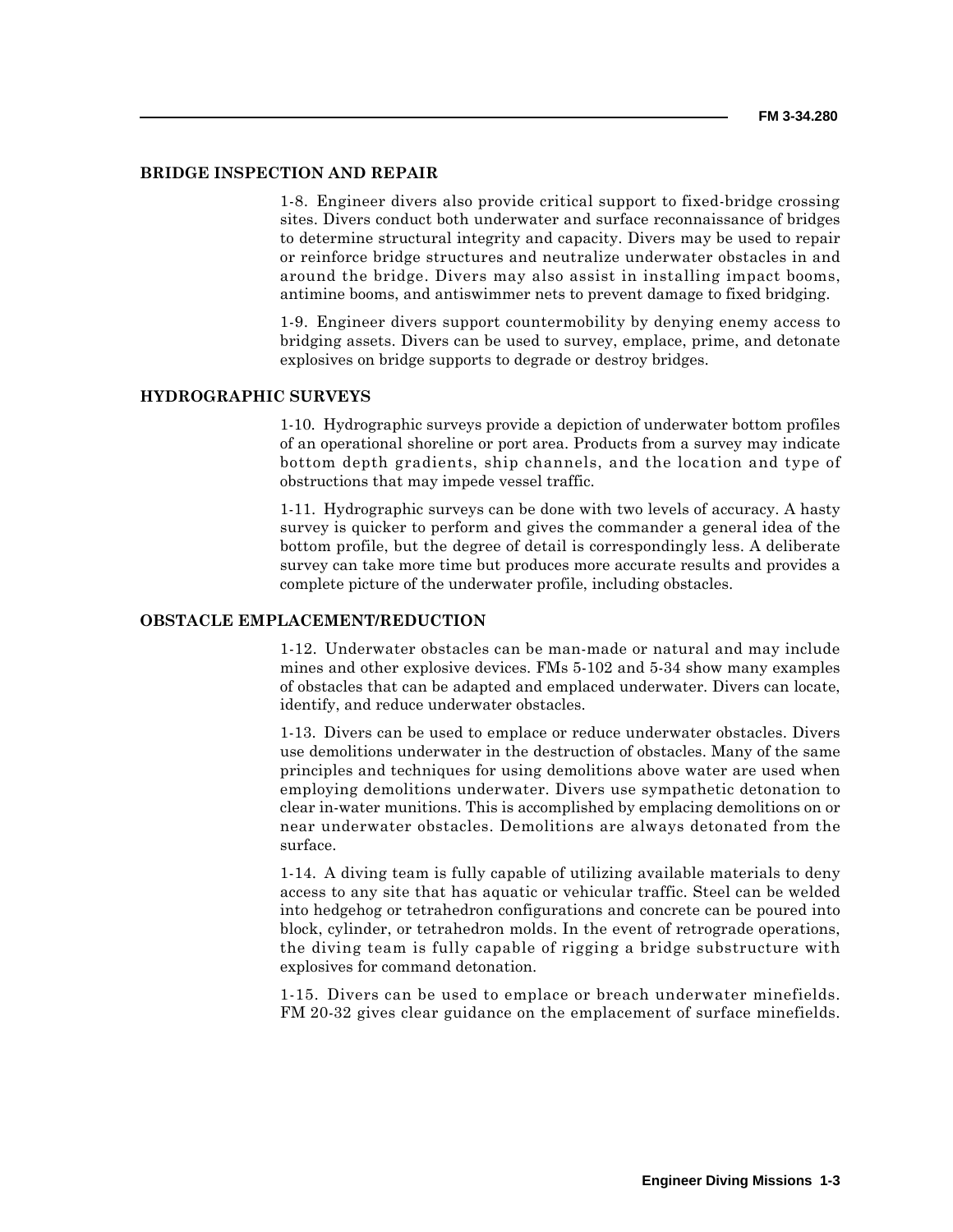Many of the same techniques can be adapted to underwater operations. Divers can emplace mines in water, but additional factors to consider are as follows:

- Many rivers or beaches have currents and waves that prohibit using mines with tilt rods.
- Floating debris may prematurely detonate mines.
- Soft river bottoms may prevent pressure-activated mines from detonating.

1-16. Divers can emplace mines in the water, but the mines must have additional anchors to hold them in place. One method is to use crossed pickets under the mine. This not only helps to anchor the mine but also helps to create a larger surface area in soft bottoms so that the mine can be pressureactivated.

1-17. Divers can breach underwater minefields. They use mine detectors or side-scan sonar to locate underwater mines. The mines are then marked and, if necessary, neutralized to create a safe lane for passage. Sympathetic detonation of underwater mines is accomplished by emplacing explosives on or near the mine, dependant on the type of fuzing mechanism. Divers can also identify mines for removal by qualified explosive ordnance disposal (EOD) teams. The Army does not have EOD-trained diving teams. Clearing an underwater minefield is a slow and deliberate process and should only be used when other alternatives for crossing have been exhausted.

# **PORT OPENING, CONSTRUCTION, AND REHABILITATION**

1-18. Port facilities are key to the movement of personnel and material for any military operation. Port facilities can either be improved for friendly forces or destroyed to deny use by the enemy. Engineer divers can be used in either capacity and can assist in the planning of any port operation to help determine priorities of work or prepare work estimates. Port facilities that have been damaged by either natural or man-made causes can have damage to piers and quay walls prohibiting the on-loading or off-loading of supply vessels. Vessels may be either partially or completely sunken to deny passage of supply vessels. Port equipment such as cranes, vehicles, and materialshandling equipment may be sunken near piers to deny access to vessel berths.

#### **PLANNING AND INSPECTION**

1-19. Preliminary and detailed construction planning is an overall guide for construction activities and is accomplished before beginning construction work. Planning should include formulating a strategy for returning the port to operation as efficiently as possible. The headquarters should include a qualified planner (such as a team leader, executive officer, or senior/master diving supervisor) to identify diving requirements and to ensure proper allocation of diving assets. The planner assists in the development of an inspection plan and provides guidance to the inspection team for initial on-site surveys. After completing initial inspections, the team leader will designate the appropriate diving team that is most capable of performing the mission. In the event that the operation requires extensive diving assets, such as major salvage, construction, or harbor clearance, multiple diving teams may be taskorganized to support the mission.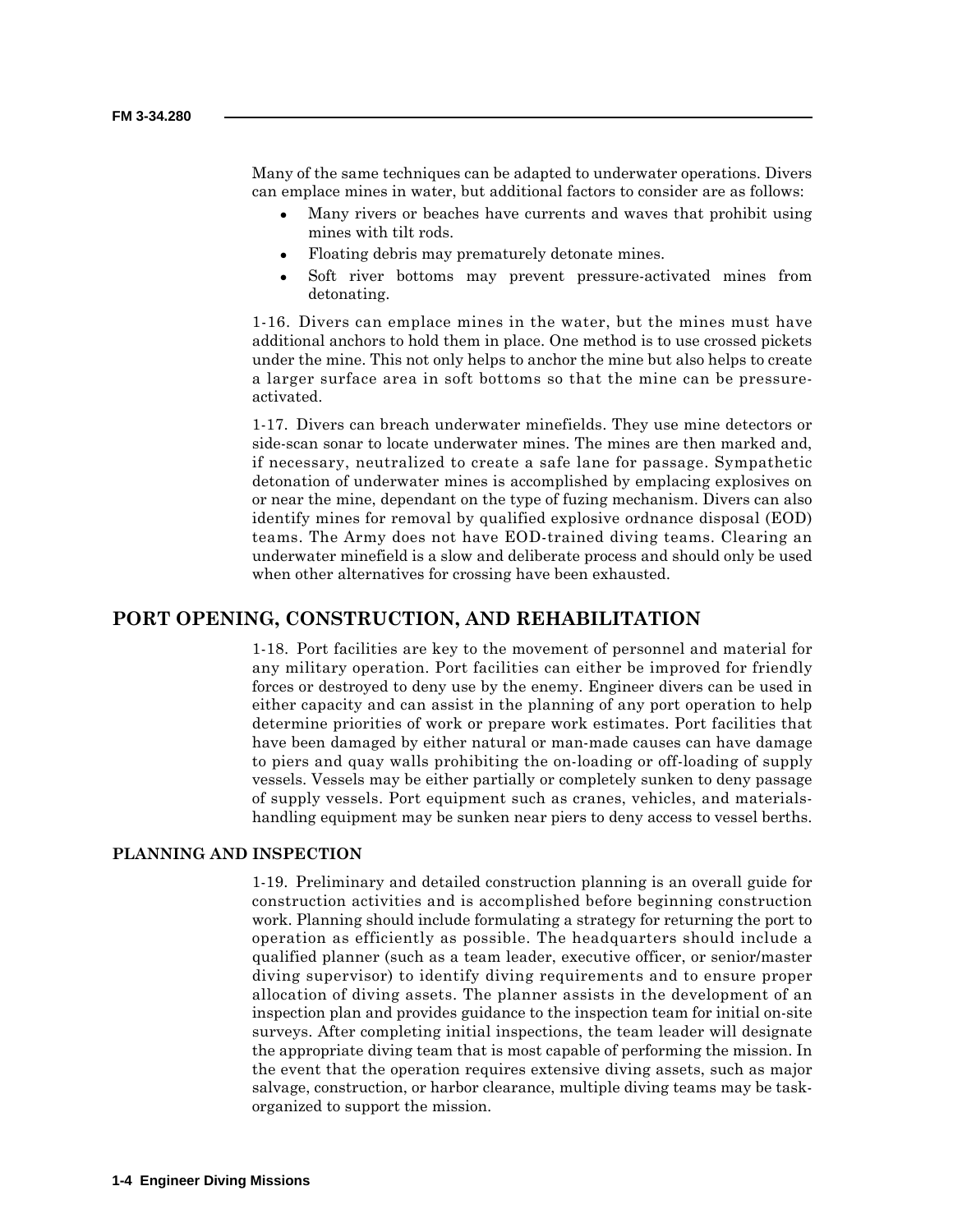1-20. A completed inspection can provide the water terminal commander with a report of existing conditions of underwater port facility structures. A hydrographic survey depicting water depths and obstruction locations can be included in the report. The information provided assists the area engineer and port construction units in determining the scope of construction required for port repair. It can also assist in the development of a port repair plan and time estimate.

1-21. A detailed report may include—

- Details of the port or facility.
- Assessment of underwater damage to existing pier facilities.
- Recommendations for restoration.
- The location and condition of sunken vessels or other obstructions.
- Water depths of ship channels within the port.
- Recommendations for vessel or obstacle removal.
- The location of underwater mines and munitions.

**NOTE: Engineer divers can clear mined areas by using sympathetic detonation with demolitions. Divers can also locate and mark suspected mined areas for removal by qualified Navy EOD teams.**

**NOTE: If the inspection is being done in an unsecure port, diving teams require the support of security personnel.**

# **CLEARANCE**

1-22. Clearance operations are undertaken to neutralize or reduce obstacles that are blocking the shipping channels in ports, loading facilities, mooring sites, marine railways, dry-dock facilities, lock and dam structures, and other navigable waterways. Clearance consists of locating, marking, surveying, and removing or reducing underwater obstructions. The operations include the removal of natural (underwater rock formations) or man-made obstacles, battle debris, or enemy-emplaced objects intended to prevent the use of navigable waterways or port facilities.

1-23. Demolitions provide an efficient method for reducing underwater obstacles in the port area. Most explosives are capable of being used underwater. Explosives are used to clear ship passages or to cut wreckage. In complimentary use with manual underwater-cutting techniques, explosive cutting has extensive application in cut-and-lift harbor clearance operations and in certain patch-and-pump situations when portions of an obstruction are refloated individually. Special precautions are required when employing demolitions underwater. Charges detonated near any vessel or personnel in the water can cause substantial damage or injury.

# **REPAIR**

1-24. The repair of port facilities is more desirable than initial construction because it is far less time and resource intensive. The repair may involve both underwater and surface operations and will depend on the close integration of both engineer divers and general engineer assets. Divers can perform repairs to underwater structures, such as bearing piles, fender and dolphin systems, and support walls. The inspection and repair of these structures may require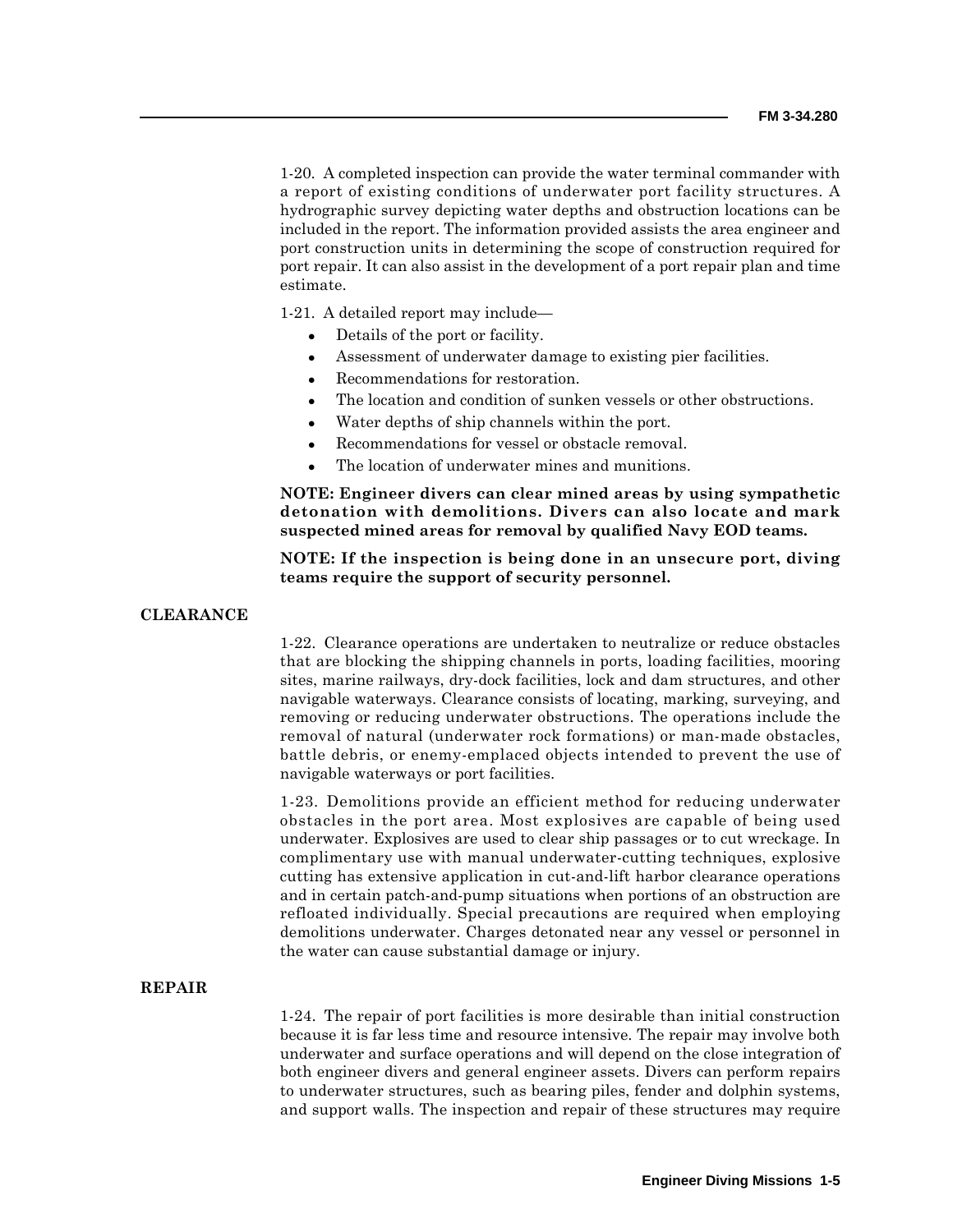specialized equipment. Repairs can be as simple as filling minor cracks with special epoxy; installing a concrete protective support jacket; or replacing wooden, steel, and concrete supporting structures and hardware. Repairs can be as extensive as major rehabilitation and replacement of the underwater structure supports.

1-25. The repair methods used depend upon the original construction techniques and the material used in the construction and are basically the same as surface construction techniques. However, the underwater conditions such as near to zero visibility and cold water increase the time required to perform the same task as on the surface. The best analogy for planners to keep in mind is that just as efficiency decreases when soldiers go to missionoriented protective posture (MOPP) level 4, so does efficiency decrease when tasks have to be performed underwater.

# **CONSTRUCTION**

1-26. The construction of new ports and facilities is a major undertaking that usually requires extensive use of divers. Divers can provide valuable information during the initial site selection and survey. Hydrographic surveys of the proposed area are conducted to determine water depths, sea-bottom contours, and the location of ship channels and underwater obstacles. The techniques for underwater construction are similar to the methods used on the surface. Detailed port construction techniques are outlined in FM 5-480 and Naval Facilities (NAVFAC) P-990.

1-27. Divers work with army port construction companies as well as other joint, interagency, and multinational organizations during construction operations. These units have cranes, pile drivers, earth-moving equipment, and any other heavy equipment necessary for port construction.

# **SALVAGE**

1-28. Major salvage operations include the clearance and removal of sunken vessels, equipment, supplies, or other materials from port channels, berthing and docking facilities, mooring sites, lakes, lock and dam facilities, and other navigable waterways. A diver's ability to salvage vessels or other equipment depends on the type, size, and location of the object and the time available for the salvage effort. Salvage methods range from simple operations to recovering sunken objects to large-scale operations requiring complex integration of surface-support assets, including multiple vessels and lift assets.

1-29. The condition and disposition of a sunken object may dictate how it is to be salvaged. Raising a sunken object is a complex and timely operation. The immediate tactical need to use a harbor or port may require the expedient removal of the obstruction. Unsalvageable vessels and other equipment can be marked and left in place; sectioned and removed; or flattened, dispersed, or settled with explosives. Reference Navy salvage manuals for specific techniques.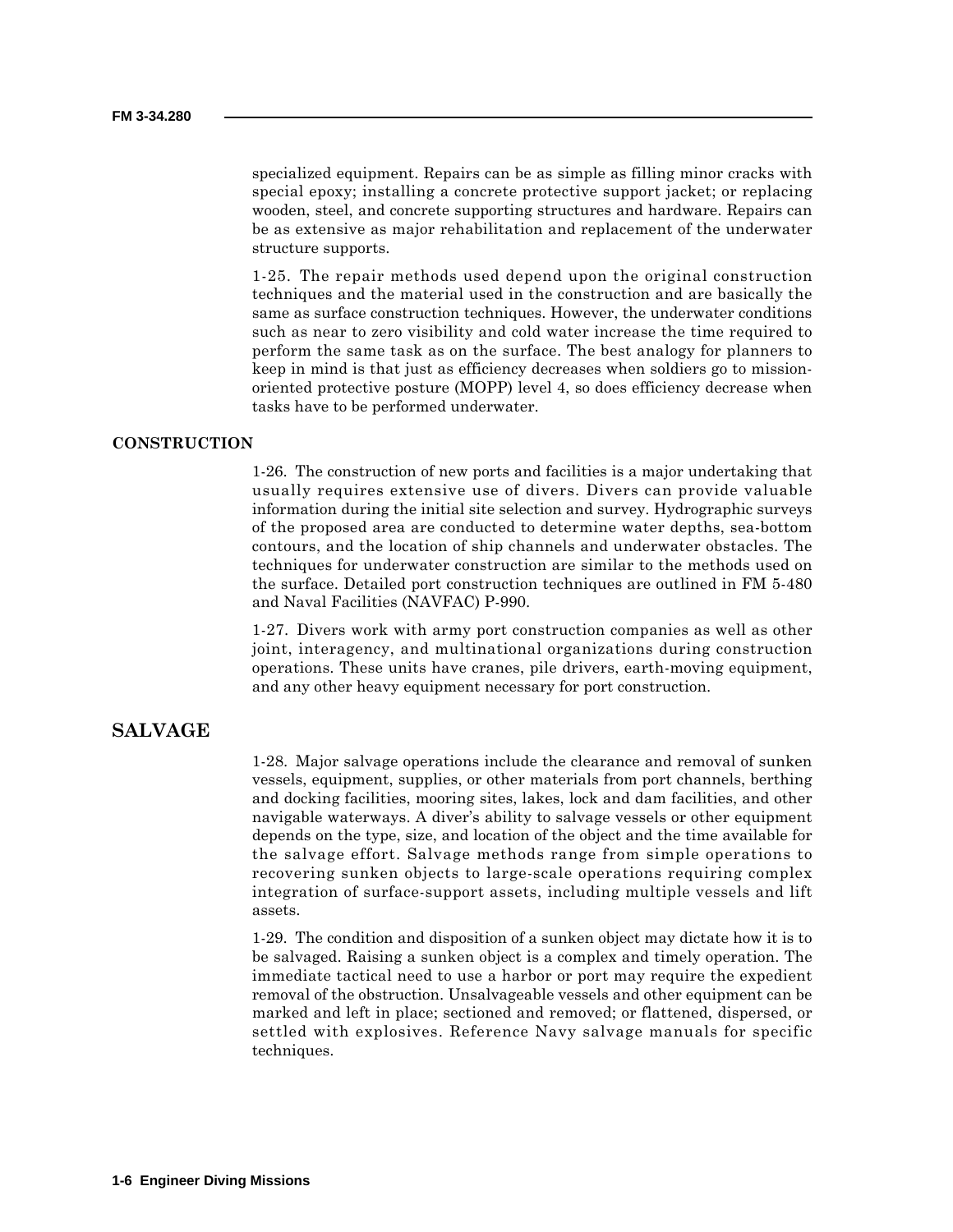# **SEARCH AND RECOVERY**

1-30. Divers assist in the search and recovery of equipment and casualties lost in or near water. The most important aspect of recovery operations is to have a clear idea of where the object or person was lost. General directions and indecision will waste valuable work hours and increase the likelihood that the object will not be recovered. Whenever possible, a person or vessel should stay in the exact area that the object or person was lost.

1-31. Engineer divers can perform underwater recovery operations, but often not within the time limits needed for emergency rescue. In the event that personnel are lost in or near water, divers may be used to conduct in-water searches for casualties. Recovery operations of this type are normally conducted using one or more scuba teams to conduct a search of the area.

1-32. If a recovery operation is conducted, there are several techniques to search underwater. The method chosen will depend upon many factors, including the size and sensitivity of the item. Environmental conditions such as the size of the search area, weather, surf, bottom topography, and underwater visibility will also affect the technique chosen. Because using divers for an unaided visual search over a large area is time consuming and labor intensive, this type of search operation should incorporate the use of side-scan sonar and other search equipment whenever possible. A reconnaissance dive may be conducted before other scheduled dives to gather information that can save in-water time and identify any special hazards of the dive mission.

1-33. Diving skills are not recognized as a substitute for lifesaving skills. Tactical situations may require the use of engineer divers to prevent drowning. Such situations might include river crossing operations where the far shore has been secured or amphibious operations. Engineer divers are not trained, qualified, or equipped to perform as certified lifeguards and should not be used as such. Special training and equipment are required to safely perform lifeguard responsibilities. Agencies such as the American Red Cross provide the necessary training and qualifications required for lifeguards.

# **PROTECTION (PHYSICAL SECURITY)**

1-34. Divers can be used to enhance protection in contingency operations or in response to national security concerns. Divers can be quickly deployed in order to secure areas. Planners and senior staff should be aware of the divers capabilities and integrate them into any response plan.

# **BRIDGE, PORT, LOCK, AND DAM SECURITY**

1-35. Physical security of bridges, ports, locks, and dams may include both active and passive systems to protect or provide early warning of impending danger. Divers can assist in placing and maintaining physical security systems in port areas and waterways and on fixed bridges, locks, or dams. Divers provide security by swimming the area to be secured and providing an active early-detection system. Divers can perform physical security swims on the underwater portion of a vessel before it enters a facility or while it is moored outside a secured perimeter.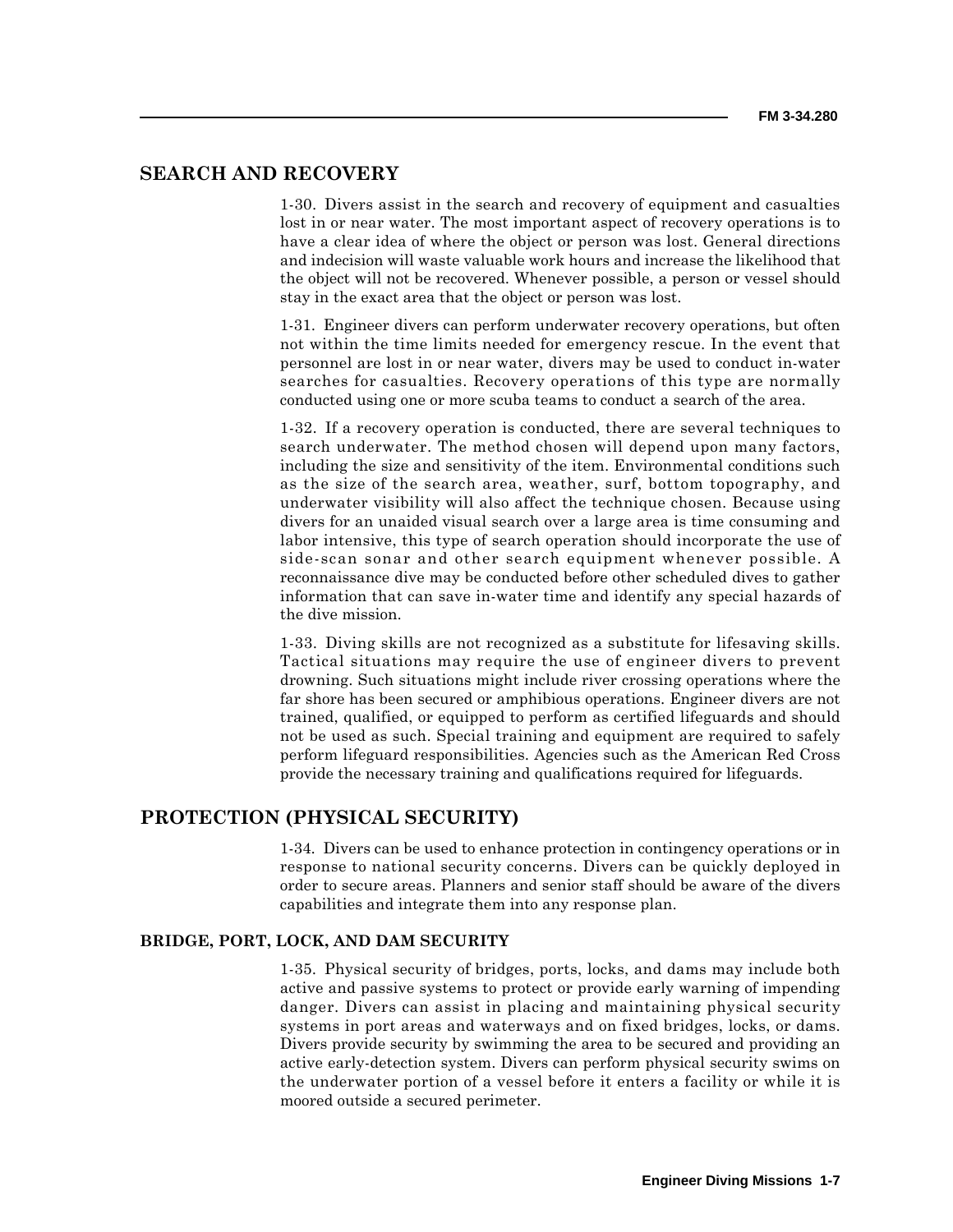1-36. Divers must use specialized equipment when searching for mines or explosives. Although divers are capable of performing these inspections, they cannot remove any foreign explosive devices found during the inspection. The removal of these devices is the responsibility of underwater EOD teams.

# **PHYSICAL SECURITY SYSTEMS**

1-37. Physical security systems are usually placed at harbor entrances, along the open areas of port facilities, and around bridge abutments. The systems may be passive or active and are designed to stop or detect vessels, underwater swimmers, or floating mines. These systems usually require diving support for installation and maintenance. Barriers across a harbor entrance restrict approaches to the harbor. Electronic security systems are designed to detect and, in some cases, deter attacks by underwater swimmers. Divers place and secure the systems underwater after qualified personnel assemble the systems on the shore. Periodic security swims are necessary on installed physical security systems to detect maintenance requirements and sabotage.

# **SHIP HUSBANDRY**

1-38. Ship husbandry is the in-water inspection, maintenance, and repair of vessels. Vessels require periodic maintenance just like any other piece of equipment. Engineer divers are tasked to provide maintenance assistance for these vessels.

### **IN-WATER HULL INSPECTIONS**

1-39. In-water inspections of military vessels are performed to assess the condition of the underwater hull and appendages. The inspections cover all parts of the vessel below the waterline and are part of the scheduled maintenance or damage assessment. The inspection provides the vessel master with information necessary to determine the condition of the vessel. These inspections provide the following information:

- **Hull.** Damage assessment and identification of buildup from marine organisms growing on the hull, plus the condition of antifouling paint surfaces.
- Propulsion and steering systems. Condition of shafts, screw propellers, and rudders and the serviceability of protective coatings, seals, and bearings.
- **Vessel appendages.** Determination of the general condition and operational ability.

# **IN-WATER MAINTENANCE**

1-40. In-water maintenance of military vessels is performed for scheduled maintenance or deficiency correction. In-water maintenance enables the Army water terminal commander to have immediate use of his watercraft. He can also keep the marine railway, dry dock, and other vessel maintenance facilities open for vessels requiring maintenance and repairs that divers cannot perform in-water. Divers provide in-water maintenance of propulsion and steering systems, sea chests, and heat exchangers; the clearing of lines,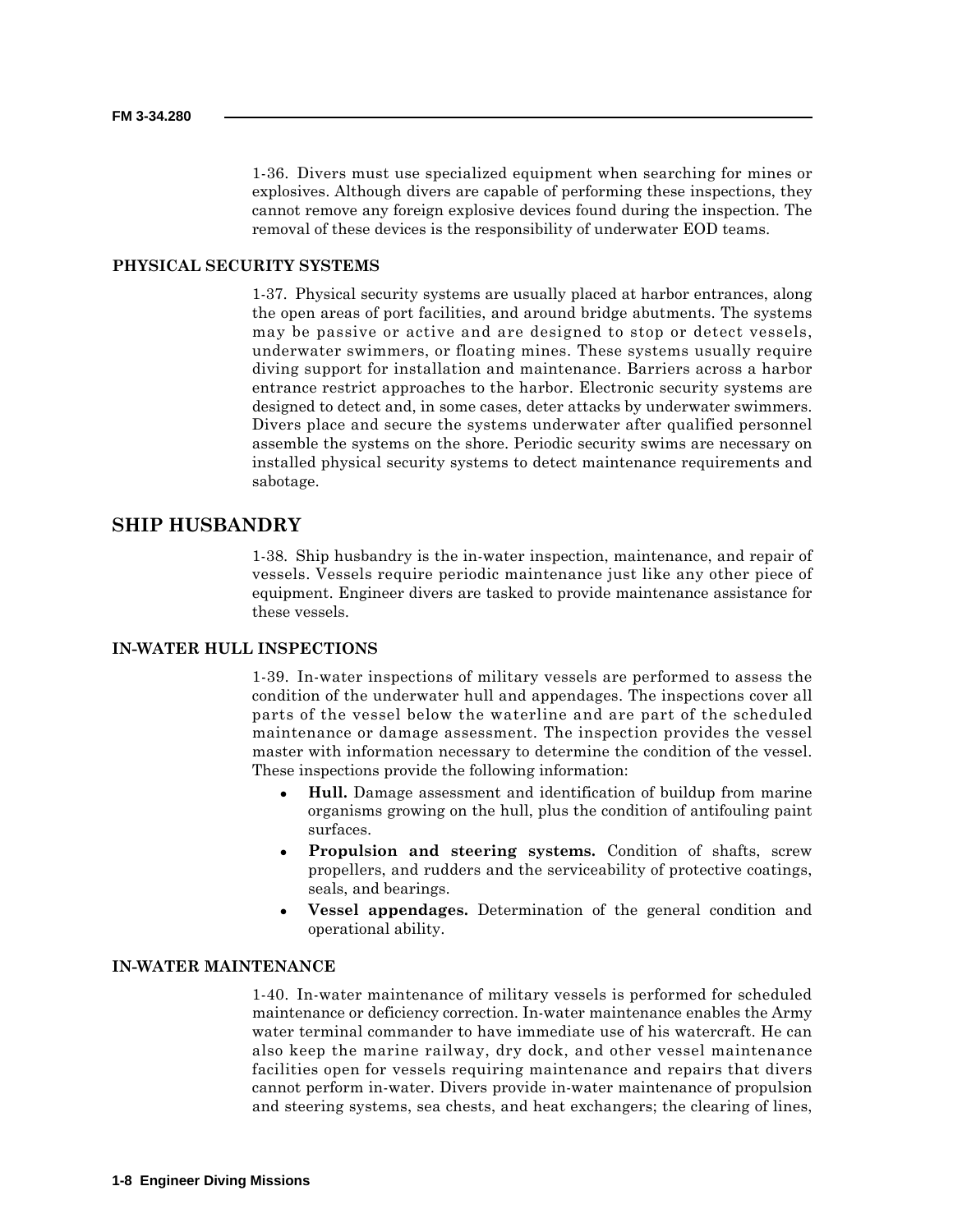ropes, or other debris from the propeller; and the cleaning of any appendage located below the waterline.

# **DAMAGE CONTROL AND REPAIR**

1-41. Damage control and repair provides immediate assistance to a vessel in distress. Repairs are temporary in their application and are meant to keep the vessel afloat until permanent repairs are made. Divers can provide assistance ranging from installing small damage control plugs to welding on large patches. The vessel commander will direct the repair in coordination with the on-site diving supervisor.

# **JOINT LOGISTICS OVER THE SHORE**

1-42. JLOTS operations are the water-to-land transfer of supplies to support military operations. They are conducted over unimproved shorelines and through partially destroyed fixed ports, shallow draft ports not accessible to deep-draft shipping, and fixed ports that are inadequate without using JLOTS capabilities. Divers are an important asset during JLOTS operations because of the large number of watercraft involved in the transfer of supplies. The scope of JLOTS operations depends on geographical, tactical, and time considerations. JLOTS operations can replace terminals destroyed by enemy action, relieve congested lines of communication (LOC), reduce land transport distances in supporting combat forces, establish terminal operations where none existed, supplement the capacities of existing fixed terminals (ports), or disperse supply and support operations.

1-43. As an initial step in planning a JLOTS operation, the terminal brigade or group commander selects beach sites. He may select beach sites based on intelligence information already on file in the theater or he may find it necessary to open new JLOTS beaches. Working with naval authorities, he selects proposed sites, based on a study of maps, hydrographic charts, special reports prepared by intelligence agencies, and aerial reconnaissance reports. Final site determination is made after a beach reconnaissance party conducts a detailed ground and water reconnaissance of the selected areas.

1-44. Representatives of the terminal group commander organize and supervise the beach reconnaissance party. The commander of the battalion that is to operate the beach, the Operations and Training Officer (US Army) (S3), and other appropriate members of his staff make up a portion of the reconnaissance party. Other necessary members include, but are not limited to, engineer, signal, and quartermaster officers; representatives from amphibian and landing craft units; the Navy; military police; and units with special equipment.

1-45. Unloading and transporting supplies at sea may result in the loss of supplies into the water. Divers can recover these supplies quickly and assure continued support to fielded units. They can also assist vessel crews by unfouling anchor lines or clearing debris caught in the propellers.

1-46. The salvage of equipment during JLOTS operations is the same as that during normal salvage operations. Items salvaged can range from individual weapons and equipment to major equipment such as tanks or helicopters. Lift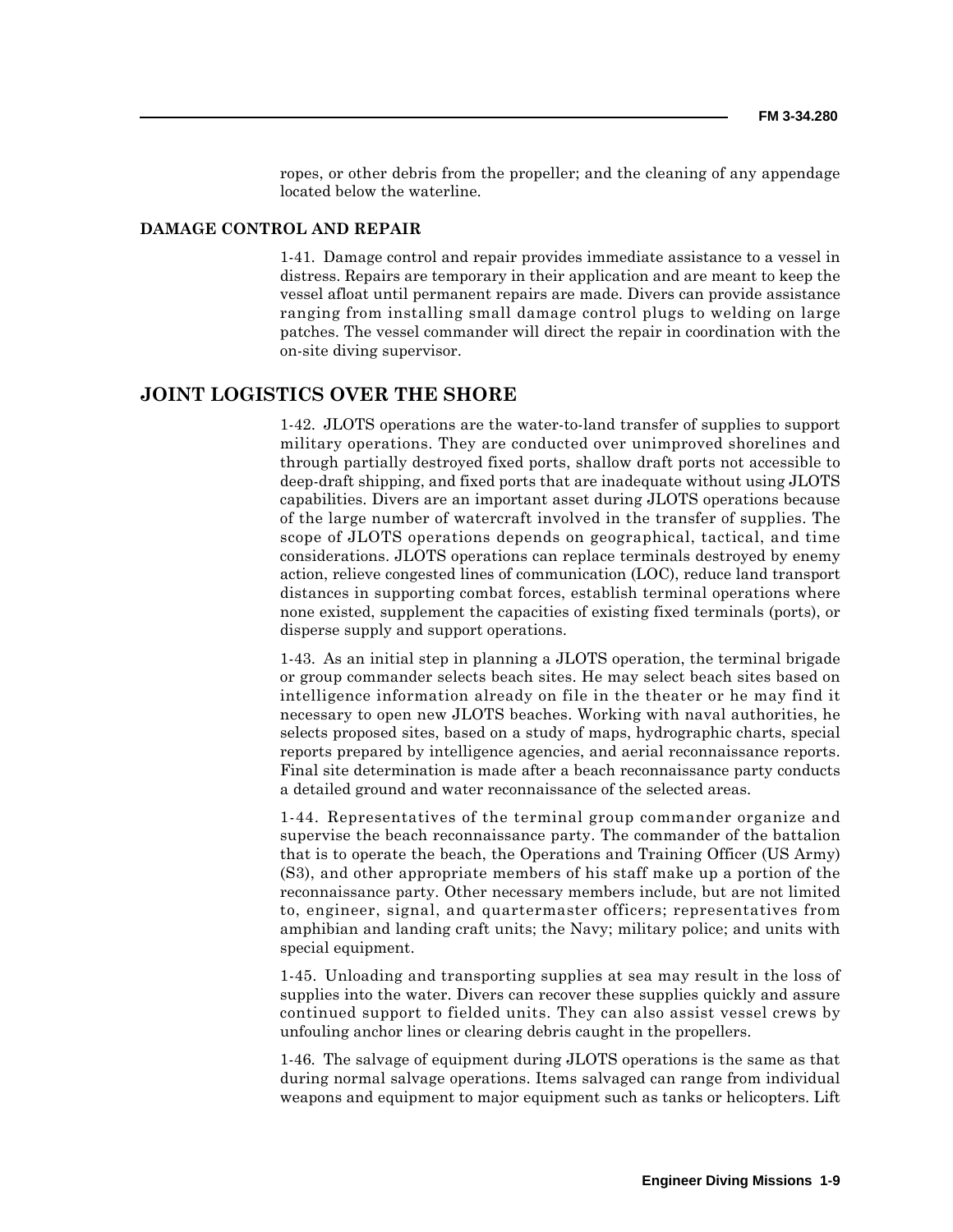support is required from outside sources if the item to be salvaged is a large piece of equipment such as a tank.

# **HYDROGRAPHIC SURVEY (BEACHHEAD)**

1-47. Hydrographic surveys can provide the terminal brigade or group commander with a clear picture of underwater conditions at the selected sites. Hydrographic surveys can be done with two levels of accuracy. A hasty survey is quicker to perform and will give the commander a general idea of the bottom profile, but the degree of detail is correspondingly less. A deliberate survey can take more time, but produces more accurate results and provides a complete picture of the underwater profile, including obstacles.

#### **MOORING SYSTEMS**

1-48. Divers can install and maintain offshore mooring systems to provide safe anchorage to cargo vessels, causeways, and landing craft supporting JLOTS operations. Mooring systems can be emplaced, maintained, and removed by divers. These mooring systems are a series of anchors and mooring buoys that allow a vessel to be anchored at a specific location to assist in the off-loading and on-loading of supplies.

1-49. NAVFAC P-990 gives detailed instructions for the installation, inspection, and maintenance of mooring systems. Depending upon the type of vessel to be moored and the prevailing sea state or weather conditions, the anchors and buoys used may weigh many tons and be several meters long or several meters in diameter. A typical mooring system will consist of one or more anchors that lead to a mooring buoy. An example of a simple mooring system that allows a vessel to pivot around the buoy, depending upon the wind or current direction, is shown in *Figure 1-1*.



**Figure 1-1. Single-Point Mooring System**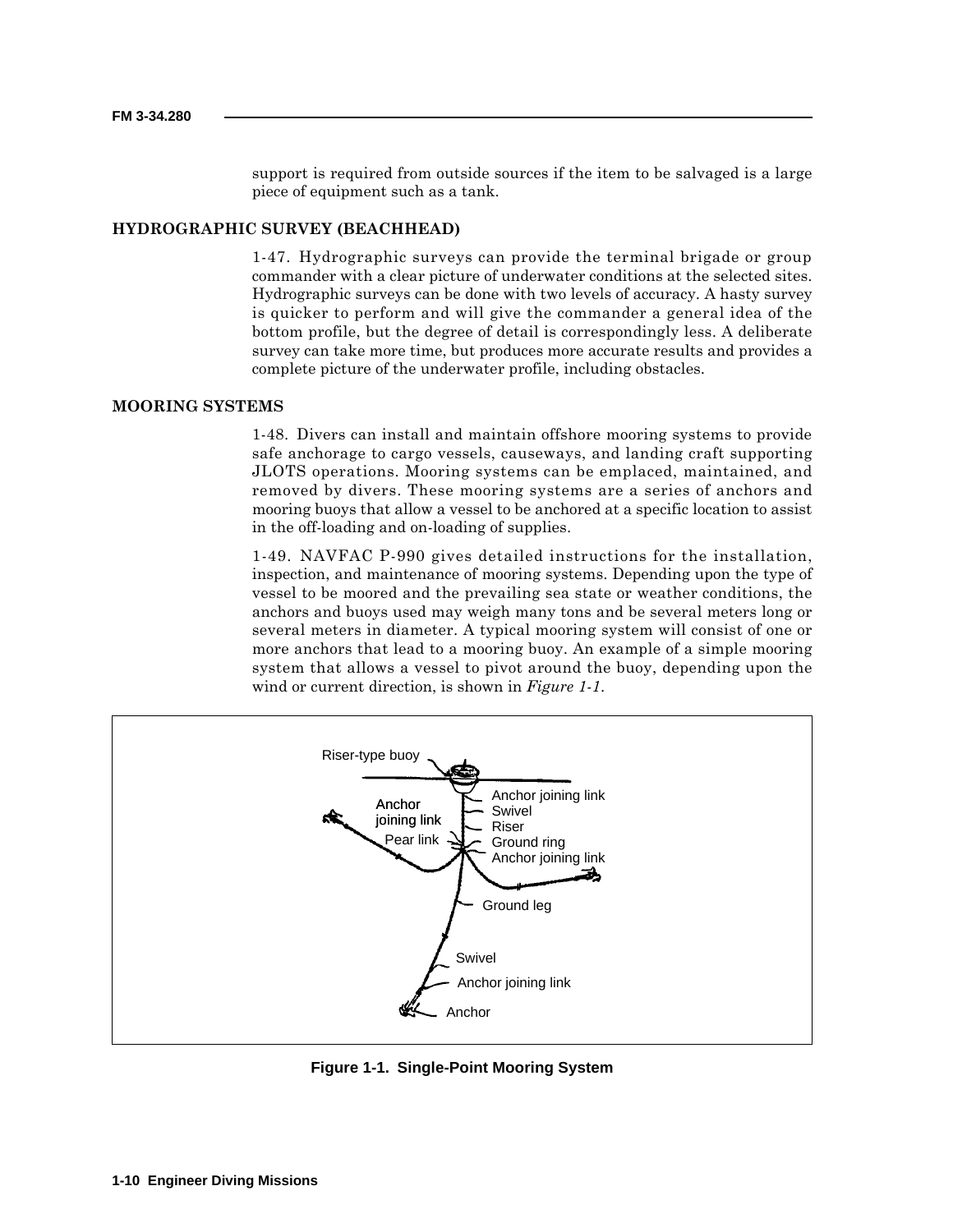1-50. A more complex system using multiple anchor sites that keep a vessel in a fixed orientation is shown in *Figure 1-2*. This type of mooring system is frequently used for petroleum distribution systems in order to avoid tangling flexible pipelines.



**Figure 1-2. Multiple-Point Mooring System**

# **OFFSHORE PETROLEUM DISTRIBUTION SYSTEMS**

1-51. Offshore petroleum distribution systems (OPDSs) are designed to facilitate the high-volume movement of bulk liquid cargo from ship to shore and are used extensively during fuel transfer operations. Engineer port construction companies, engineer diving teams, and transportation watercraft groups play an important role in the preparation, installation, repair, and operation of the OPDS in the joint operational area (JOA). NAVFAC P-990 gives detailed instructions for the installation, inspection, and maintenance of the OPDS.

1-52. *Figure 1-3,* page 1-12, shows a single-anchor, leg-mooring system (SALMS) emplaced as a mooring station and discharge manifold. The SALMS provides a semipermanent installation for the bulk transfer of fuel directly from an offshore tanker to port storage. This system is employed during OPDS operations, and divers may be required to support it by—

- Performing hydrographic surveys to determine beach gradient and underwater contour.
- Improving beach approaches.
- Clearing enemy-emplaced or natural obstacles from beach approaches.
- Supporting the installation of an OPDS.
- Connecting underwater-pipeline components.
- Inspecting pipelines and their components.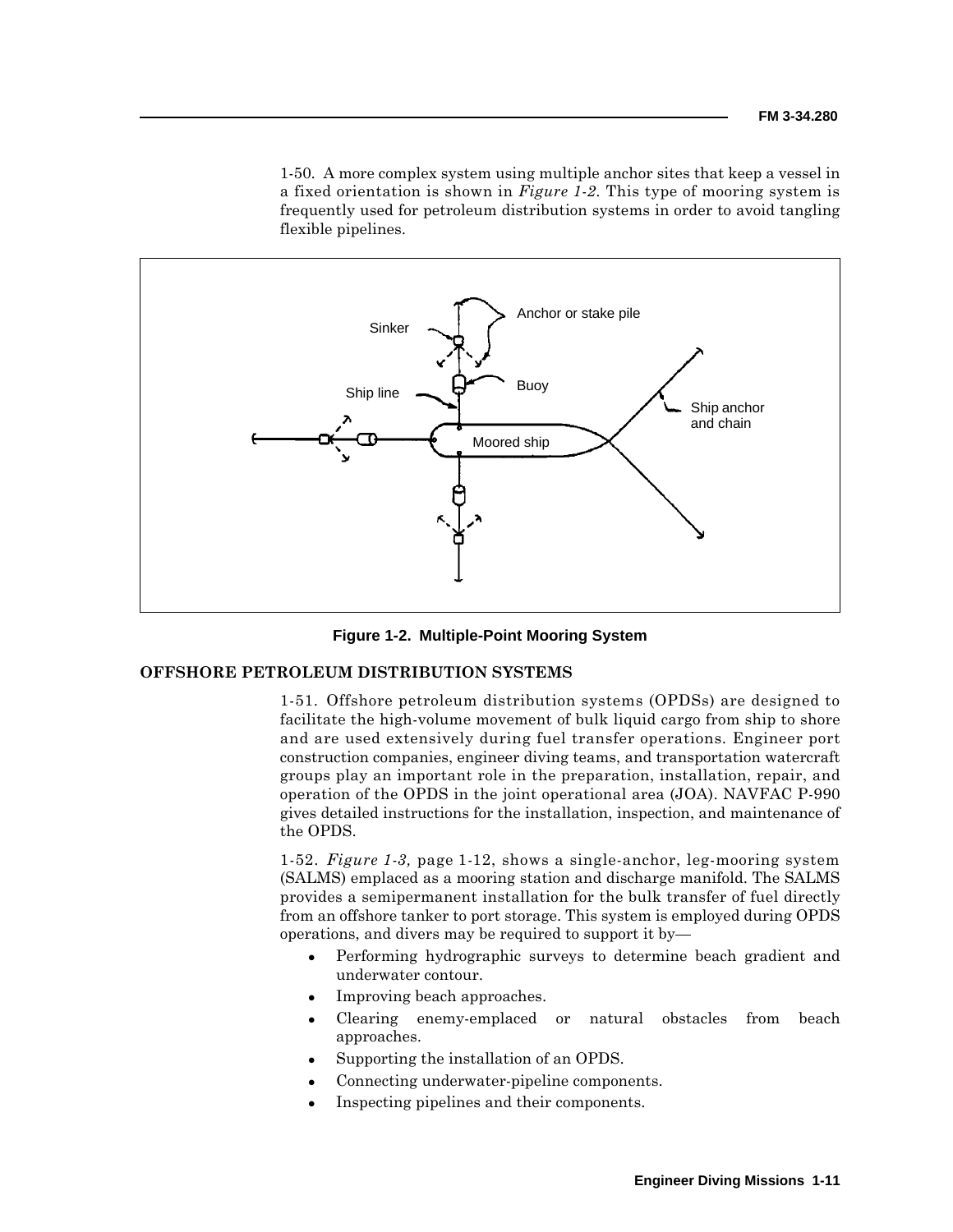- Performing maintenance on underwater pipeline components.
- Performing emergency repairs to damaged pipe sections.



**Figure 1-3. OPDS SALMS Sunk to the Bottom and Acting as a Mooring and Discharge Station**

1-53. The construction of a permanently installed submarine pipeline is not expected during mobilization. However, systems already in place may require extensive repair and maintenance.

1-54. The underwater components and mooring assemblies for all types of distribution systems require periodic maintenance support. Specific areas of repair and maintenance performed by divers are as follows:

- Tanker hose discharge assemblies. These connecting hoses are of various types and require periodic replacement of gaskets and damaged sections. Control valves located at pipeline connections require periodic lubrication and seal replacement.
- **Mooring systems.** Mooring systems prevent ship movement during petroleum transfer operations. Maintenance includes periodic inspection and replacement of chain hardware connections and worn chain sections. Surface marking buoys require periodic cleaning and replacement.
- **Pipelines.** Permanently installed pipelines need periodic inspection and maintenance to ensure watertight integrity.

1-55. Divers repair or replace pipe flange connections, damaged pipe sections, and concrete encasements. They also conduct security swims along the length of the pipeline to verify pipeline integrity.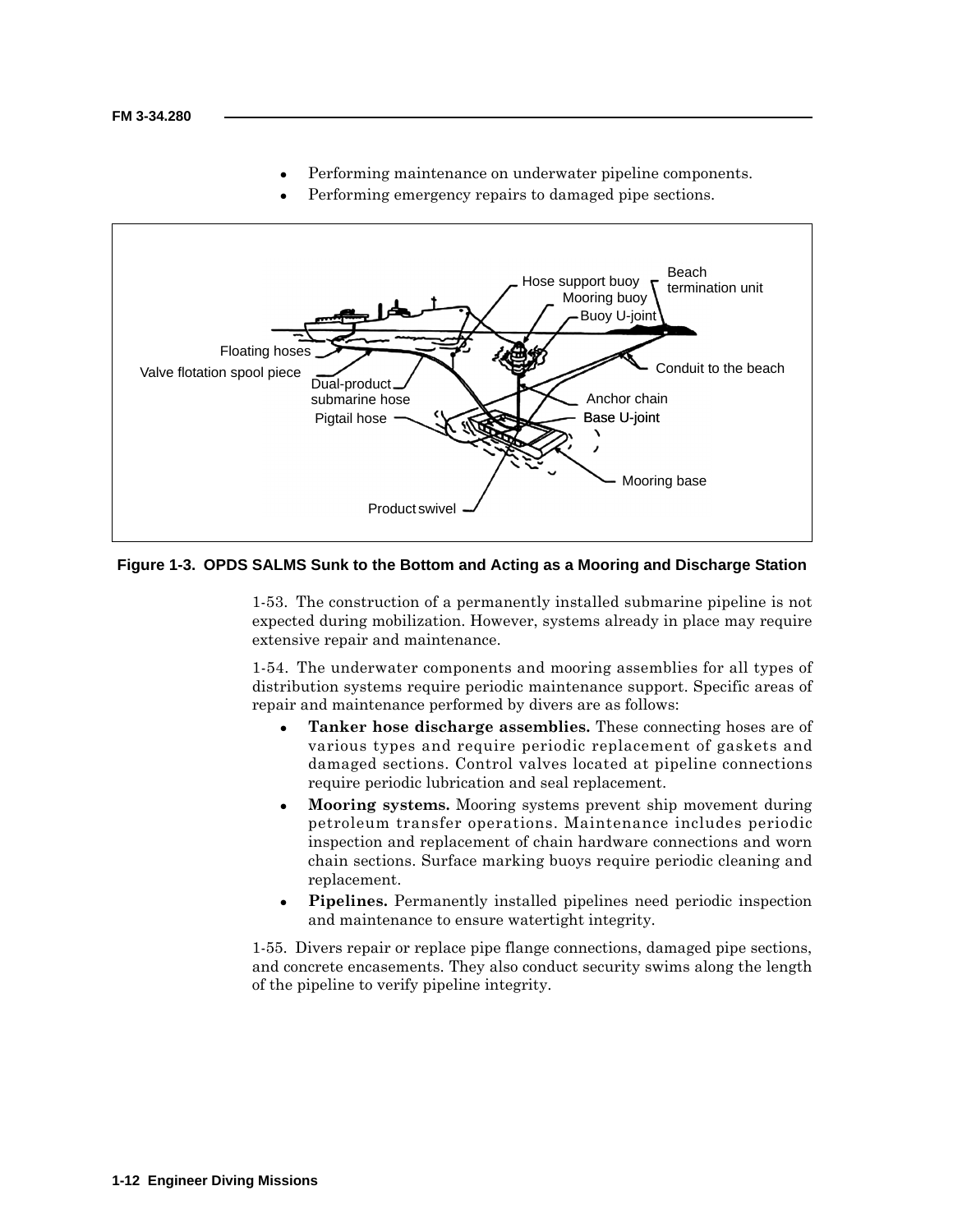# **Chapter 2**

# **Engineer Diving Organizations**

Engineer divers support nearly all specialized underwater missions on the battlefield. Engineer diving teams are relatively small, specialized organizations. Each team has specific duties and responsibilities but is flexible enough to support the commander in most situations. They normally provide general support to the Army Service Component Command (ASCC) commander. They also provide direct support to commanders below ASCC level when approved by the ASCC commander. Diving units are divided into two tables of organization and equipment (TOEs). The engineer diving team (TOE 05530LA00) and the engineer light diving team (TOE 05530LC00) may be assigned or attached to supported units anywhere within the AO.

# **ENGINEER DIVING TEAM**

2-1. A diving team is normally assigned to the ASCC and attached to the senior engineer command (ENCOM) to support commanders in ports, harbors, and coastal zones. The team may be attached or assigned to a subordinate headquarters or task-organized with supporting units to provide directsupport diving capabilities. It is capable of providing salvage, construction, or survey support.

2-2. Engineer diving team missions include the following:

- Perform scuba and SSD to a maximum depth of 190 feet.
- Assist in constructing or repairing port facilities, logistics over-theshore (LOTS) facilities, floating barriers, or bridges.
- Repair damaged piers, docks, wharves, seawalls, breakwaters, bridges, locks, dams, pipelines, canals, or levees.
- Clear underwater obstructions and mark navigational waterways.
- Reduce and emplace underwater obstacles and mines.
- Conduct underwater demolition.
- Install, maintain, and repair offshore petroleum discharge pipelines and ship mooring systems.
- Recover sunken material or vessels.
- Install and maintain vessel moorings.
- Inspect and repair watercraft.
- Collect underwater-terrain data in seas, ports, and rivers in support of port openings, LOTS operations, and river crossings.
- Install and maintain the underwater portion of offshore petroleum and water distribution systems.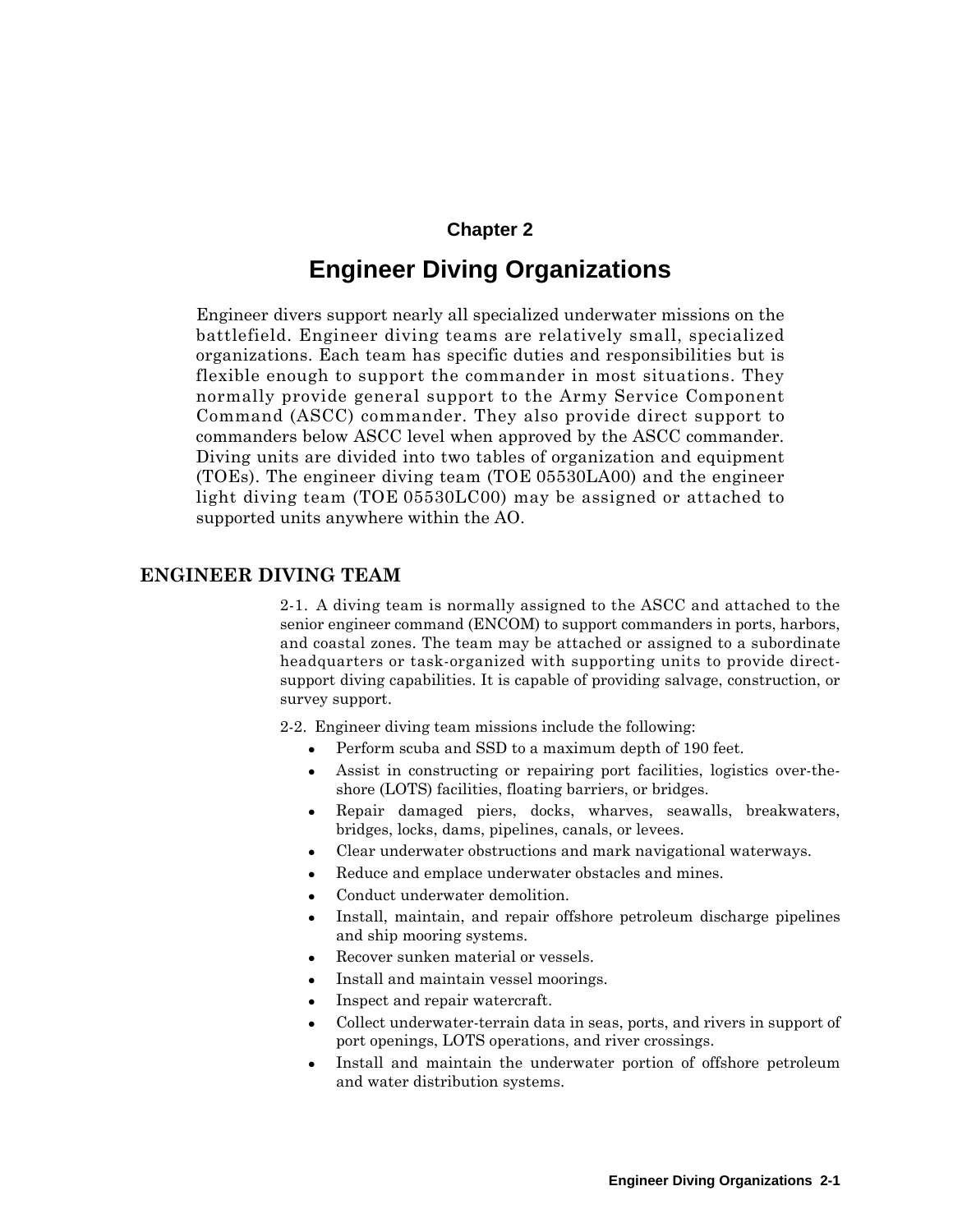- Support engineer light diving teams (TOE 05530LC00) on the battlefield.
- Emplace and install underwater security systems.
- Perform security swims on vessels and facilities.
- Perform hyperbaric-chamber operations and emergency diving medical treatments.
- Perform intermediate maintenance on diving life-support equipment, and maintain repair parts for diving equipment.
- Provide technical expertise and staff planning support to ASCC through brigade commanders.

**NOTE: While diving teams are trained to perform underwater demolition operations, they do not perform underwater EOD operations. Specially trained Navy EOD personnel must undertake these missions.**

2-3. An engineer diving team is a 25-soldier team that has sufficient personnel and equipment to conduct multiple diving operations concurrently. *Figure 2-1* is an example of the organization of an engineer diving team. The responsibilities of soldiers in the team are discussed below.



**Figure 2-1. Organization of an Engineer Diving Team**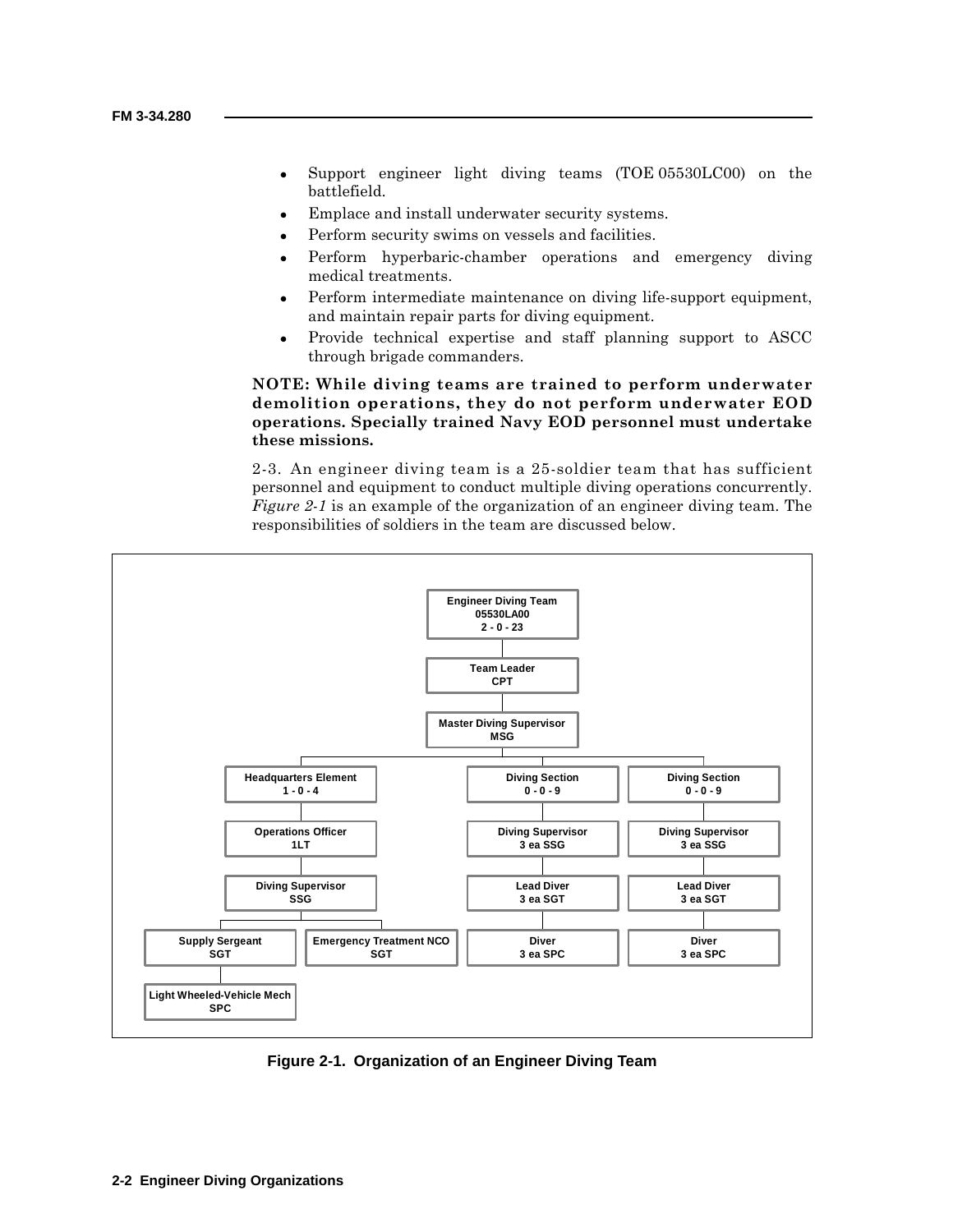# **TEAM COMMANDER—CPT (21B5V) (MUST BE A QUALIFIED DIVING OFFICER)**

2-4. Performs as the diving officer during diving operations. Responsible for all diving operations under his command. Acts as the liaison to higher headquarters for diving matters.

## **OPERATIONS OFFICER—1LT (21B5V) (MUST BE A QUALIFIED DIVING OFFICER)**

2-5. Performs as the operations officer and coordinates all diving missions. Assigns diving missions to sections within the team. Plans and schedules all training. Performs equivalent duties as an executive officer.

# **MASTER DIVING SUPERVISOR—MSG (21D50) (MUST BE A QUALIFIED MASTER DIVER)**

2-6. Performs as the qualified master diver for the diving team. Ensures that all diving operations are conducted safely. Supervises deep-sea diving missions and dives that are conducted deeper than 100 feet of seawater (FSW). Formulates demolition plans for training and operational missions. Assists the commander in planning, scheduling, and executing training and operational missions. Provides expertise to staff planners and diving teams. Writes and develops doctrinal, regulatory, training, and safety material related to the accomplishment of diving missions. Supervises emergency medical or hyperbaric treatment for diving-related illnesses. Performs equivalent duties as a detachment sergeant/first sergeant. Supervises operator through intermediate levels of maintenance on diving life-support equipment.

# **DIVING SUPERVISOR—SSG (21D30) (MUST BE A QUALIFIED FIRST-CLASS DIVER)**

2-7. Performs as a senior diver and supervises diving operations. Directs preparation and operation of diving equipment and watercraft support platforms. Supervises calculations for, training in, and use of explosives. Supervises use of underwater hydraulic- and electric-power equipment and other special underwater tools. Supervises recompression chamber and lifesupport equipment during diving and emergency operations. Works closely with the master diver and the diving officer during preparation of the operations order; conducts the detailed planning of the diving operation. Supervises operator through intermediate levels of maintenance on diving life-support equipment.

# **SUPPLY SERGEANT—SGT (92Y20)**

2-8. Performs as the supply sergeant for the team. Maintains diving supplies and repair parts. Performs operator through intermediate direct-support level maintenance. Coordinates depot-level repair for diving life-support equipment. Receives, inspects, inventories, loads, unloads, segregates, stores, issues, delivers, and turns in organization and installation supplies and equipment. Operates the unit-level computer (ULC). Prepares all unit/ organizational supply documents. Maintains the automated supply system for accounting of organizational and installation supplies and equipment. Issues and receives small arms. Secures and controls weapons and ammunition in security areas. Schedules and performs preventive and organizational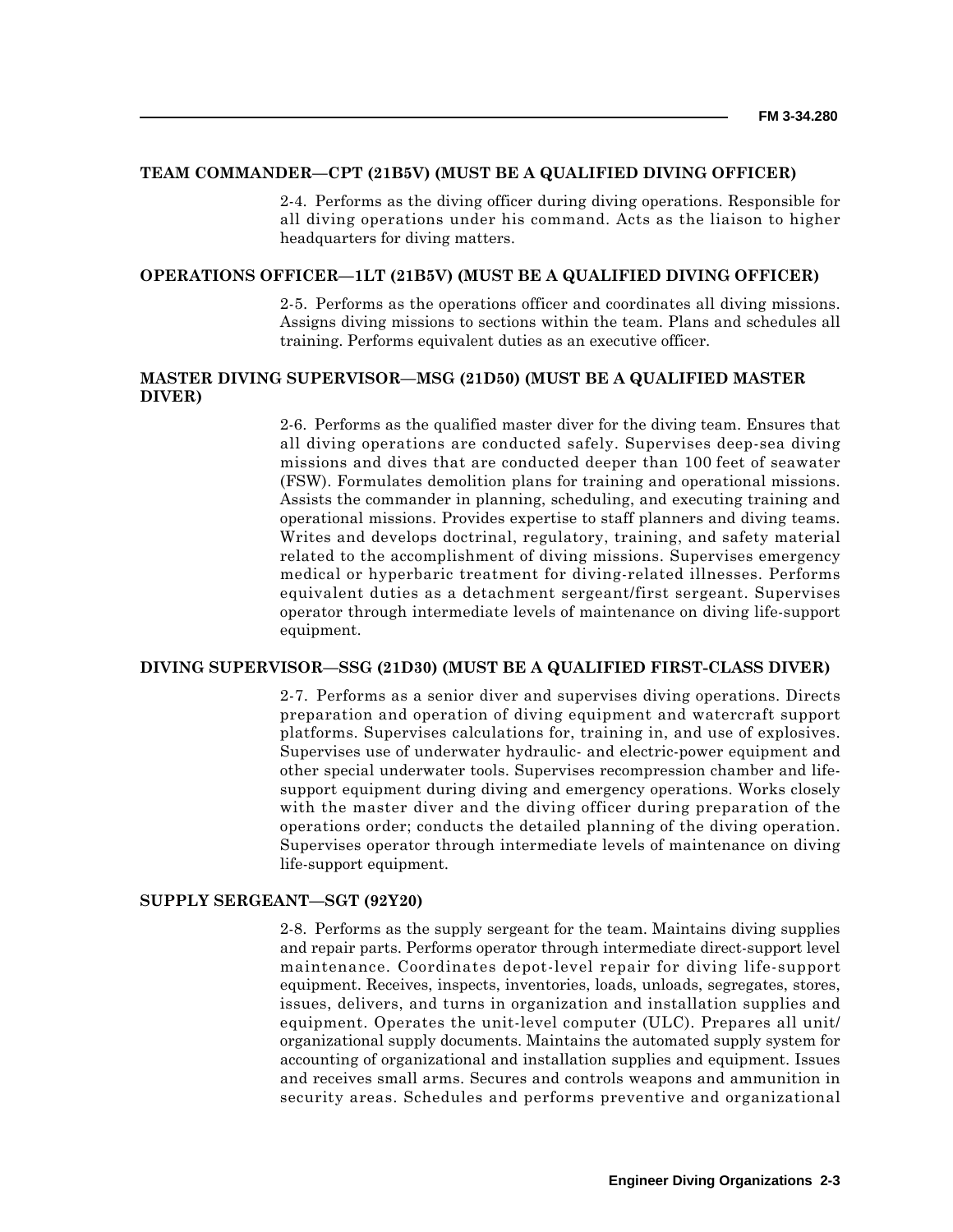maintenance on weapons. Inspects completed work for accuracy and compliance with established procedures. Reviews and annotates changes to the unit material condition status report. Posts transactions to organizational and installation property books and supporting transaction files. Determines the method of obtaining relief from responsibility for lost, damaged, or destroyed supply items.

## **LEAD DIVER—SGT (21D20) (MUST BE A QUALIFIED SALVAGE DIVER)**

2-9. Performs as a lead diver during underwater work. Performs operator through intermediate levels of maintenance on diving life-support equipment. Prepares pumps and patching materials for salvage operations. Prepares explosives for placement. Prepares rigging and lifting devices for salvage of submerged objects. Assists the diving supervisor in preparing equipment for diving operations. Performs as the primary operator on air systems and underwater-support equipment during diving and recompression chamber operations.

# **ENGINEER DIVING MEDICAL TECHNICIAN—SGT (91W20) (MUST BE A SCHOOL-TRAINED DIVING MEDICAL TECHNICIAN)**

2-10. Performs as a diving medical technician (DMT) inside the recompression chamber. Assists the diving supervisor in diagnosing and treating diving-related illnesses and injuries. Performs maintenance on the recompression chamber facility. Coordinates training and medical supplies with the ASCC diving medical physician. Assists the commander and operations officer in planning and scheduling medical-training requirements for team members. Screens medical records and monitors the medical condition of all team members. Maintains medical supplies and equipment.

# **DIVER—PVT/SPC (21D10) (MUST BE A QUALIFIED SECOND-CLASS DIVER)**

2-11. Performs as a diver doing underwater work as directed from the supervisor or lead diver. Performs operator through intermediate levels of maintenance on diving life-support equipment. Operates power support equipment, emplaces demolitions, and performs as secondary air-systems operator during diving and recompression chamber operations.

# **LIGHT WHEELED-VEHICLE MECHANIC—SPC (63B10)**

2-12. Performs as a light wheeled-vehicle mechanic. Maintains powerassisted brake systems, wheeled-vehicle suspension systems, wheeled-vehicle wheel/hub assemblies, wheeled-vehicle mechanical (manual) steering systems, wheeled-vehicle hydraulic (power) steering systems, and wheeledvehicle crane/hoist/winch assemblies. Performs maintenance on non-lifesupport diving equipment.

**NOTE: The operations officer may become a diving section team leader during extended/split diving operations.**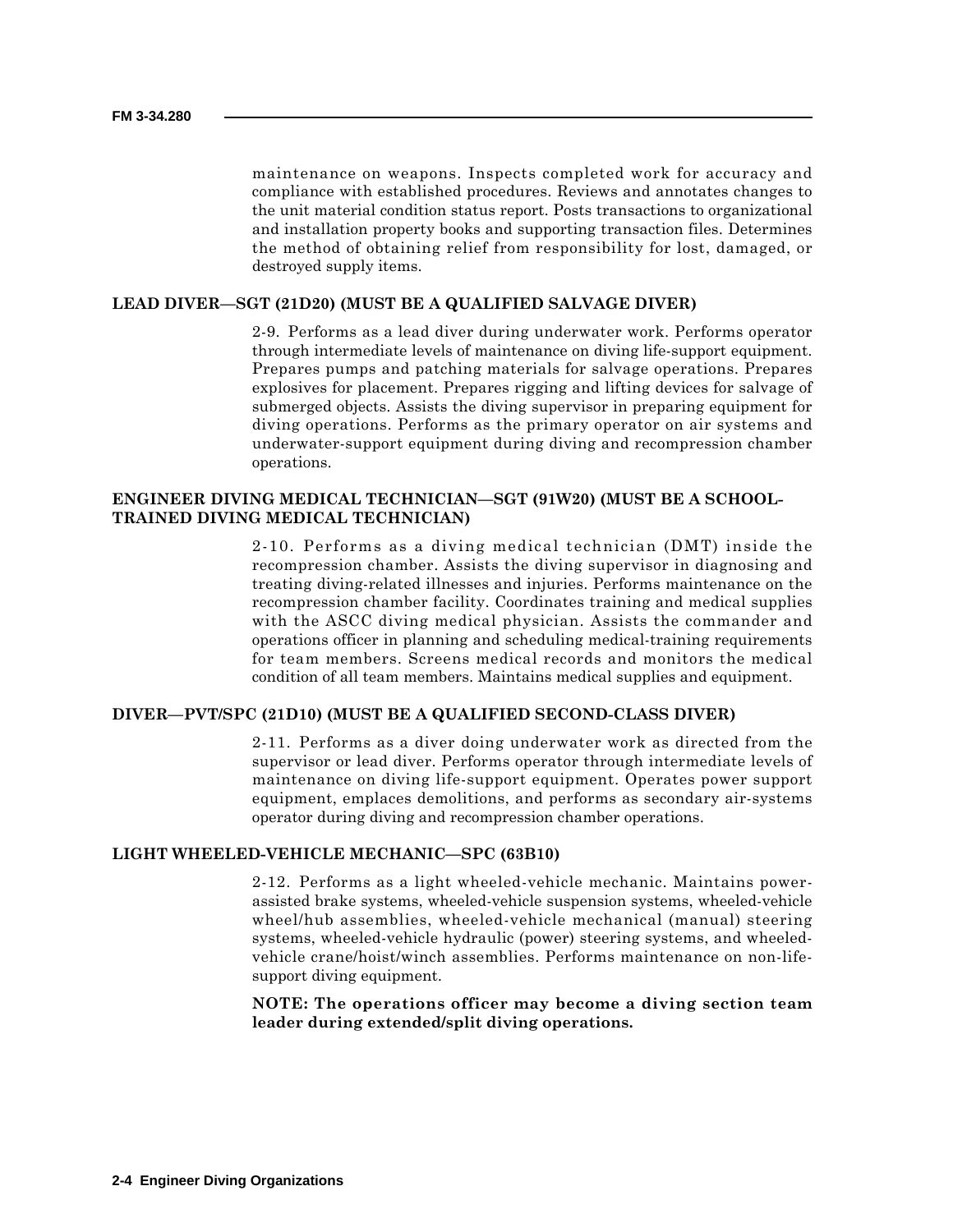# **ENGINEER LIGHT DIVING TEAM**

2-13. The engineer light diving team mission is to provide diving support to offense, defense, stability, and postconflict support operations. The light diving team may be attached to an engineer brigade or group headquarters for command and control (C2) and logistical support.

2-14. Engineer light diving team missions include the following:

- Perform scuba and SSD to a maximum depth of 190 feet.
- Provide river crossing site reconnaissance.
- Emplace and reduce underwater obstacles and mines.
- Conduct underwater demolitions.
- Collect underwater terrain data.
- Repair damaged bridges, locks, dams, pipelines, canals, and levees.
- Construct underwater bridge structures, obstacles, and floating barriers.
- Conduct search and recovery operations
- Clear and mark inland navigational waterways.
- Support the engineer diving team in ports, harbors, and coastal zones. However, they will lack some of the equipment required to perform heavy salvage operations.
- Inspect and repair Army watercraft.
- Inspect and repair offshore petroleum discharge pipelines and ship mooring systems.
- Emplace and install underwater security systems.
- Perform security swims on vessels and facilities.
- Inspect and repair piers, wharves, and quay walls during port construction or rehabilitation operations.
- Provide technical expertise and staff planning support to commanders.

# **NOTE: While light diving teams are trained to perform underwater demolition operations, light diving teams do not perform underwater EOD operations. Specially trained Navy EOD personnel must undertake these missions.**

2-15. The light diving team is a 22-soldier team that has sufficient personnel and equipment to conduct multiple diving operations concurrently. *Figure 2-2*, page 2-6 is an example of the organization of an engineer light diving team. The responsibilities of the soldiers in the team are discussed below.

# **DIVING TEAM LEADER—1LT (21B5V) (MUST BE A QUALIFIED DIVING OFFICER)**

2-16. Performs as the diving officer during deep-sea diving operations. Responsible for all diving operations under his command. Acts as the liaison to higher headquarters for diving matters. Assists and performs as a backup to the diving supervisor and master diver during diving operations. Performs equivalent duties as a platoon leader.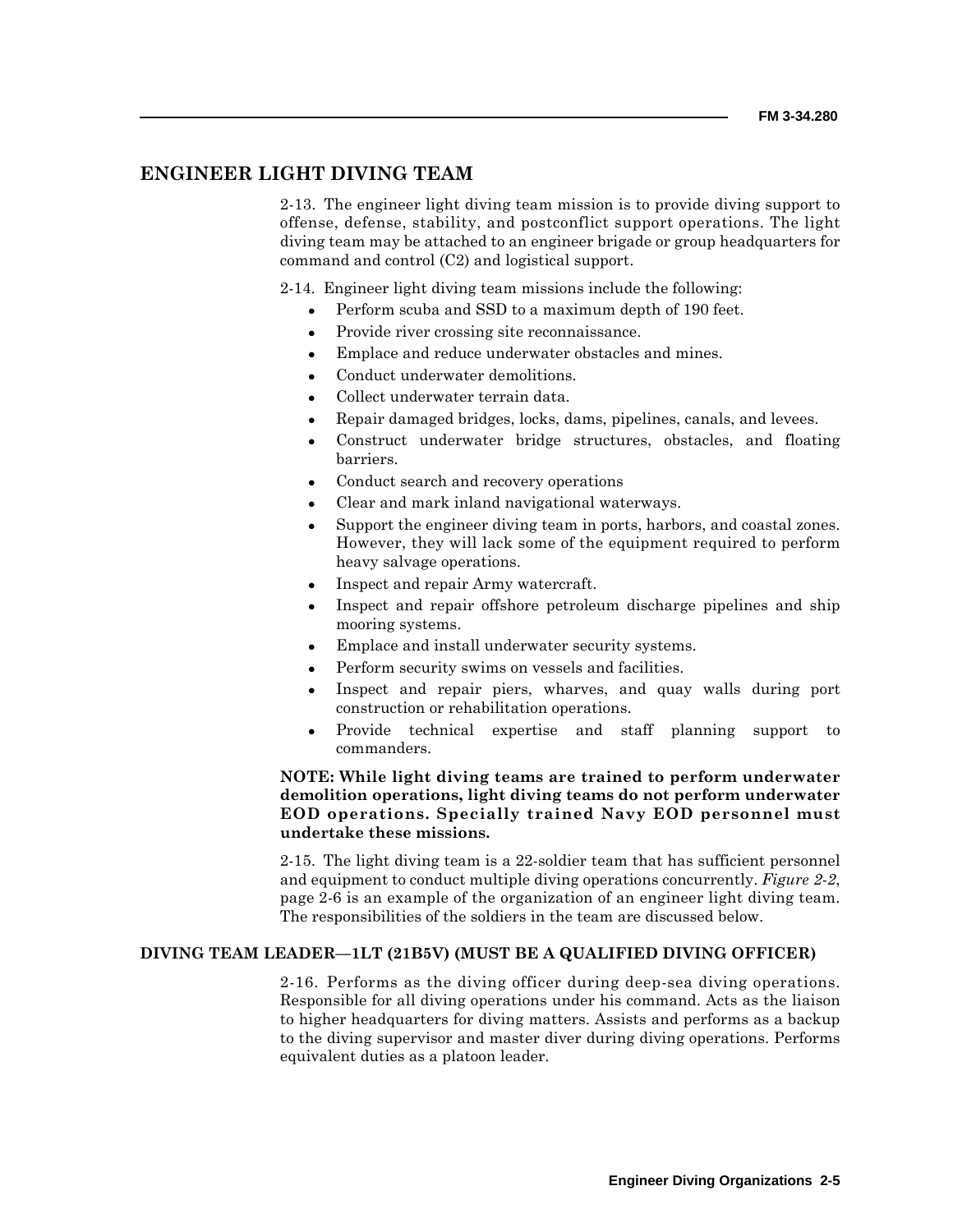![](_page_23_Figure_1.jpeg)

**Figure 2-2. Organization of an Engineer Light Diving Team**

# **SENIOR DIVING SUPERVISOR—SFC (21D40) (MUST BE A QUALIFIED MASTER DIVER)**

2-17. Performs as the qualified master diver for the light diving team. Ensures that all diving operations are conducted safely. Supervises deep-sea diving missions and dives conducted deeper than 100 FSW. Formulates demolition plans for operational and training missions. Assists the commander in planning, scheduling, and executing training and operational missions. Provides expertise to staff planners and diving teams. Writes and develops doctrinal, regulatory, training, and safety material related to the accomplishment of diving missions. Supervises emergency medical or hyperbaric treatment for diving-related illnesses. Supervises operator through intermediate levels of maintenance on diving life-support equipment. Performs equivalent duties as a platoon sergeant.

# **DIVING SUPERVISOR—SSG (21D30) (MUST BE A QUALIFIED FIRST-CLASS DIVER)**

2-18. Performs as a senior diver and supervises diving operations. Directs the preparation and operation of diving equipment and watercraft support platforms. Supervises the calculations for, training in, and the use of explosives. Supervises the use of underwater hydraulic- and electric-power equipment and other special underwater tools. Supervises recompression chamber and life-support equipment during diving and emergency operations. Works closely with the master diver and the diving officer during preparation of the operations order; conducts the detailed planning of the diving operation.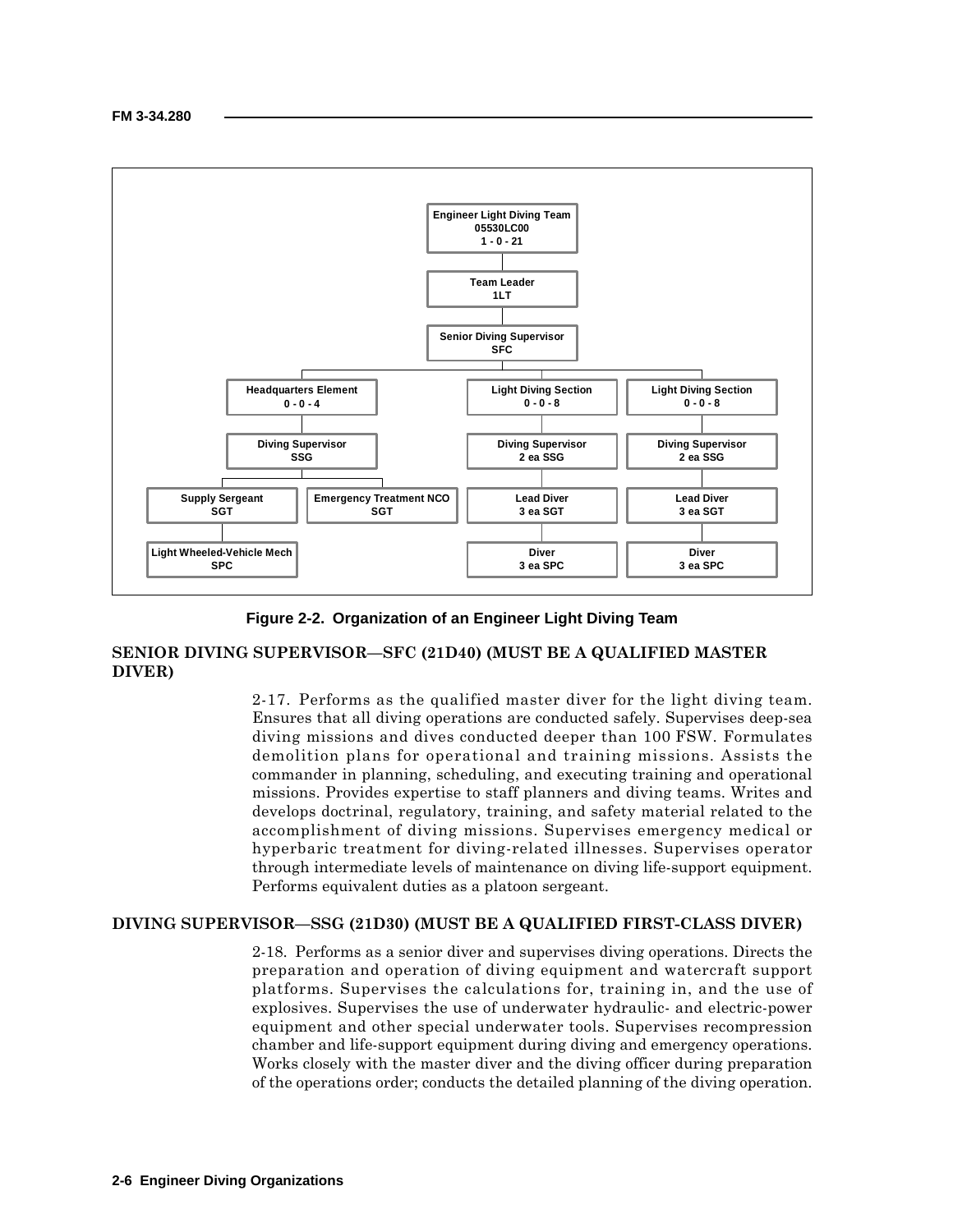Supervises operator through intermediate levels of maintenance on diving life-support equipment.

# **LEAD DIVER—SGT (21D20) (MUST BE A QUALIFIED SALVAGE DIVER)**

2-19. Performs as a lead diver during underwater work. Performs operator through intermediate levels of maintenance on diving life-support equipment. Prepares pumps and patching materials for salvage operations. Prepares explosives for placement. Prepares rigging and lifting devices for salvage of submerged objects. Assists the diving supervisor in preparing equipment for diving operations. Performs as the primary operator on air systems and underwater-support equipment during diving and recompression chamber operations.

# **SUPPLY SERGEANT—SGT (92Y20)**

2-20. Performs as the supply sergeant for the team. Maintains diving supplies and repair parts. Performs operator through intermediate direct-support level maintenance. Coordinates depot-level repair for diving life-support equipment. Receives, inspects, inventories, loads, unloads, segregates, stores, issues, delivers, and turns in organization and installation supplies and equipment. Operates the ULC. Prepares all unit/organizational supply documents. Maintains the automated supply system for accounting of organizational and installation supplies and equipment. Issues and receives small arms. Secures and controls weapons and ammunition in security areas. Schedules and performs preventive and organizational maintenance on weapons. Inspects completed work for accuracy and compliance with established procedures. Reviews and annotates changes to unit material condition status report. Posts transactions to organizational and installation property books and supporting transaction files. Determines the method of obtaining relief from responsibility for lost, damaged, or destroyed supply items.

# **ENGINEER DIVING MEDICAL TECHNICIAN—SGT (91W20) (MUST BE A SCHOOL-TRAINED DIVING MEDICAL TECHNICIAN)**

2-21. Performs as DMT inside the recompression chamber. Assists the diving supervisor in diagnosing and treating diving-related illnesses and injuries. Performs maintenance on the recompression chamber facility. Coordinates training and medical supplies with the Army diving medical physician. Assists the commander and operations officer in planning and scheduling medical-training requirements for team members. Screens medical records and monitors the medical condition of all team members. Maintains medical supplies and equipment.

# **DIVER—PVT/SPC (21D10) (MUST BE A QUALIFIED SECOND-CLASS DIVER)**

2-22. Performs as a diver doing underwater work as directed by the supervisor or lead diver. Performs operator through intermediate levels of maintenance on diving life-support equipment. Operates power support equipment, emplaces demolitions, and performs as secondary air-systems operator during diving and recompression chamber operations.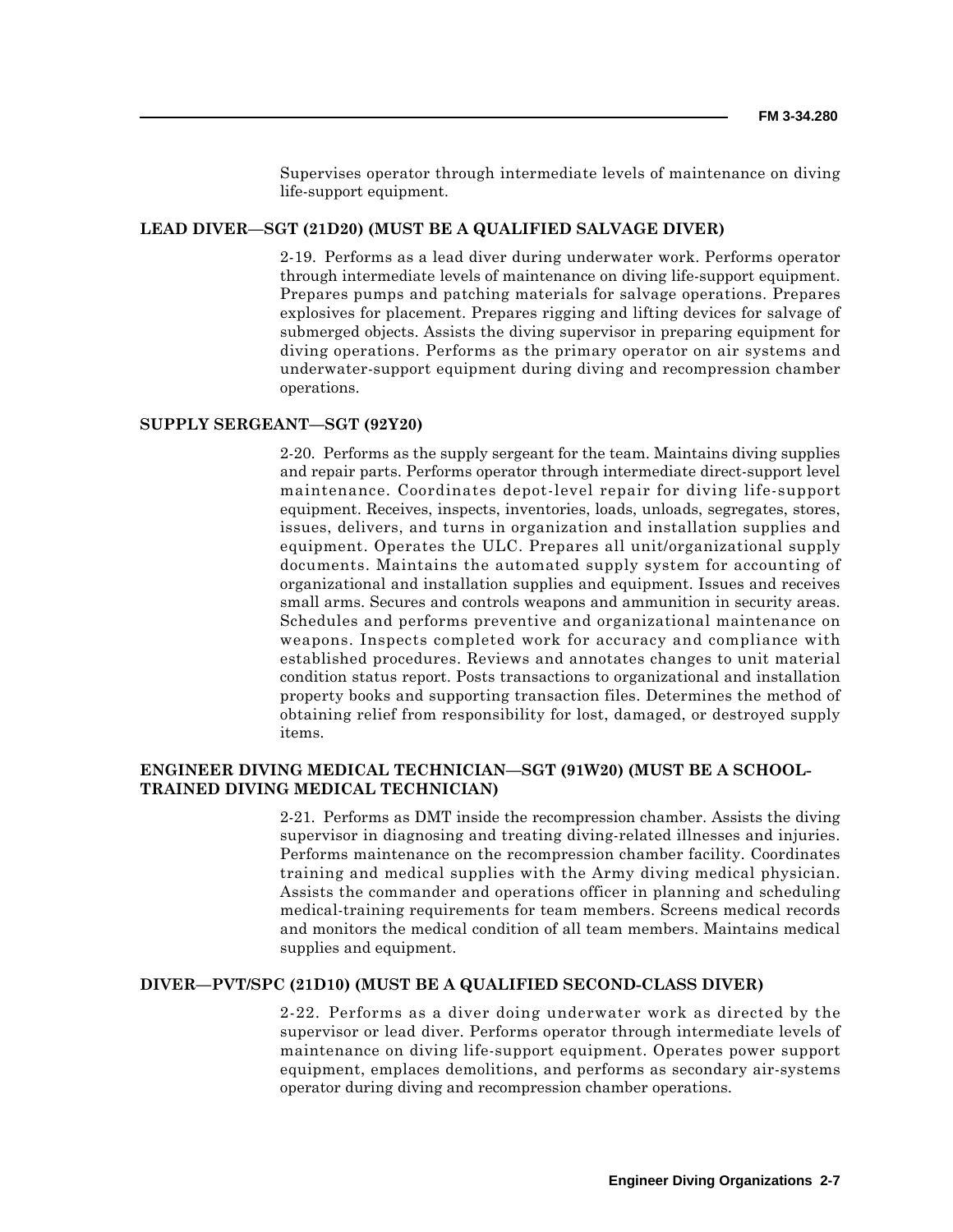# **LIGHT WHEELED-VEHICLE MECHANIC—SPC (63B10)**

2-23. Performs as a light wheeled-vehicle mechanic. Maintains powerassisted brake systems, wheeled-vehicle suspension systems, wheeled-vehicle wheel/hub assemblies, wheeled-vehicle mechanical (manual) steering systems, wheeled-vehicle hydraulic (power) steering systems, and wheeledvehicle crane/hoist/winch assemblies. Performs maintenance on non-lifesupport diving equipment.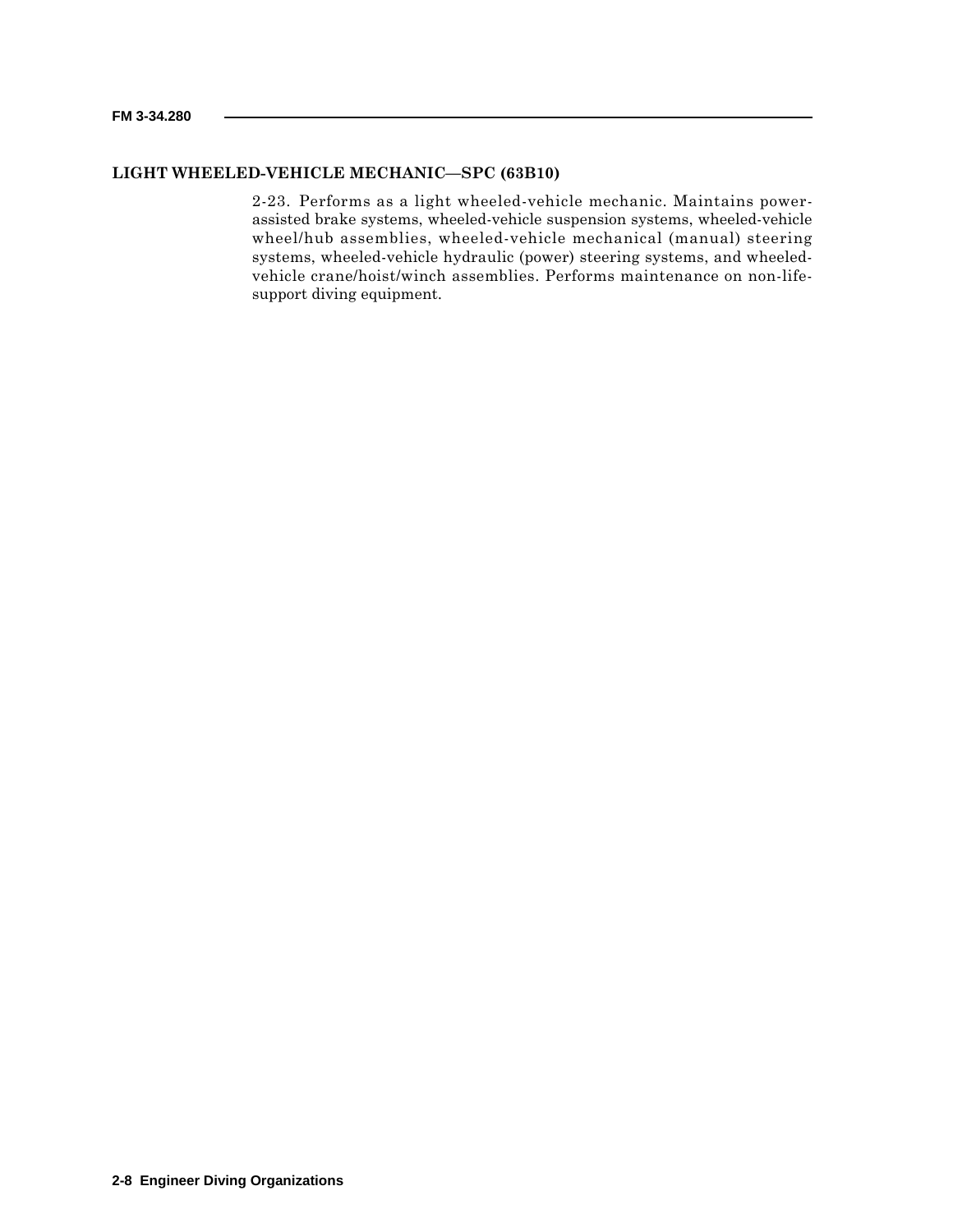# **Chapter 3**

# **Employment of Engineer Divers**

The primary objectives of engineer diving operations are to conduct general engineering operations and to support mobility and countermobility operations anywhere on the noncontiguous battlefield. Engineer divers are also an integral part of a task organization that provides the means (for example, port construction/repair and bridging) for movement of logistics from port harbors, beachfronts, and rivers to forward units.

# **COMMAND AND CONTROL**

3-1. Engineers at the ASCC headquarters and the theater support command (TSC) formulate the plans and requirements for port facilities (location, capacity, wharfage, and storage). TSC is responsible for port operations, including liaison with the Navy, Coast Guard, and other military and authorized civilian agencies from the United States (US) and allied countries.

3-2. ENCOMs provide C2 to ASCC engineer force and manage construction and repair tasks that cross-service boundaries and require divers. The ENCOM is the echelons above corps (EAC) engineer headquarters responsible for constructing, maintaining, and repairing the sustainment base. When tasked, responsibilities include providing support to other allied military forces in joint or combined AOs. The number and type of engineer units in the ENCOM depend on the size of the sustainment base, availability of host nation support, and perceived threat to the rear area. Engineer diving units are normally assigned to the ENCOM. If more than one ENCOM is in the AO, the units are assigned to the senior Army ENCOM. Diving assets may be further task-organized to subordinate headquarters for C2 based on mission, enemy, terrain, troops, time available, and civilian considerations (METT-TC).

# **ENGINEER DIVING SUPPORT PRIORITIES**

3-3. Engineer diving expertise is required throughout the AO. The ENCOM commander allocates assets in the communications zone (COMMZ) and combat zone (CZ) according to the priorities established by the combatant commander. Since there are only a limited number of divers, the ENCOM commander may choose to allocate diving assets only to the most critical mission sites. Early integration of divers into the planning process is critical to successful diving missions.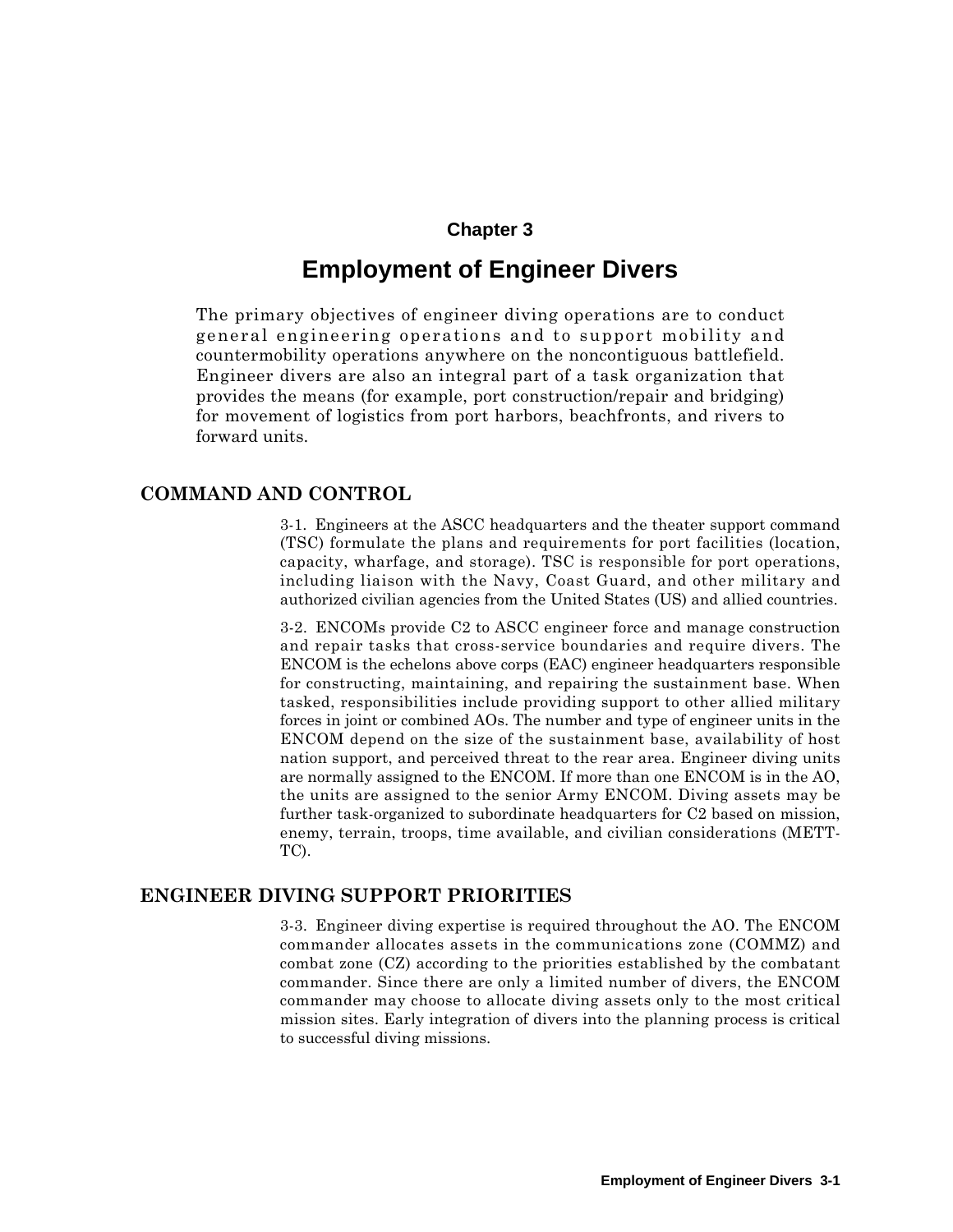3-4. Engineer diving tasks in the CZ usually support engineer mobility and countermobility functions. In the COMMZ, the tasks usually center on sustainment operations, such as port opening, heavy salvage, LOTS, and ship husbandry. Divers also assist in immediate and interservice recovery operations.

# **DIVING SUPPORT REQUEST PROCEDURES**

3-5. After completing the engineer estimate, the ENCOM commander assigns divers to the appropriate organizational level. If an area support group (ASG) requires diving assets for underwater missions, the requests are forwarded through normal channels to the combatant command. Requests must include the mission details and the estimated time for work completion. The ASCC commander, who assigns diving priorities, will task approved requests to the ENCOM. For short-term missions, diving assets are assigned in direct support through command channels to the ASG. For long-term or complex missions, divers are normally attached to a company or battalion-size unit. For example, if an ASG port construction company needs diving assets for port repair, the ENCOM commander will assign the assets in an attached command relationship through command channels to the construction company.

# **DIVER SUPPORT OF UNITED STATES AIR FORCE OPERATIONS**

3-6. Engineer divers can support Air Force immediate recovery operations for downed aircraft in ports or water locations near the shore. The Combined Forces Air Command (CFAC) Air Force manager for these operations is the survival recovery center (SRC). The SRC coordinates closely with the ENCOM. Air Force requests for immediate recovery operations go directly to the ENCOM, which responds according to combatant command mission priorities. Immediate recovery operations are usually assigned to divers as an on-order, direct-support mission.

# **DIVER SUPPORT OF UNITED STATES NAVY OPERATIONS**

3-7. Engineer divers may support Navy operational commitments for construction, salvage, or watercraft maintenance. Navy maintenance organizations may request diving support through command channels to the ENCOM, detailing the urgent need for divers to support naval operations.

3-8. If divers are on site supporting Army terminal operations, the Army water terminal commander may temporarily place the Army diving assets in direct support of a specific naval-maintenance unit. This is based on work priorities and higher-command guidance.

# **DIVER SUPPORT OF THE HOST NATION**

3-9. Host nation support is common during port construction and repair. Engineer divers are requested through the combatant command. The request must include the mission details and the estimated time for work completion. If the request is approved, the ASCC will task the ENCOM to support the mission.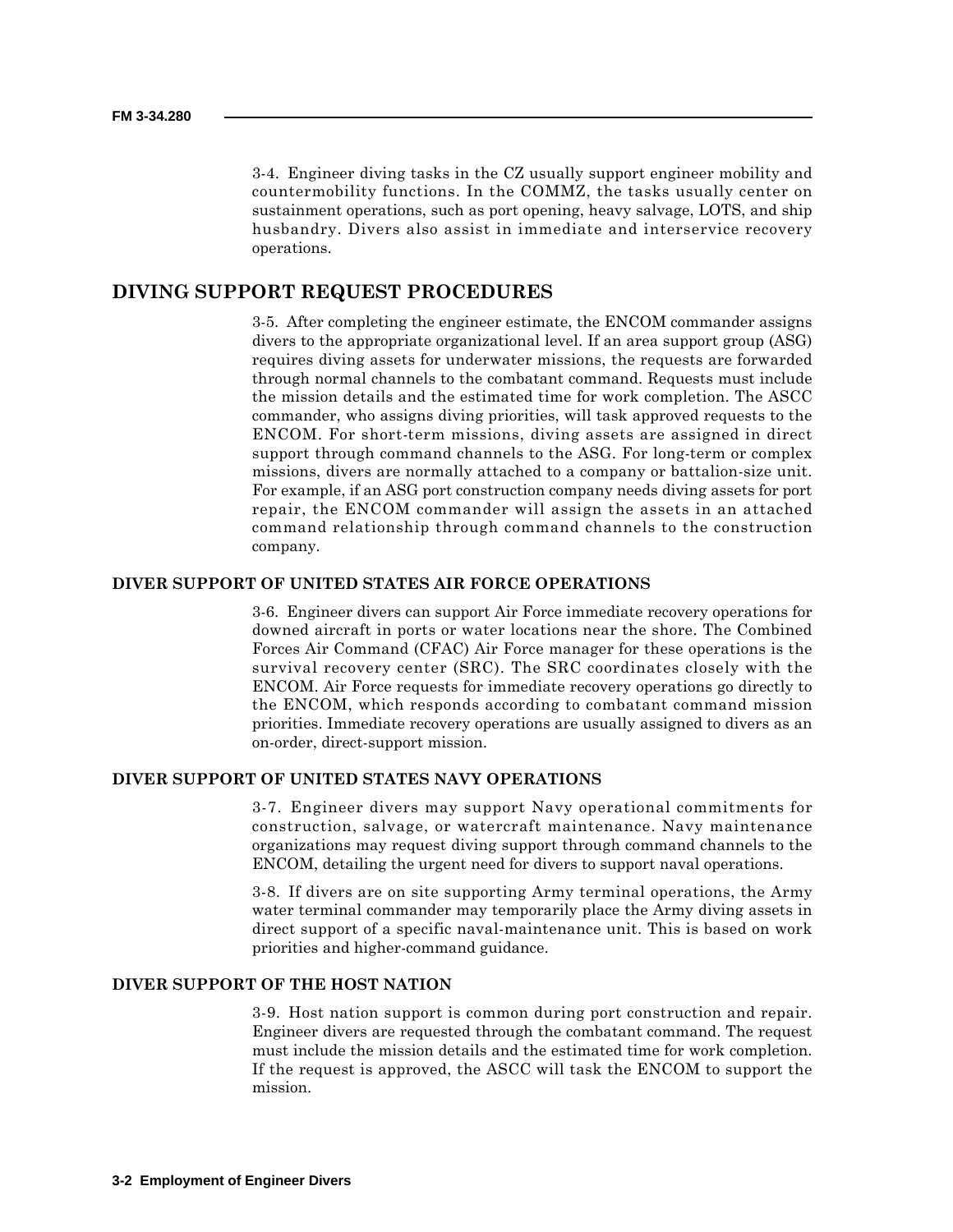3-10. Divers may also support host nation immediate recovery operations for civilian aircraft or equipment downed in ports or bodies of water near the shore. Civilian authorities request divers directly from the nearest engineer battalion, brigade, or ASG. These units forward requests to the ENCOM for approval. The assignment of diving support is according to command guidance and workload. Immediate recovery operations are usually assigned to divers as an on-order, direct-support mission.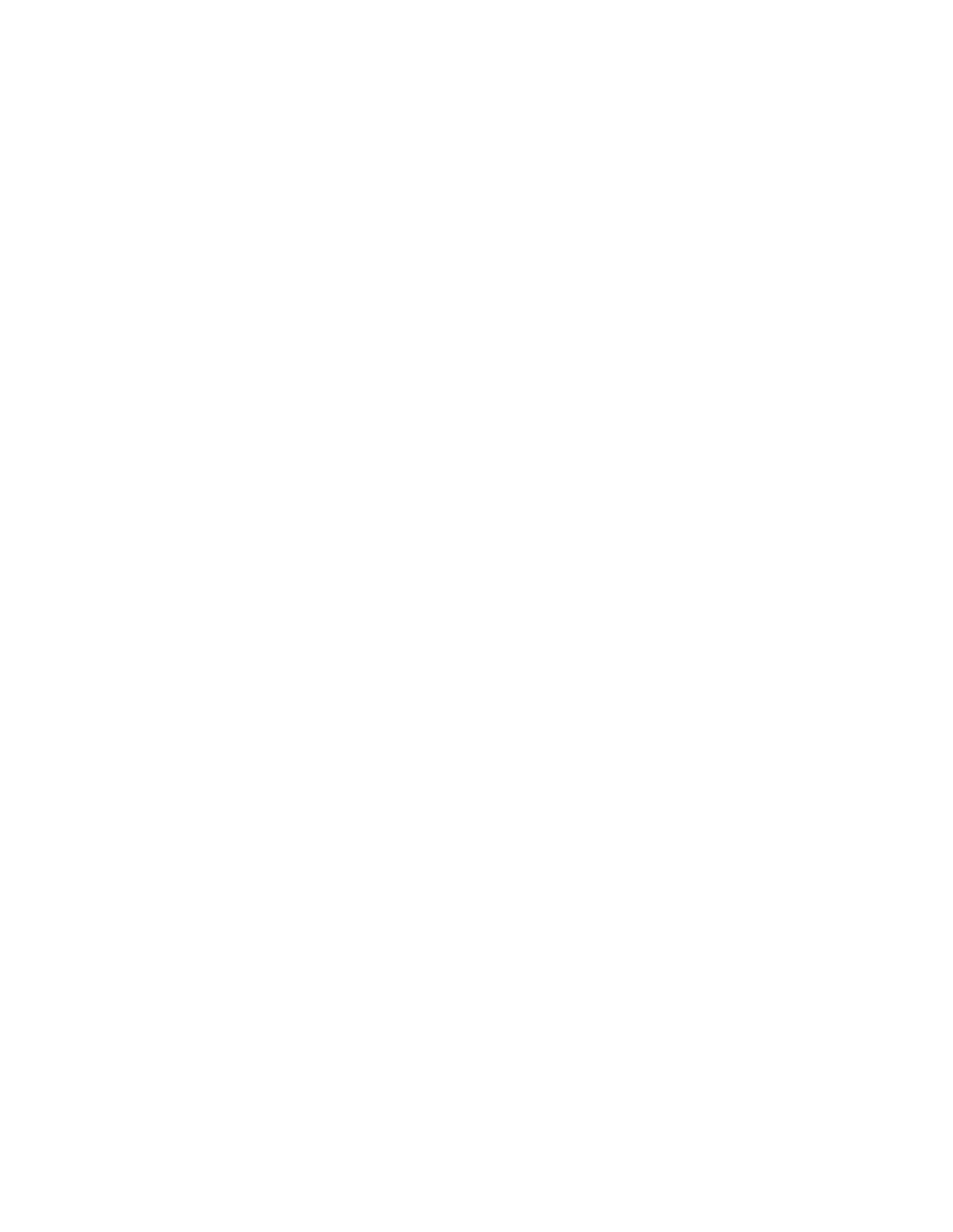# **Chapter 4**

# **Considerations**

There are many factors that affect the operation of engineer diving teams. The primary considerations are the diving modes, environmental considerations, manning, equipment, external support, safety and risk assessment, and security.

# **DIVING MODES**

4-1. Engineer divers use two distinct modes of diving—scuba and surfacesupplied. These modes are discussed below.

# **SCUBA**

4-2. Scuba operations are normally conducted to give the diver greater mobility to cover a larger area. Under normal conditions, a scuba mission requires a minimum staffing level of five personnel.

4-3. Missions for scuba diving include the following:

- Search and recovery.
- Inspection.
- Ship husbandry.
- Hydrographic surveys.
- Obstacle emplacement and reduction.
- Wet-gap crossing support.
- JLOTS support.

4-4. Advantages of utilizing scuba operations include the following:

- Rapid deployment.
- Portability.
- Minimum support requirements.
- Excellent horizontal and vertical mobility.

4-5. Disadvantages of utilizing scuba diving include the following:

- Limited endurance (depth and duration).
- Limited physical protection in a contaminated environment.
- Influenced by the current.
- Lack of voice communication.

# **SURFACE-SUPPLIED**

4-6. Engineer divers working on heavy-salvage or increased-exposure missions require an uninterrupted air supply and physical protection from inwater hazards. SSD equipment provides air to the diver via a hose fed from a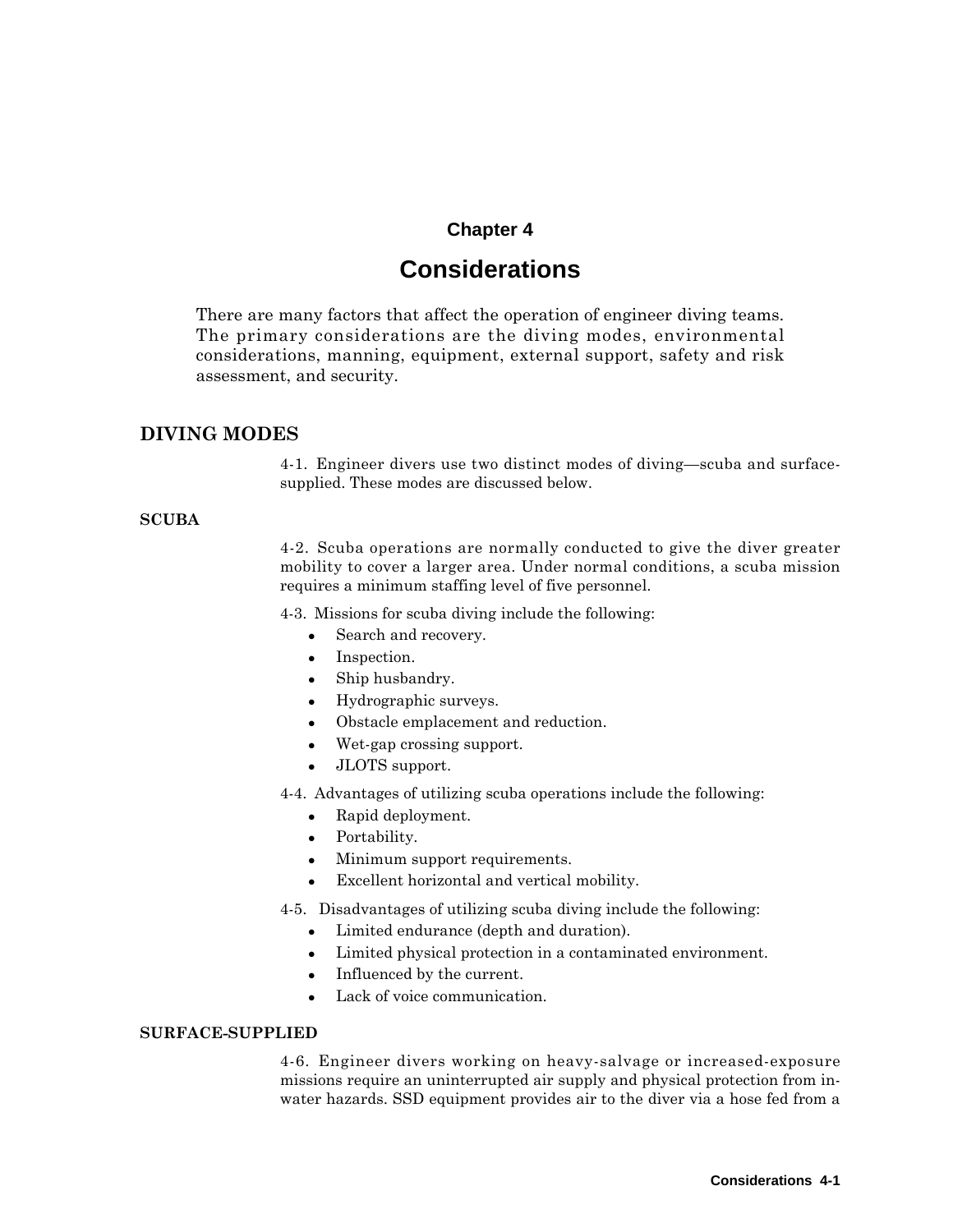compressor or air bank located on the surface. Additionally, SSD equipment includes a diving helmet and chafing gear worn by the diver to provide protection from the elements. Under normal conditions, a surface-supplied mission requires a minimum of 10 personnel.

4-7. Missions for SSD include the following:

- Clearance.
- Inspection.
- Light or heavy salvage.
- Ship husbandry.
- Port construction or rehabilitation.
- Obstacle emplacement or reduction.
- JLOTS support.

4-8. Advantages of utilizing SSD include the following:

- Unlimited air supply (longer duration).
- Maximum physical and thermal protection (safety).
- Communication capabilities.

4-9. Disadvantages of utilizing SSD include the following:

- Limited organic lift assets to move equipment (logistics support is required).
- Larger deployable footprint than scuba.

# **ENVIRONMENTAL CONSIDERATIONS**

4-10. The mission, available divers, and weather help determine the type of diving and the equipment used. SSC provides the best safety for the diver and enhances the supervisor's ability to control and direct the divers underwater. Special equipment may be required to provide additional protection for the diver in extremely cold or polluted waters. Factors that influence the selection of diving teams include the following:

- Current.
- Tide.
- Visibility.
- Bottom condition and type.
- Sea state and wave height.
- Air temperature.
- Water temperature.
- Depth.
- Pollutants.

# **CURRENT**

4-11. A divers ability to work is directly affected by the current. Scuba divers primarily swim to and from the objective and cannot swim or work against a current greater than 1 knot or 0.5 meters per second (mps). The higher the current the diver is experiencing, the quicker he will tire and use his available air supply. Surface-supplied divers are normally lowered to the sea floor and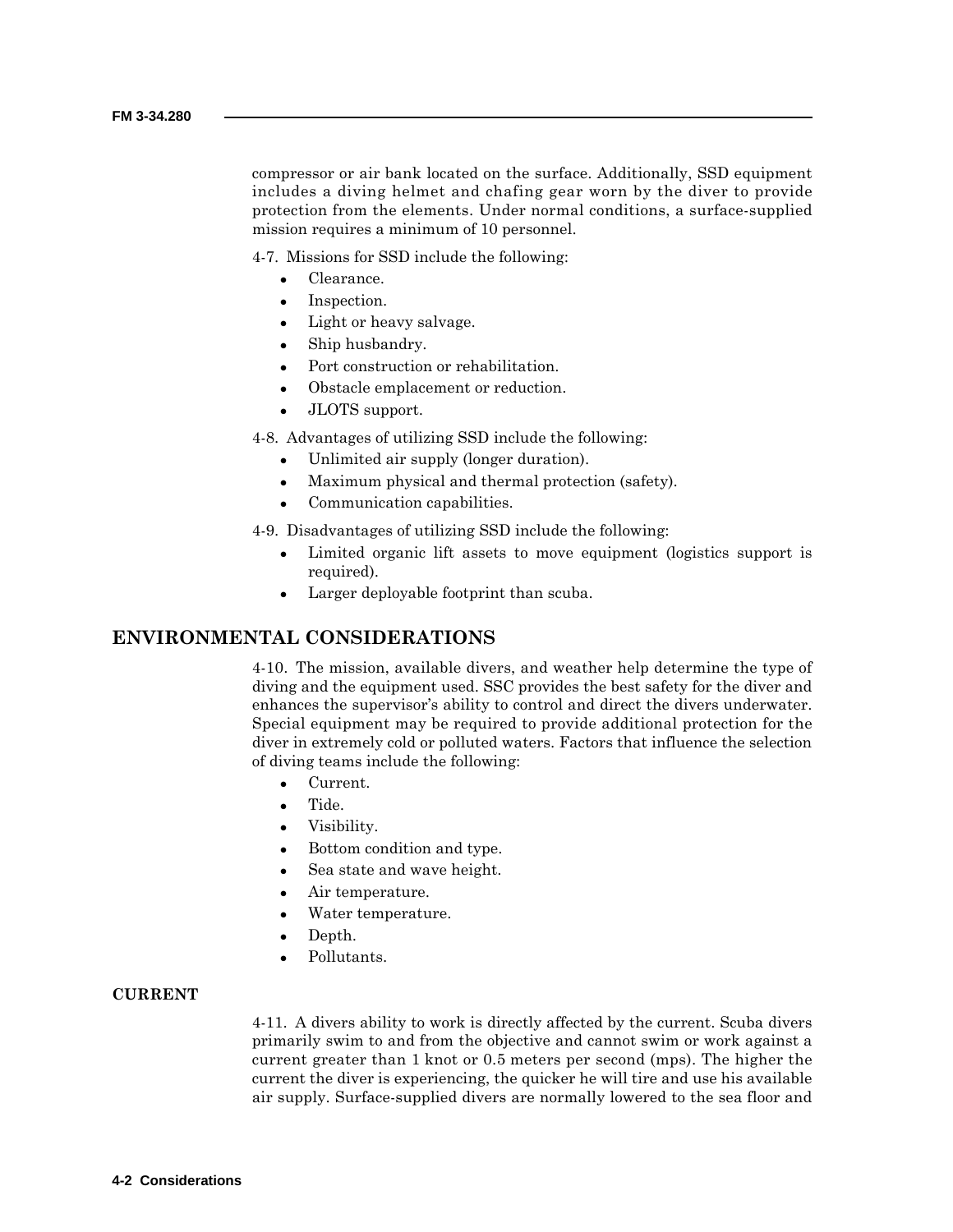then walk to and from the objective. They have an unlimited air supply and may wear additional weights. They can travel and work in currents up to 2.5 knots or 1.3 mps. The current also affects the stability of the diving platform and must be accounted for when positioning the vessel or platform. Normal working limitations are shown in *Table 4-1*.

| <b>Equipment Type</b> | Depth (ft) | <b>Water Current</b><br>(knots) | <b>Water Current</b><br>(mps) |
|-----------------------|------------|---------------------------------|-------------------------------|
| Surface-supplied      | 190        | 2.5                             |                               |
| Scuba                 | 130        | 1.0                             | 0.5                           |

**Table 4-1. Normal Working Limitations**

**TIDE**

4-12. The tide can influence the current the diver is experiencing and limit the available times to dive. Divers may have to time their dives to correspond with the periods of lower tidal flows. In some parts of the world, tidal flows can reach many mps and change drastically within a 1-hour period. The tide can also affect the depth of the dive. While certain portions of the world have a tidal range of only inches between high and low tide, other parts of the world can have a tidal range of over 30 feet between high and low tide. Extreme tidal flows also affect the positioning of the diving platform and its ability to maintain position.

# **VISIBILITY**

4-13. Divers frequently work in water that has near-zero visibility. In this case, the diver is operating strictly through sense of touch. The use of underwater lights may increase the visibility somewhat, but due to the suspended particles in the water, light is often reflected right back at the diver, negating any benefit. This lack of visibility can affect how long it takes to perform an assigned mission. Searches for relatively small objects will take considerably longer in zero visibility water since the divers may be forced to crawl on their hands and knees over the entire search area. Underwater construction and cutting and welding operations will take longer as well since the diver must be extremely careful since operating by feel. If the water is extremely cold, efficiency will decrease because the diver loses his sense of touch. Thick gloves or mittens may be required for these operations, which will also decrease efficiency.

# **BOTTOM CONDITION AND TYPE**

4-14. The condition and type of the bottom can drastically affect how efficiently a diver can work by hindering both visibility and underwater mobility. See *Table 4-2*, page 4-4, for a listing of bottom types and the effects on divers.

# **SEA STATE AND WAVE HEIGHT**

4-15. The term sea state generally refers to the condition of the waves and wind. Not only can divers be directly affected by the sea state, but so can the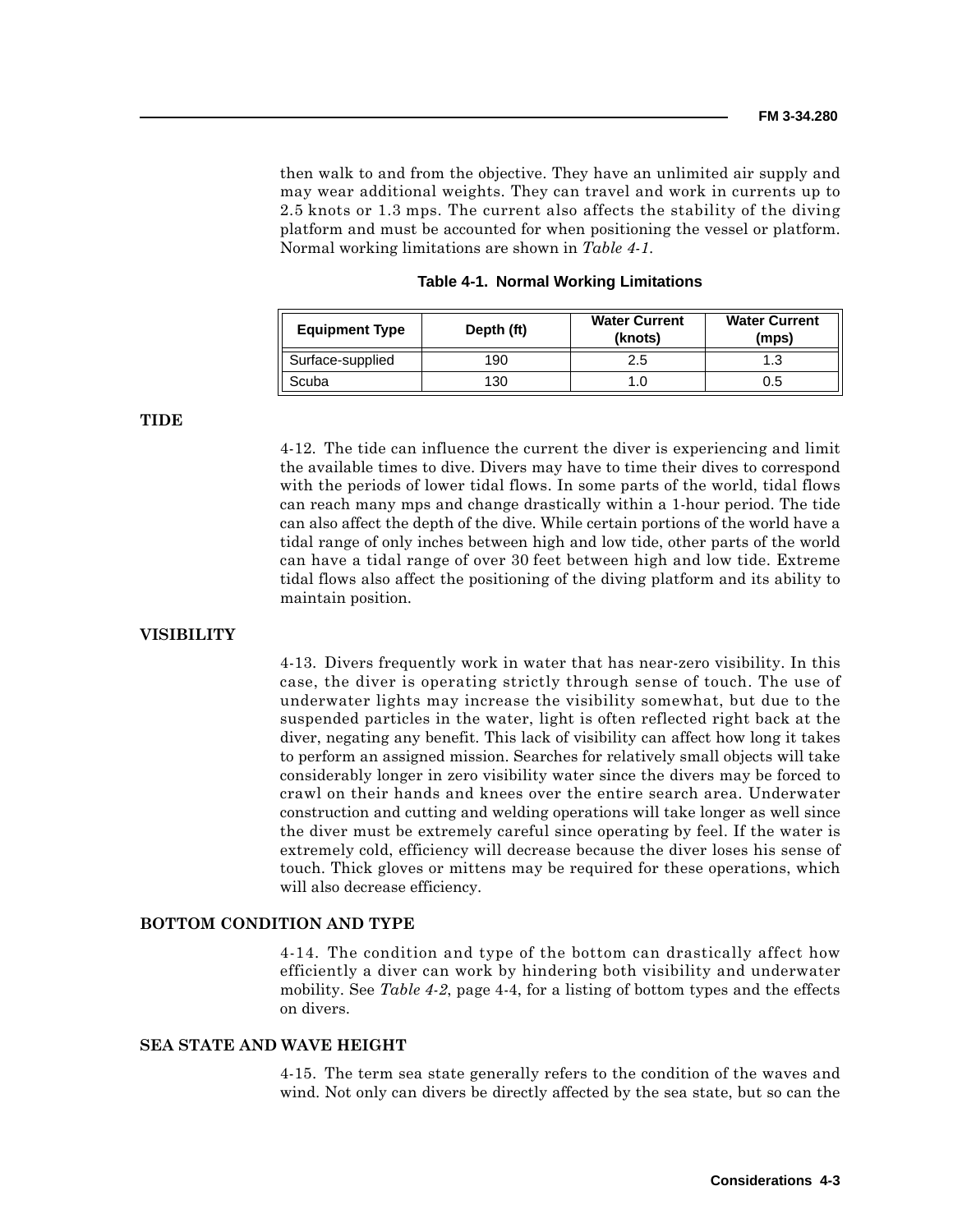| <b>Type</b>  | <b>Characteristics</b>                                                                                                             | <b>Visibility</b>                                                                                                                                                                                  | <b>Diver Mobility</b><br>on Bottom                                                                                                       |
|--------------|------------------------------------------------------------------------------------------------------------------------------------|----------------------------------------------------------------------------------------------------------------------------------------------------------------------------------------------------|------------------------------------------------------------------------------------------------------------------------------------------|
| Rock         | Smooth or jagged,<br>minimum sediment                                                                                              | Generally unrestricted by diver<br>movement                                                                                                                                                        | Good. Exercise care to<br>prevent line snagging and falls<br>from ledges.                                                                |
| Coral        | Solid, sharp and<br>jagged, found in tropical<br>waters only                                                                       | Generally unrestricted by diver<br>movement                                                                                                                                                        | Good. Exercise care to<br>prevent line snagging and falls<br>from ledges.                                                                |
| Gravel       | Relatively smooth,<br>granular base                                                                                                | Generally unrestricted by diver<br>movement                                                                                                                                                        | Good. Occasional sloping<br>bottoms of loose gravel impair<br>walking and cause instability.                                             |
| Shell        | Comprised principally of<br>broken shells mixed<br>with sand or mud                                                                | Shell-sand mix does not impair<br>visibility when moving over the<br>bottom. Shell-mud mix does<br>impair visibility. With higher mud<br>concentrations, visibility is<br>increasingly impaired.   | Shell-sand mix provides good<br>stability. High mud content can<br>cause sinking and impaired<br>movement.                               |
| Sand         | Common type of<br>bottom, packs hard                                                                                               | Generally unrestricted by diver<br>movement                                                                                                                                                        | Good                                                                                                                                     |
| Mud and silt | Common type of<br>bottom, composed of<br>varying amounts of silt<br>and clay, commonly<br>encountered in river<br>and harbor areas | Poor to zero. Work into the<br>current to carry silt away from<br>the job site, minimize bottom<br>disturbance. Increased hazard<br>presented by unseen wreckage,<br>pilings, and other obstacles. | Poor. Can readily cause diver<br>entrapment. Crawling may be<br>required to prevent excessive<br>penetration. Fatiguing to the<br>diver. |

|  |  | Table 4-2. Bottom Conditions and Effects Chart |  |  |  |
|--|--|------------------------------------------------|--|--|--|
|--|--|------------------------------------------------|--|--|--|

diving platform. Wave action can affect everything from the stability of the moor to the vulnerability of the crew to seasickness or injury. Unless properly moored, a ship or boat drifts or swings around an anchor, fouling lines and dragging divers, potentially causing serious injury or death.

4-16. Divers are not particularly affected by the action of surface waves unless operating in surf or shallow waters or if the waves are exceptionally large. Surface waves may become a serious problem when the diver enters or leaves the water and during decompression stops near the surface.

# **WATER TEMPERATURE**

4-17. A diver's physical condition, amount of body fat, and thermal protection equipment determine how long of exposure to extreme temperatures can be endured safely. In cold water, ability to concentrate and work efficiently will decrease rapidly. In water temperatures between 73°F and 85°F, divers can work comfortably in their wet suits, but will chill in 1 to 2 hours if not working strenuously. In water temperatures above 85°F, the divers may overheat. The maximum water temperature that can be endured, even at rest, is 96°F. At temperatures below 73°F, unprotected divers will be affected by excessive heat loss and become chilled within a short period of time. In cold water, the sense of touch and the ability to work with the hands are affected.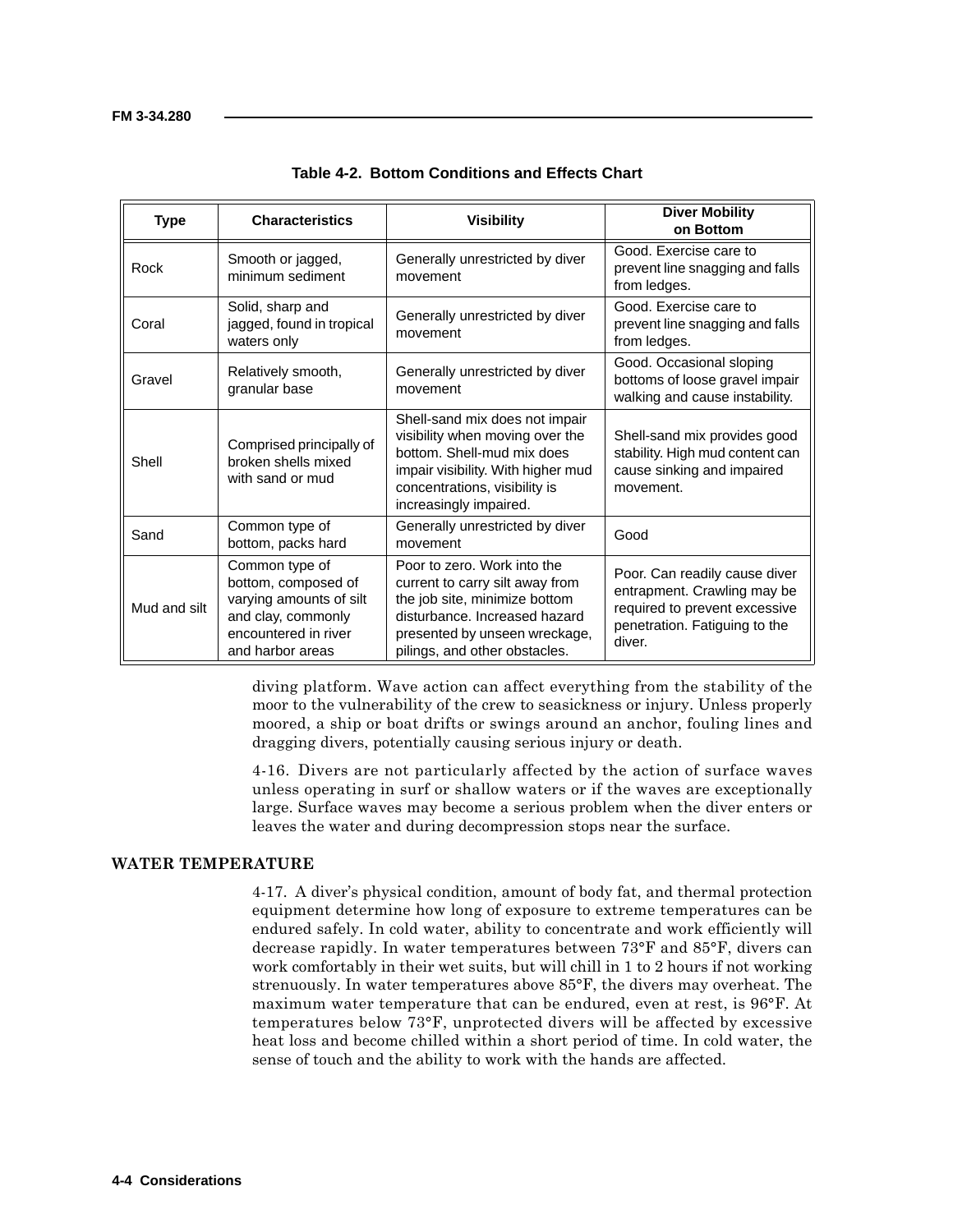# **DEPTH**

4-18. The depth of the dive limits the amount of time a diver can stay underwater. Dives are classified as decompression or no-decompression dives. The depth and duration of the dive determines which type of dive takes place. The time a diver can spend underwater is limited by physical and environmental considerations.

# **Decompression Diving**

4-19. Decompression requirements are a major concern to a diving team. Decompression obligations limit the amount of time a diver can remain on the bottom. As water depths increase, the amount of time a diver may safely spend underwater decreases.

4-20. FM 20-11 includes decompression tables that are used to determine the rate of ascent and the time required to stop for decompression. These tables must be followed during ascent to ensure that the diver receives adequate decompression and mitigate the possibility of diving-related injuries. Decompression sickness may range from slight pain to extensive paralysis; severe cases may result in complete stoppage of major organ functions and death.

4-21. Special considerations for decompression diving are as follows:

- Divers are limited to the number of dives they can safely perform in any given period.
- Decompression dives must be performed using SSD equipment.
- Planned decompression dives require the presence of a master diver and a diving officer.
- A recompression chamber must be available at the site during decompression dives.

# **No-Decompression Diving**

4-22. No-decompression diving tables in FM 20-11 limit the maximum time a diver can spend at a specified depth without requiring decompression stops during ascent. Safe ascent can be made directly to the surface, at a prescribed rate, with no decompression stops. No-decompression dives can be performed in scuba or SSD equipment.

# **Altitude Diving**

4-23. Divers may be required to dive in bodies of water at higher altitudes. Planning should address the effects of the atmospheric pressures that may be much lower than those at sea level. Standard decompression tables are authorized for use at altitudes up to 300 feet above sea level without corrections. Refer to FM 20-11 for the corrections and altitude diving protocols for altitudes above 300 feet. Transporting divers out of the diving area, which may include movement into even higher elevations either overland or by plane, requires special consideration and planning.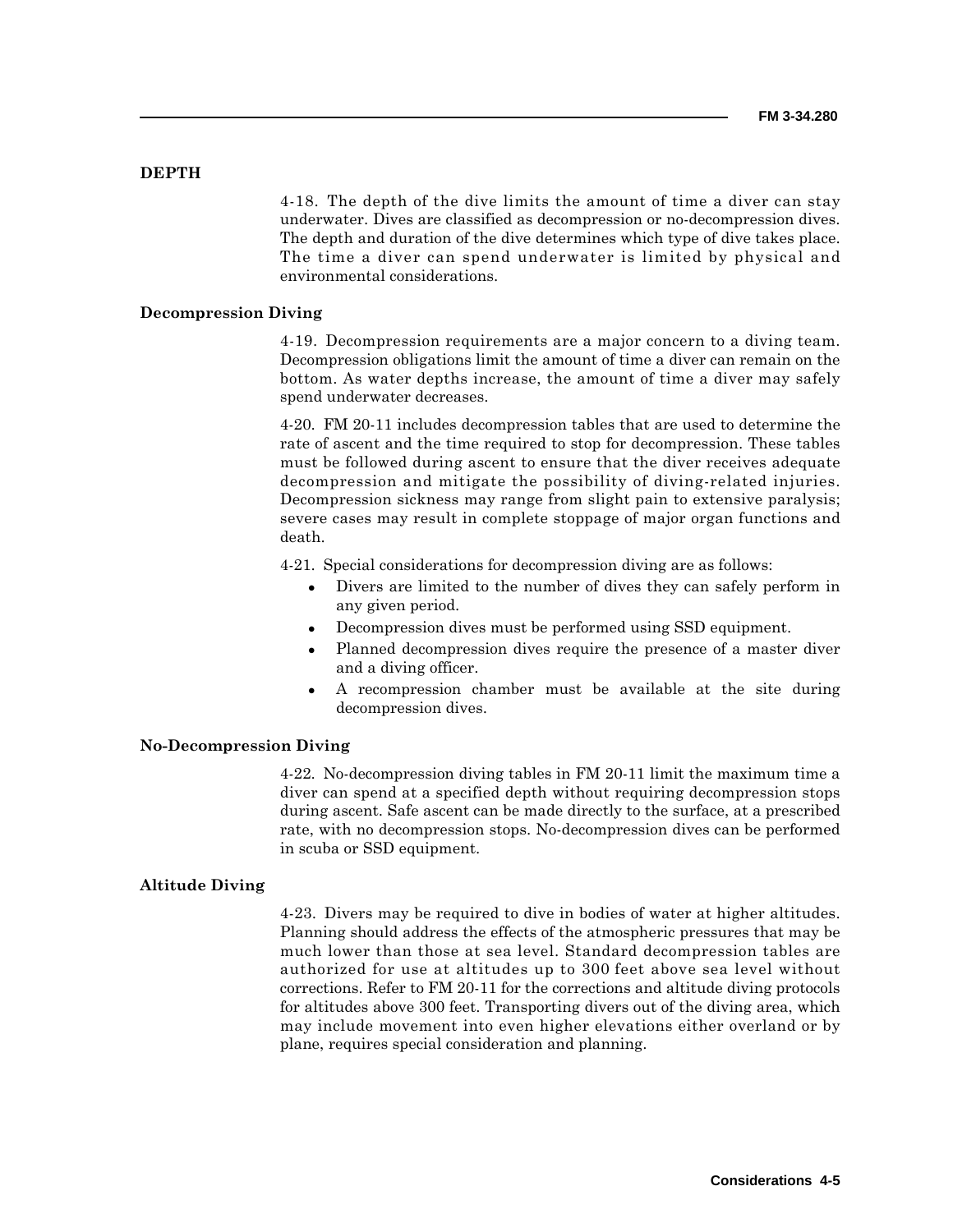# **POLLUTION**

4-24. Several forms of pollution that can impact a diver are as follows:

- Thermal pollution.
- Chemical contamination.
- Biological contamination.

# **MANNING**

4-25. Diving operations require from 5 to 15 personnel. Requirements depend on the mission, diving mode, and environment. Engineer diving teams are structured to work independently, because the availability of outside diving support is limited. All assigned divers are required to support station functions, such as operating the recompression chamber, handling hoses, and operating winches and compressors. Additionally, engineer diving teams must provide their own drivers, mechanics, boat operators, medics, and radio operators. For many underwater engineer construction and salvage missions, two divers are normally required to work in 60 FSW. Safety is a key consideration for manning requirements. If a diving team cannot be manned to safely operate in a hazardous work environment, mission accomplishment and diver safety may be compromised. The minimum staffing levels required for various types of air diving operations are shown in *Table 4-3* and AR 611-75.

# **EQUIPMENT**

4-26. Divers have, or use a large selection of equipment in order to accomplish their missions. This equipment is discussed below.

# **SCUBA**

4-27. Divers use scuba to perform inspections and light work. The minimum equipment required for scuba includes the following:

- Open-circuit scuba tank and regulator.
- Mask.
- Life preserver/buoyancy compensator.
- Fins.
- Knife.
- Watch.
- Weight belt.
- Submersible pressure gauge.
- Wristwatch.
- Depth gauge.
- Thermal protection (such as a wet suit or dry suit) as needed.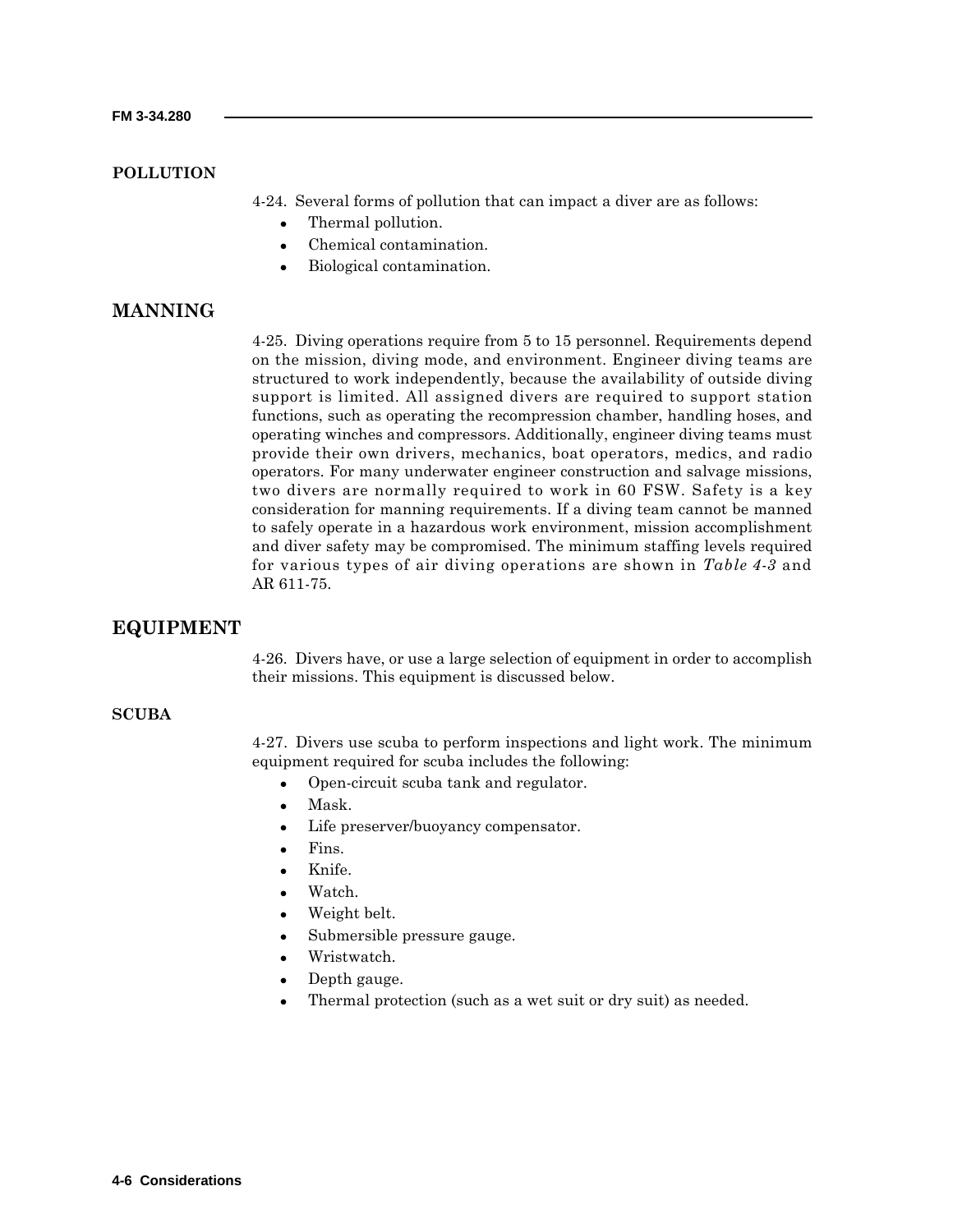|                   | <b>Scuba Operations</b>           |                     |                             | <b>Surface-Supplied Operations</b> |                      |                             |
|-------------------|-----------------------------------|---------------------|-----------------------------|------------------------------------|----------------------|-----------------------------|
| <b>Position</b>   | <b>Mine</b><br><b>Countermine</b> | One<br><b>Diver</b> | <b>Two</b><br><b>Divers</b> | One<br><b>Diver</b>                | Two<br><b>Divers</b> | High-Risk/<br>Decompression |
| Diving officer    | N/A                               | N/A                 | N/A                         | N/A                                | N/A                  | 1 <sup>1</sup>              |
| Master diver      | N/A                               | N/A                 | N/A                         | N/A                                | N/A                  | 1                           |
| Diving supervisor | 1 <sup>1,2</sup>                  | 1 <sup>1,2</sup>    | 1 <sup>1,2</sup>            | 1 <sup>1,2</sup>                   | 1 <sup>1,2</sup>     | 1 <sup>2</sup>              |
| <b>Diver</b>      | 1                                 | 1                   | 2                           | 1                                  | 2                    | $\overline{2}$              |
| Standby diver     | 1                                 | 1                   | 1                           | 1                                  | 1                    | 1                           |
| Diver tender      | 1 <sup>3</sup>                    | 1                   | 2 <sup>4</sup>              | 2 <sup>4</sup>                     | 4 <sup>4</sup>       | 4                           |
| Standby tender    | 1 <sup>3</sup>                    | 1                   | 1                           | 2 <sup>4</sup>                     | 2 <sup>4</sup>       | $\overline{2}$              |
| Comms and logs    | 0 <sup>6</sup>                    | 1 <sup>6</sup>      | 1 <sup>6</sup>              | 1                                  | 1                    | 1                           |
| Console operator  | N/A                               | N/A                 | N/A                         | 1                                  | 1                    | 1                           |
| <b>DMO</b>        | N/A                               | 0 <sup>7</sup>      | 0 <sup>7</sup>              | 0 <sup>7</sup>                     | $0^7$                | 0 <sup>7</sup>              |
| Engineer DMT      | N/A                               | N/A                 | N/A                         | 1                                  | 1                    | 1                           |
| Minimum staffing  | 3                                 | 5                   | 6                           | 8                                  | 10                   | 14                          |
| Normal staffing   | 5                                 | 6                   | 8                           | 10                                 | 13                   | 15                          |

**Table 4-3. Recommended Staffing Levels for Air Diving**

# **NOTES:**

**1. A diving officer, master diver, and recompression chamber must be on site during any anticipated decompression dives, high-risk diving operation, or dives to depths greater than 130 feet.**

**2. Diving supervisors must be appointed in writing by the commander and hold the rating of master diver (MOS 21D40/50), first-class diver (MOS 21D30), or diving officer (21B5V) in organizations and/or activities authorized these positions by TOE or TDA.**

**3. Minimum staffing level for mine/countermine diving operations will not be used during training. With live mines, the diver is generally untended and the standby diver is tended by the diving supervisor.**

**4. During routine dives to 60 feet or less, the supervisor can authorize the use of one tender per surface-supplied diver or two-diver operations.**

**5. A "comms and logs" is responsible for communicating with divers and documenting the action for each diver in a record book.**

**6. The diving supervisor may fill the requirement of the comms and logs for scuba operations.**

**7. A DMO is required to be on call for all planned decompression dives and any dive deeper than 170 feet.**

**8. Minimum staffing levels will only be used when normal staffing levels are not possible and the commander determines that the operation can be conducted safely.**

**9. Normal staffing levels do not include the safety boat crew or personnel required for special equipment or tools. Additional personnel requirements will be situational or mission dependent.**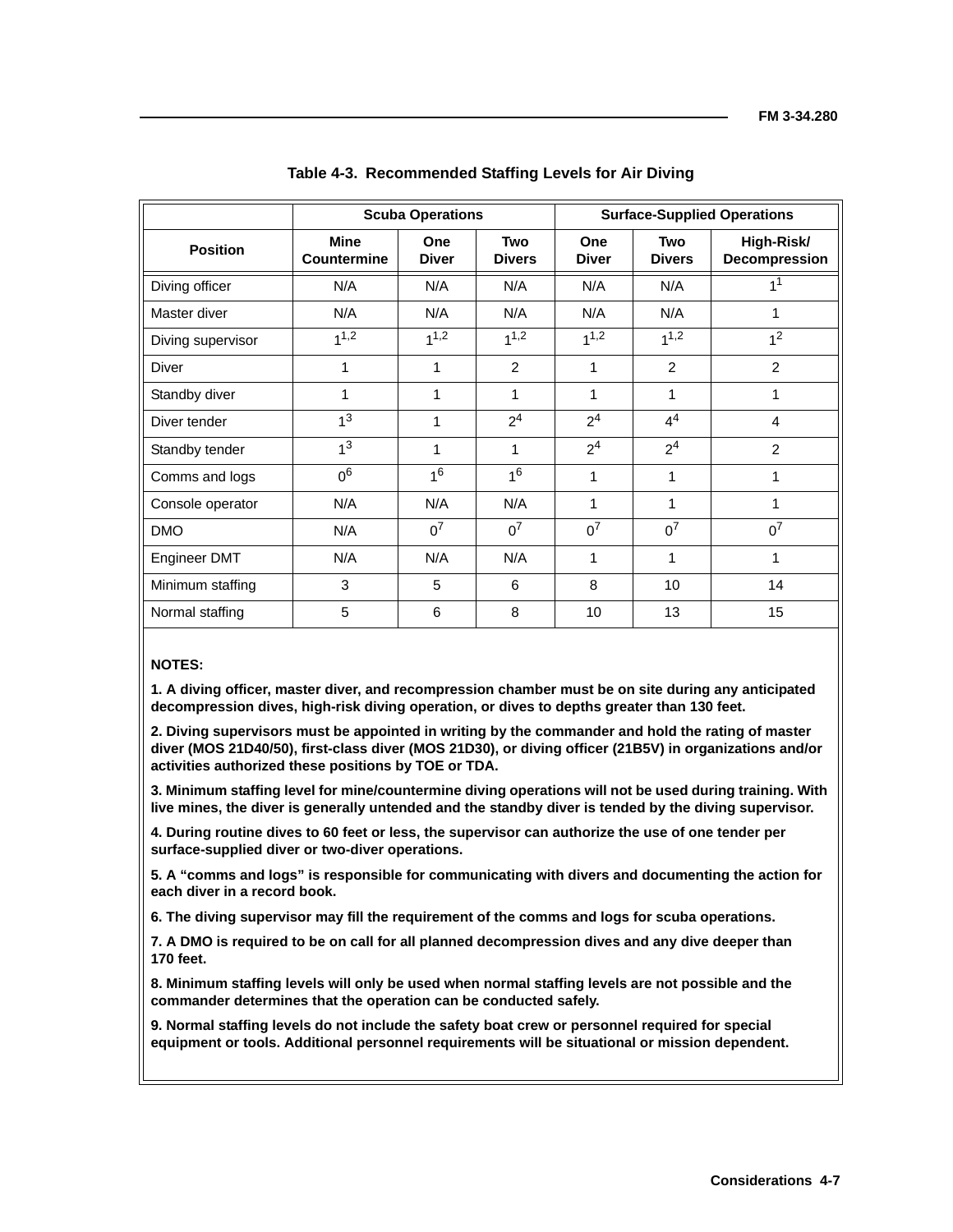### **SURFACE-SUPPLIED DIVING EQUIPMENT**

4-28. Divers use SSD equipment to perform heavy work, such as salvage, welding, or construction. SSD is also used whenever there is the potential for decompression, since it has a virtually unlimited air supply. The SSD set consists of a helmet, an umbilical/air hose, and a communications system. The SSD gives the diver the ability to speak directly to the surface personnel to give real-time feedback of inspections and work.

#### **Compressors and Air Supply**

4-29. Divers have several different compressors to supply air for either scuba or SSD. Divers also have the Special Divers Air Support System (SDASS) that is used to store and deliver air to surface-supplied divers.

#### **Recompression Chamber**

4-30. The recompression chamber is used to treat decompression sickness (also referred to as the "bends") or during surface decompression diving operations. A recompression chamber is a steel or aluminum cylinder that is large enough to accommodate a diver and necessary medical support personnel. The chamber may be used to treat diving injuries, such as decompression sickness or air-gas embolisms. When pressurized with air, the chamber can simulate the pressure placed on the human body by a corresponding depth of water. Repressurizing the stricken diver in the chamber reduces the size of the lodged air bubbles. The stricken diver breathes 100 percent oxygen, which further aids in bubble resolution. FM 20-11 has special treatment tables that dictate the times and depths required for the treatment of diving injuries. The chamber can also be used to perform surface decompression for certain types of decompression dives.

# **Underwater Tools**

4-31. Divers have a large variety of hand- and hydraulic-powered tools that are used in construction and salvage. The hydraulic tools include drills, jackhammers, impact wrenches, and chain saws. The teams have the power supply for the tools and are virtually self-sufficient. Engineer diving teams also have specialized cutting and welding equipment for underwater operations.

# **Cameras**

4-32. Diving teams employ underwater cameras, video equipment, and remotely operated vehicles that allow them to take digital pictures or movies of ongoing work. These pictures or movies can then be sent to commanders to provide an accurate picture of the underwater conditions.

# **Hydrographic-Surveying and Sonar Equipment**

4-33. Engineer diving teams are equipped with side-scan sonar and hydrographic-surveying equipment. This equipment is ideal for conducting surveys of river, port, and harbor bottoms. Obstacles and hazards to navigation can be identified and charts created so that vessel captains and crossing site commanders can safely plan and conduct operations.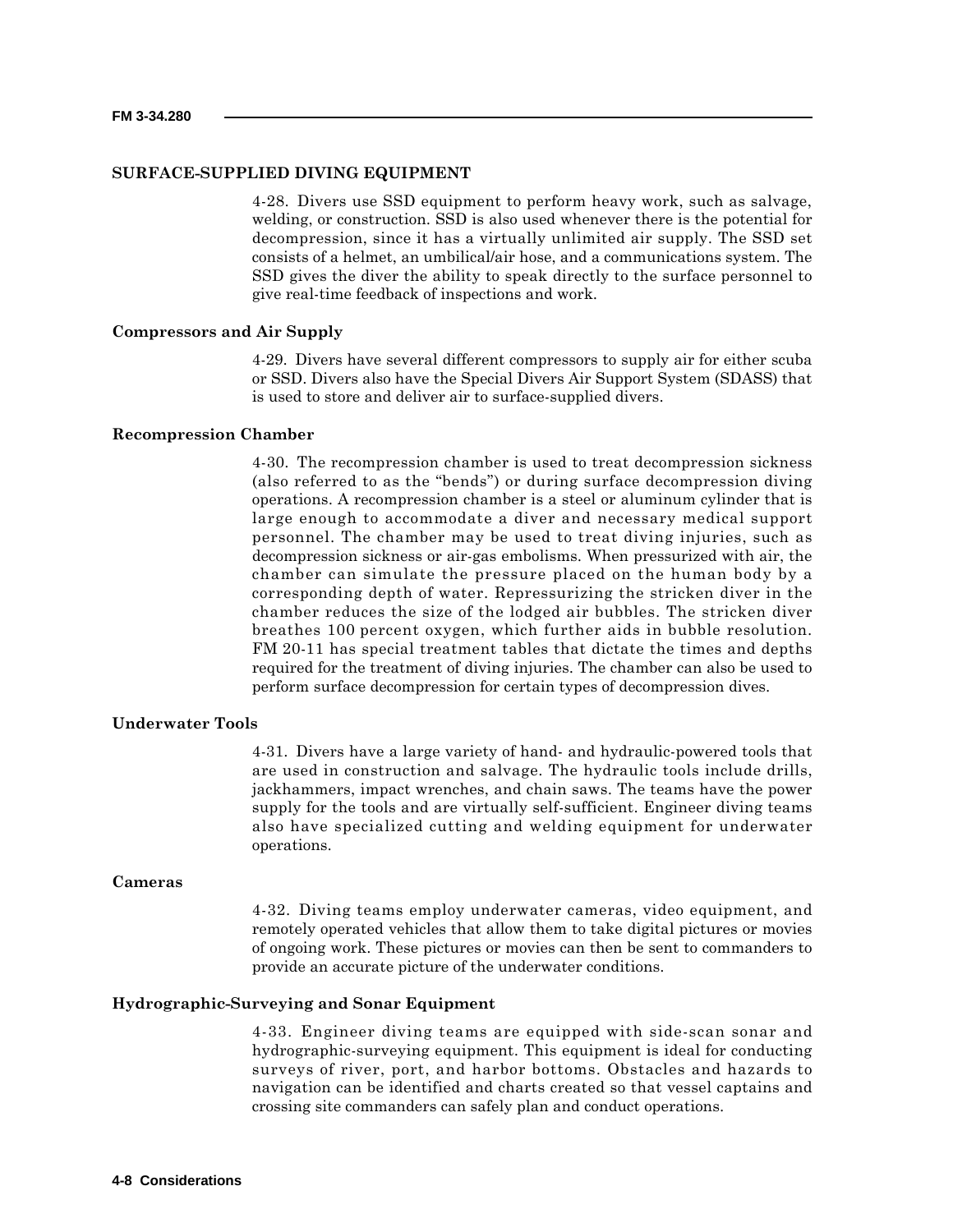# **EXTERNAL SUPPORT**

4-34. Diving teams may require support from other units. These units are discussed below.

# **MAINTENANCE**

4-35. Diving teams are trained to perform operator through direct-support level maintenance on diving equipment. The teams have the capability to perform operator through intermediate-support level maintenance on their vehicles and motorized equipment, but require support for direct-support level maintenance.

# **MEDICAL**

4-36. Diving teams have medical technicians specially trained in divingrelated injuries but require support for more advanced forms of medical care. Senior-rated divers are trained to provide specialized treatment for many diving-related injuries. Advanced diving medical care is normally provided by a diving medical officer (DMO). A diving team requires either direct or indirect ability to contact a DMO. A DMO offers medical advice to the emergency treatment noncommissioned officer (NCO) and the master diver for treating severe diving injuries.

# **MATERIALS-HANDLING EQUIPMENT**

4-37. The diving teams do not have the organic ability to pick up or move several pieces of their equipment. The recompression chamber, the underwater construction set, and SSD sets require materials-handling equipment (MHE).

# **MOBILITY**

4-38. Engineer diving teams may require augmentation with external lift support to move unit equipment once deployed to an AO.

# **GENERAL**

4-39. The diving teams are too small to have all of the general and administrative support they require. Divers depend on supported units for the following combat support and survivability needs:

- Enemy air attack suppression.
- Enemy indirect-fire suppression.
- Scatterable- and fixed-mine clearing.
- Nuclear, biological, and chemical (NBC) decontamination.
- Ammunition.
- Survivability position construction.
- <sup>z</sup> Religious, legal, financial, personnel, and administrative support.
- Field feeding.
- Communication and security equipment maintenance.
- Power generation equipment maintenance.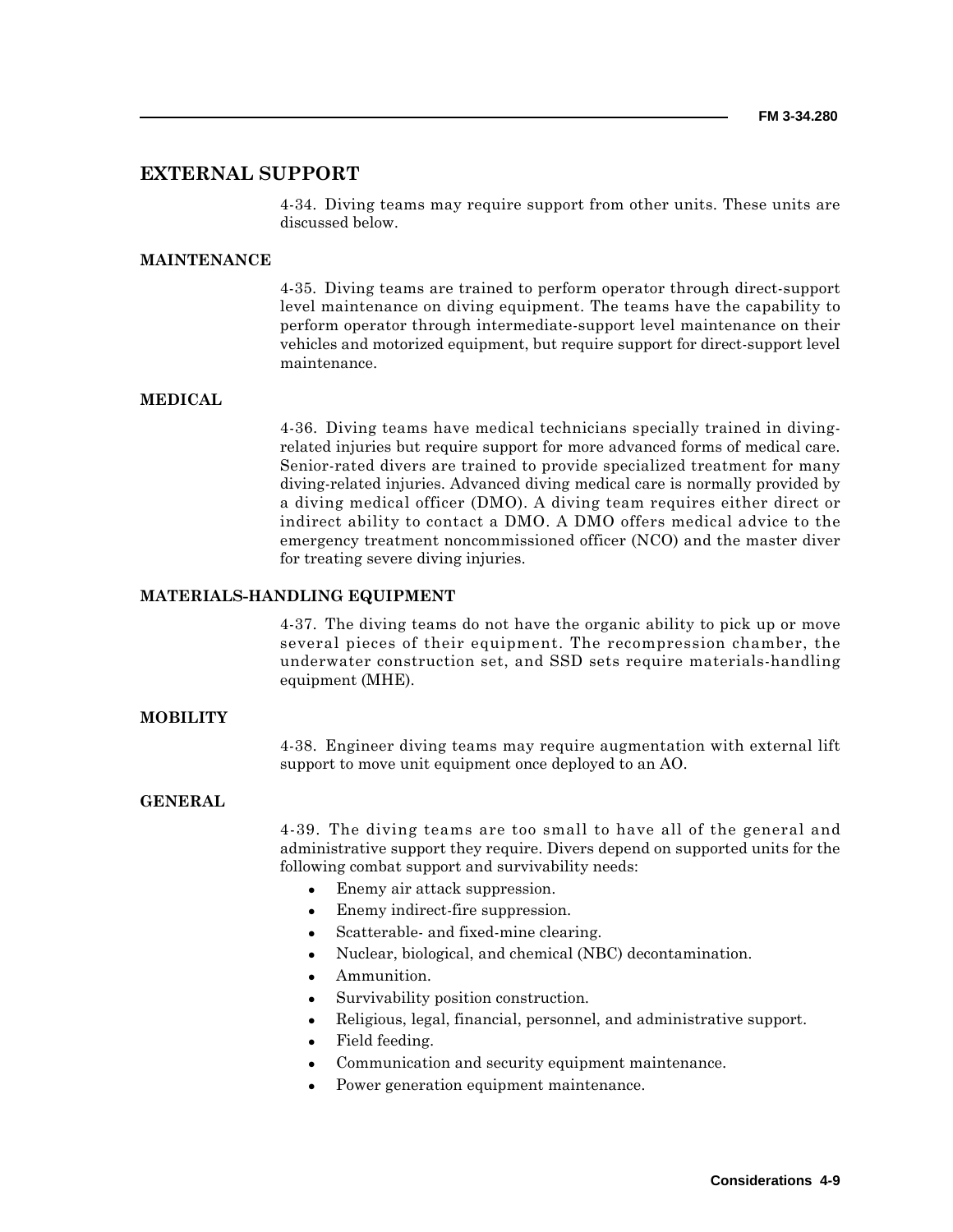# **SAFETY AND RISK ASSESSMENT**

4-40. Many soldier tasks that are performed on the surface have some degree of risk associated with them. Performing those same tasks underwater often increases the associated risks. Many of these risks can be reduced or mitigated through the application of risk management. Following established diving doctrine as outlined in FM 20-11 reduces many of the risks associated with diving operations. The risk assessment of the type of work performed will identify the specific risks associated with a task and the appropriate countermeasure.

4-41. As the risk assessment is conducted, particular attention must be paid to underwater conditions. In many instances, little to nothing is known about a particular underwater environment. Surface conditions such as temperature, wind, and waves are not always indicative of the conditions the diver will be facing. Water temperature can vary as the diver descends or works in thermoclines. Currents can change direction and intensity as tidal flows change. Visibility can change as the diver works on the bottom or through ship traffic that stirs up the bottom.

4-42. Diving-related injuries, such as decompression sickness and arterial gas embolisms, have been known to occur in divers that have followed established safety procedures and diving protocols. The occurrence of these injuries does not in itself indicate that an unsafe act occurred. Any diving-related accident should be investigated according to the procedures outlined in AR 385-40.

4-43. Divers should not fly for at least 12 hours following a decompression dive or for 2 hours after surfacing from a no-decompression dive. If aircraft cabin pressure remains below an altitude of 2,300 feet, flying may be done after any type of air dive.

# **SECURITY**

4-44. Engineer diving teams are extremely small and the units involved often do not have enough organic personnel to provide security during many operations. In most instances, every member of the team is involved in the current operation and other personnel must be tasked to provide security. Members of the surface crew that are trying to provide security while performing as a member of a diving team are placing themselves and the divers at risk by trying to perform two functions at once.

4-45. Diving teams do not possess any crew-served or large-caliber weapons and should not be used in an offensive capacity. During missions in an unsecured environment, divers require the support of security forces.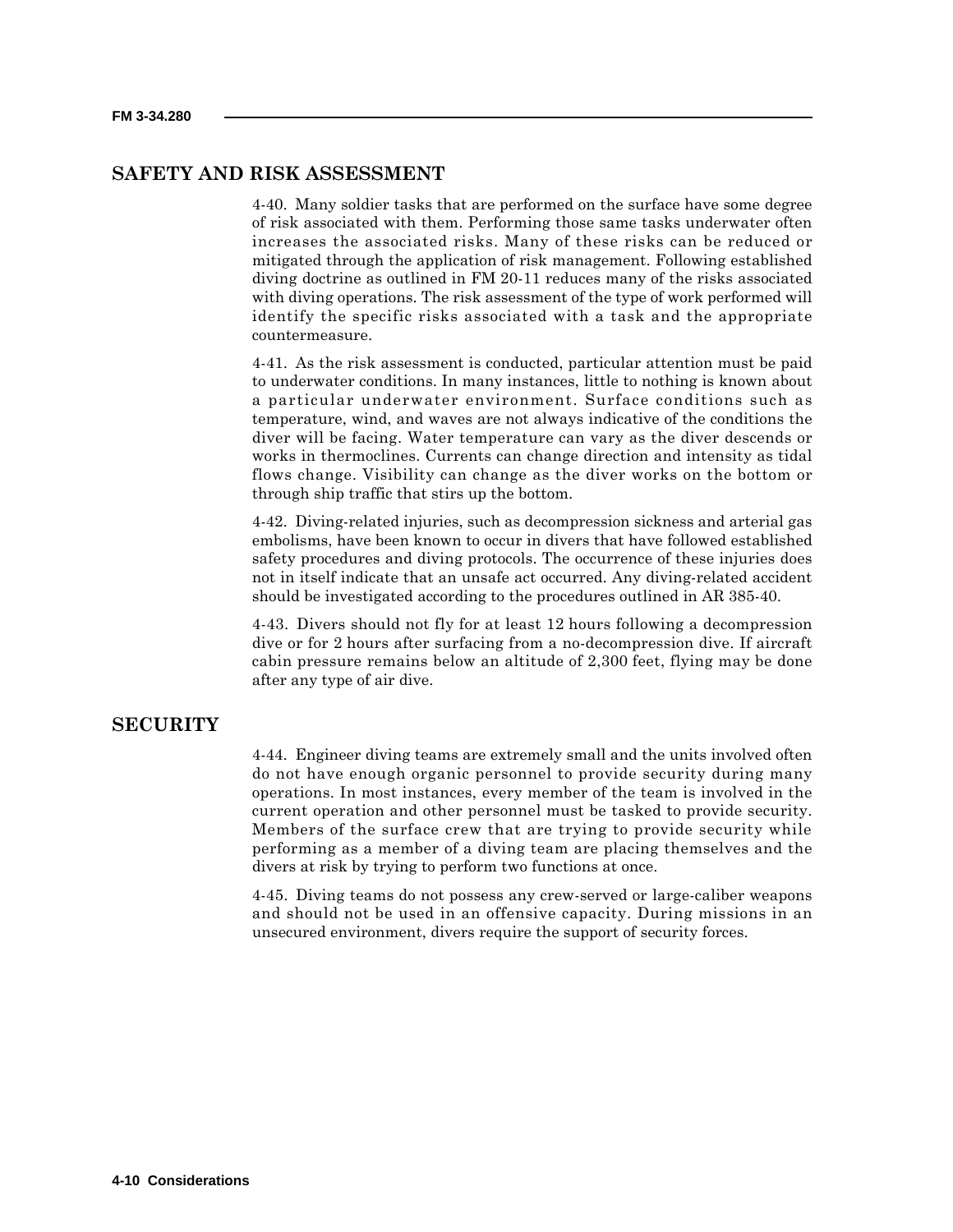# **Appendix**

# **Metric Conversion Chart**

This appendix complies with current Army directives, which state that the metric system will be incorporated into all new publications. *Table A-1* is a conversion chart.

| <b>Metric to English</b> |        |                    | <b>English to Metric</b>                  |        |               |
|--------------------------|--------|--------------------|-------------------------------------------|--------|---------------|
| <b>Multiply</b>          | By     | <b>To Obtain</b>   | <b>To Obtain</b><br><b>Multiply</b><br>By |        |               |
|                          |        |                    | Length                                    |        |               |
| Centimeters              | 0.0394 | Inches             | Inches                                    | 2.5400 | Centimeters   |
| <b>Meters</b>            | 3.2800 | Feet               | Feet                                      | 0.0305 | <b>Meters</b> |
| <b>Meters</b>            | 1.0940 | Yards              | Yards                                     | 0.9144 | <b>Meters</b> |
| <b>Velocity</b>          |        |                    |                                           |        |               |
| Knots                    | 1.6880 | Feet per<br>second | Feet per<br>second                        | 0.5921 | Knots         |
| Meters per<br>second     | 2.237  | Miles per hour     | Miles per hour                            | 0.8684 | Knots         |

# **Table A-1. English-to-Metric Conversion Chart**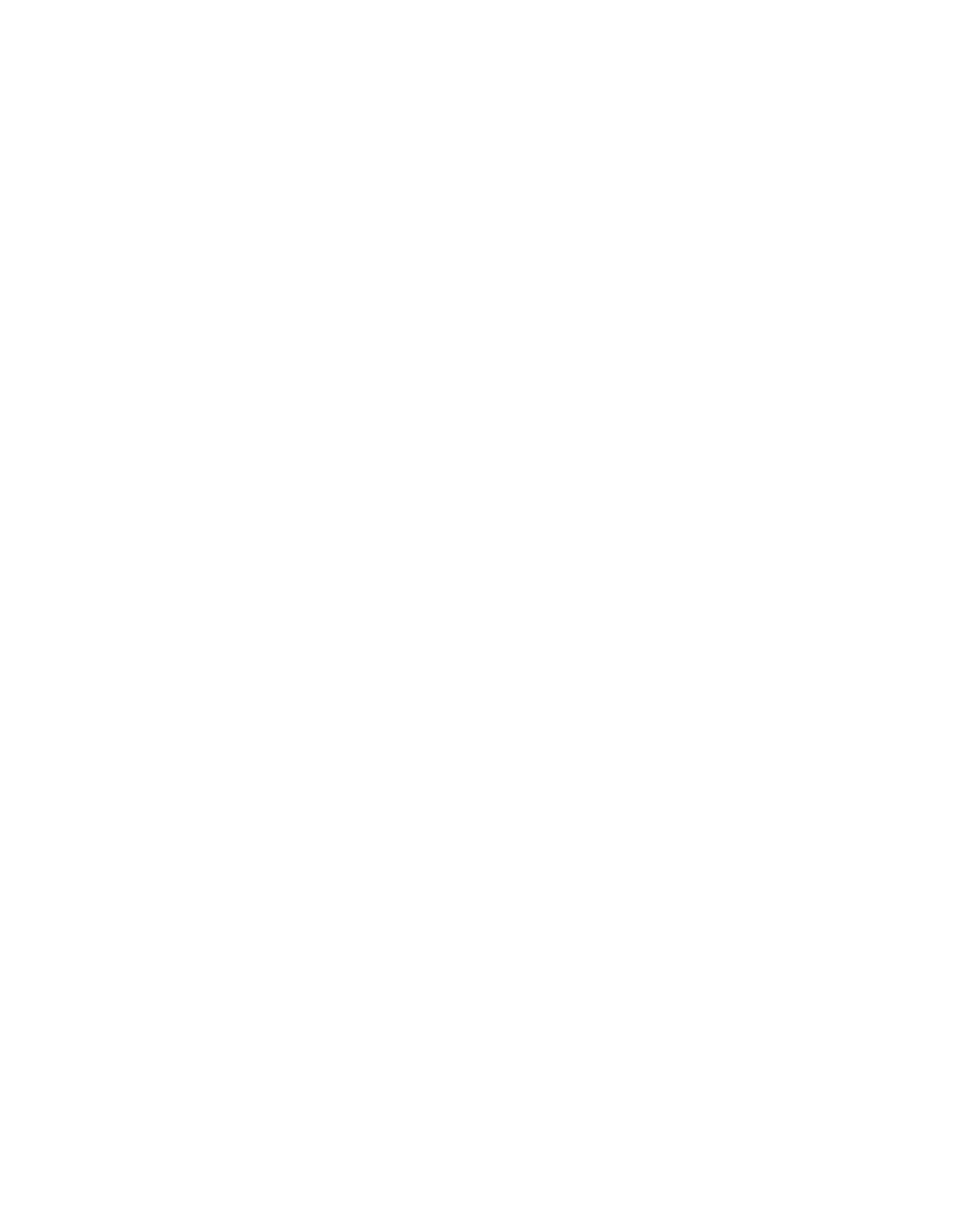# **Glossary**

| 1LT                       | first lieutenant                                                                                                                                                                                                                                                                                                                                                                                                                                                                                                                                                                                                                                        |
|---------------------------|---------------------------------------------------------------------------------------------------------------------------------------------------------------------------------------------------------------------------------------------------------------------------------------------------------------------------------------------------------------------------------------------------------------------------------------------------------------------------------------------------------------------------------------------------------------------------------------------------------------------------------------------------------|
| AR                        | Army regulation                                                                                                                                                                                                                                                                                                                                                                                                                                                                                                                                                                                                                                         |
| area engineer             | An engineer representative from the engineer district or<br>engineer division responsible for contracting construction<br>projects with civilian contractors and monitoring their<br>progress.                                                                                                                                                                                                                                                                                                                                                                                                                                                          |
| Army water terminal       | An Army-controlled harbor or port facilities.                                                                                                                                                                                                                                                                                                                                                                                                                                                                                                                                                                                                           |
| <b>ARTEP</b>              | Army training and evaluation plan                                                                                                                                                                                                                                                                                                                                                                                                                                                                                                                                                                                                                       |
| <b>ASCC</b>               | Army Service Component Command                                                                                                                                                                                                                                                                                                                                                                                                                                                                                                                                                                                                                          |
| $\bf{ASG}$                | area support group                                                                                                                                                                                                                                                                                                                                                                                                                                                                                                                                                                                                                                      |
| attached engineer element | An element that is commanded by its supported unit,<br>maintains liaison and communications with the supported<br>unit, is task-organized by the supported unit, responds to<br>support requests from the supported unit, has its work<br>priorities established by the supported unit, has its spare<br>work available to the supported unit, requests support from<br>the supported unit, and receives logistical support from the<br>supported unit. When attached, an engineer element is<br>provided administrative and logistical support. However,<br>some special logistical and administrative needs are still<br>provided by the parent unit. |
| attn                      | attention                                                                                                                                                                                                                                                                                                                                                                                                                                                                                                                                                                                                                                               |
| bearing pile              | A long, slender column usually of timber, steel, or reinforced<br>concrete driven into the ground to carry a vertical load.                                                                                                                                                                                                                                                                                                                                                                                                                                                                                                                             |
| buoy                      | A float anchored to mark objects or locations underwater.                                                                                                                                                                                                                                                                                                                                                                                                                                                                                                                                                                                               |
| C <sub>2</sub>            | command and control                                                                                                                                                                                                                                                                                                                                                                                                                                                                                                                                                                                                                                     |
| <b>CFAC</b>               | Combined Forces Air Command                                                                                                                                                                                                                                                                                                                                                                                                                                                                                                                                                                                                                             |
| combat zone               | The area required by combat forces for conducting operations,<br>usually forward of the Army rear boundary.                                                                                                                                                                                                                                                                                                                                                                                                                                                                                                                                             |
| comms and logs            | The individual that is responsible for communicating with<br>divers and recording each diver's descent events and time and<br>bottom time. Calculates decompression obligation<br>requirements. Completes dive summary records and official<br>transcripts of the dives. Documents the action for each diver<br>using a record book.                                                                                                                                                                                                                                                                                                                    |
| communications zone       | The rear part of the AO behind the CZ that contains the LOC<br>and supply supporting combat forces.                                                                                                                                                                                                                                                                                                                                                                                                                                                                                                                                                     |
| <b>COMMZ</b>              | communications zone                                                                                                                                                                                                                                                                                                                                                                                                                                                                                                                                                                                                                                     |
| <b>CPT</b>                | captain                                                                                                                                                                                                                                                                                                                                                                                                                                                                                                                                                                                                                                                 |
| CZ                        | combat zone                                                                                                                                                                                                                                                                                                                                                                                                                                                                                                                                                                                                                                             |
|                           |                                                                                                                                                                                                                                                                                                                                                                                                                                                                                                                                                                                                                                                         |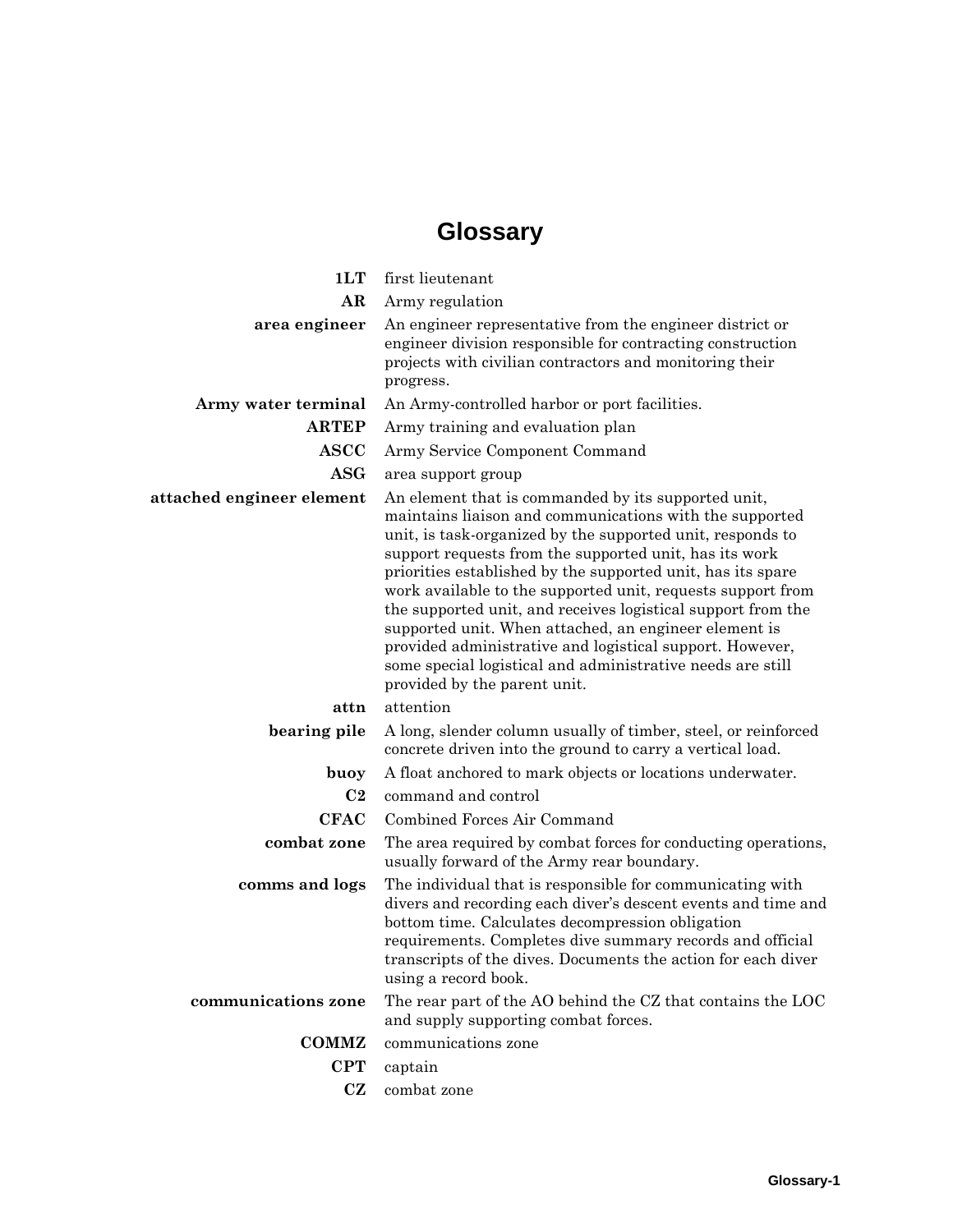$\overline{\phantom{a}}$ 

| DA              | Department of the Army                                                                                                                                                                                                                                                                                                                                                                                                                                                                                                                                |
|-----------------|-------------------------------------------------------------------------------------------------------------------------------------------------------------------------------------------------------------------------------------------------------------------------------------------------------------------------------------------------------------------------------------------------------------------------------------------------------------------------------------------------------------------------------------------------------|
| $\overline{D}C$ | District of Columbia                                                                                                                                                                                                                                                                                                                                                                                                                                                                                                                                  |
| dewater         | To remove water.                                                                                                                                                                                                                                                                                                                                                                                                                                                                                                                                      |
| direct support  | An engineer element in a direct support role is commanded by<br>its parent unit, maintains liaison and communications with<br>supported and parent units, may be task-organized by the<br>parent unit, provides dedicated support to a particular unit,<br>responds to support requests from its supported unit, has its<br>work priority established by the supported unit, has its spare<br>work effort available to the parent unit, requests additional<br>support from the parent unit, and receives logistical support<br>from the parent unit. |
| <b>DMO</b>      | diving medical officer                                                                                                                                                                                                                                                                                                                                                                                                                                                                                                                                |
| <b>DMT</b>      | diving medical technician                                                                                                                                                                                                                                                                                                                                                                                                                                                                                                                             |
| dolphin system  | A cluster of closely driven piles used as a fender for a dock or<br>as a mooring or guide for boats.                                                                                                                                                                                                                                                                                                                                                                                                                                                  |
| dry dock        | An enclosed dock that can be dewatered to provide a stable,<br>dry platform for use during the repair of ships.                                                                                                                                                                                                                                                                                                                                                                                                                                       |
| ea              | each                                                                                                                                                                                                                                                                                                                                                                                                                                                                                                                                                  |
| <b>EAC</b>      | echelons above corps                                                                                                                                                                                                                                                                                                                                                                                                                                                                                                                                  |
| <b>ENCOM</b>    | engineer command                                                                                                                                                                                                                                                                                                                                                                                                                                                                                                                                      |
| <b>EOD</b>      | explosive ordnance disposal                                                                                                                                                                                                                                                                                                                                                                                                                                                                                                                           |
| F               | Fahrenheit                                                                                                                                                                                                                                                                                                                                                                                                                                                                                                                                            |
| fender system   | A system of wood or rubber devices designed to absorb the<br>shock of ship movement and protect the pier structure.                                                                                                                                                                                                                                                                                                                                                                                                                                   |
| flattening      | The removal of the superstructure and then crushing the hull<br>with demolitions into the port bottom.                                                                                                                                                                                                                                                                                                                                                                                                                                                |
| FM              | field manual                                                                                                                                                                                                                                                                                                                                                                                                                                                                                                                                          |
| <b>FSW</b>      | feet of seawater                                                                                                                                                                                                                                                                                                                                                                                                                                                                                                                                      |
| ft              | foot; feet                                                                                                                                                                                                                                                                                                                                                                                                                                                                                                                                            |
| HQ              | headquarters                                                                                                                                                                                                                                                                                                                                                                                                                                                                                                                                          |
| hull            | The lowermost, watertight portion of a vessel that gives it<br>buoyancy.                                                                                                                                                                                                                                                                                                                                                                                                                                                                              |
| <b>JLOTS</b>    | joint logistics over the shore                                                                                                                                                                                                                                                                                                                                                                                                                                                                                                                        |
| <b>JOA</b>      | joint operational area                                                                                                                                                                                                                                                                                                                                                                                                                                                                                                                                |
| LOC             | lines of communication                                                                                                                                                                                                                                                                                                                                                                                                                                                                                                                                |
| <b>LOTS</b>     | logistics over the shore                                                                                                                                                                                                                                                                                                                                                                                                                                                                                                                              |
| <b>MANSCEN</b>  | Maneuver Support Center                                                                                                                                                                                                                                                                                                                                                                                                                                                                                                                               |
| marine railway  | A rail system extending below water designed to bring harbor<br>craft out of the water for repair.                                                                                                                                                                                                                                                                                                                                                                                                                                                    |
| <b>METT-TC</b>  | mission, enemy, terrain, troops, time available, and civilian<br>considerations                                                                                                                                                                                                                                                                                                                                                                                                                                                                       |
| <b>MHE</b>      | materials-handling equipment                                                                                                                                                                                                                                                                                                                                                                                                                                                                                                                          |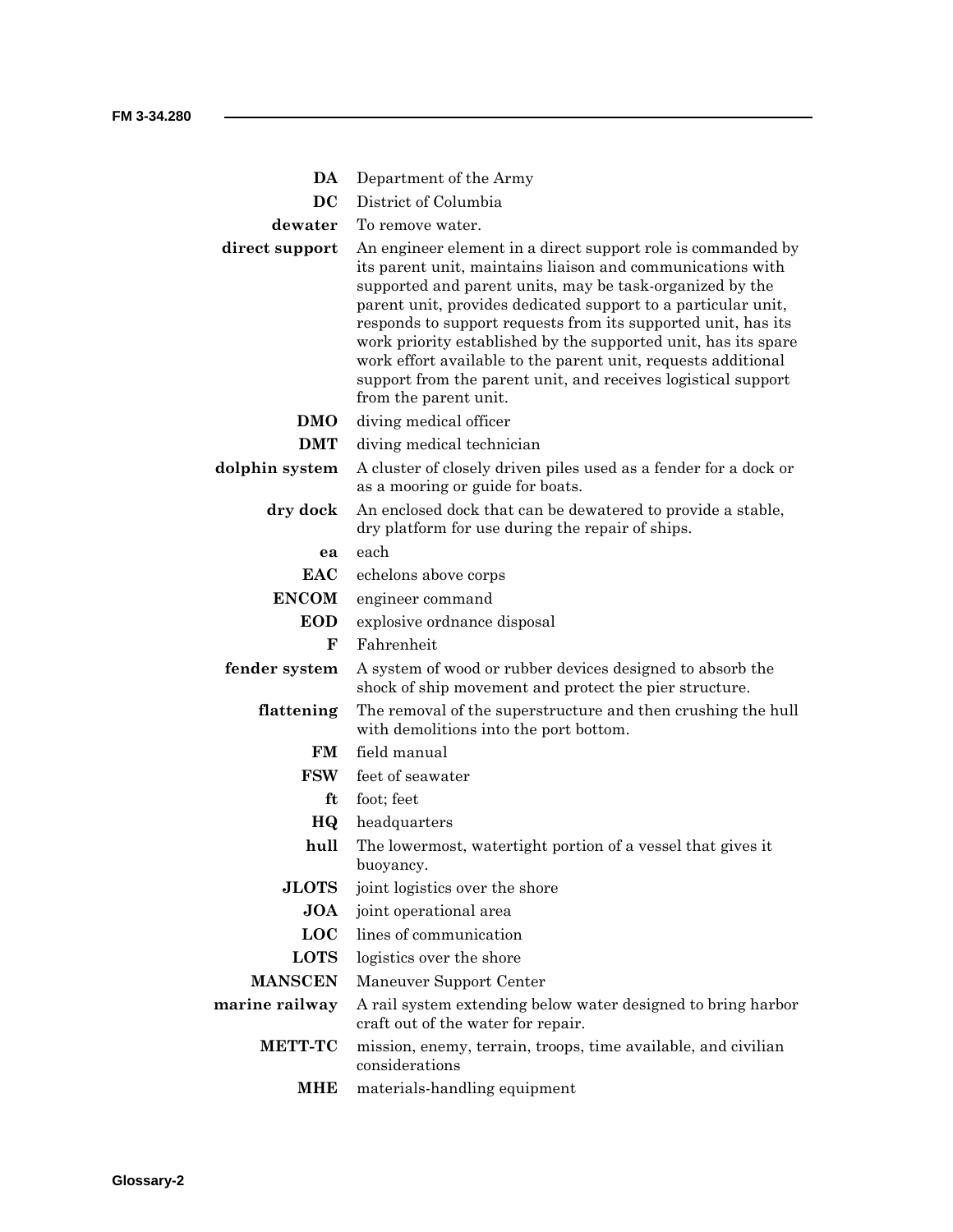| <b>MOPP</b>           | mission-oriented protective posture                                                                                                                                             |
|-----------------------|---------------------------------------------------------------------------------------------------------------------------------------------------------------------------------|
| mooring site          | An area designated for the temporary anchorage of vessels.<br>The site is provided with mooring buoys and designed to allow<br>sufficient space for vessels swinging on a moor. |
| <b>MOS</b>            | military occupational specialty                                                                                                                                                 |
| mps                   | meters per second                                                                                                                                                               |
| ${MSG}$               | master sergeant                                                                                                                                                                 |
| <b>MTP</b>            | mission training plan                                                                                                                                                           |
| N/A                   | not applicable                                                                                                                                                                  |
| <b>NAVFAC</b>         | naval facilities                                                                                                                                                                |
| <b>NBC</b>            | nuclear, biological, and chemical                                                                                                                                               |
| <b>NCO</b>            | noncommissioned officer                                                                                                                                                         |
| <b>OPDS</b>           | offshore petroleum distribution system                                                                                                                                          |
| pier                  | A structure extending into navigable waters used as a landing<br>and for the loading and unloading of vessels.                                                                  |
| POL                   | petroleum, oil, and lubricants                                                                                                                                                  |
| <b>PVT</b>            | private                                                                                                                                                                         |
| quay wall             | The supporting structure for a stretch of paved bank or a solid<br>artificial landing place beside navigational water for<br>convenience in loading and unloading ships.        |
| recompression chamber | An apparatus that is pressurized with air to decompress a<br>diver or treat a pressure-related diving illness after surfacing.                                                  |
| S3                    | Operations and Training Officer (US Army)                                                                                                                                       |
| <b>SALMS</b>          | single-anchor, leg-mooring system                                                                                                                                               |
| <b>SDASS</b>          | Special Divers Air Support System                                                                                                                                               |
| SFC                   | sergeant first class                                                                                                                                                            |
| SGT                   | sergeant                                                                                                                                                                        |
| ship channel          | The deeper part of a harbor, river, or strait that is designated,<br>marked, and maintained to permit the safe passage of ships.                                                |
| ship husbandry        | Work performed on vessels for repair or maintenance.                                                                                                                            |
| SPC                   | specialist                                                                                                                                                                      |
| ${\bf SRC}$           | survival recovery center                                                                                                                                                        |
| <b>SSD</b>            | surface-supplied diving                                                                                                                                                         |
| <b>SSG</b>            | staff sergeant                                                                                                                                                                  |
| surface-supplied air  | Diving equipment in which the breathing air is supplied<br>through flexible rubber hoses to the diver from compressors or<br>storage facilities on the water surface.           |
| <b>TDA</b>            | table of distribution and allowances                                                                                                                                            |
| timekeeper/recorder   | See comms and logs.                                                                                                                                                             |
| <b>TOE</b>            | table of organization and equipment                                                                                                                                             |
| <b>TRADOC</b>         | United States Training and Doctrine Command                                                                                                                                     |
| <b>TSC</b>            | theater support command                                                                                                                                                         |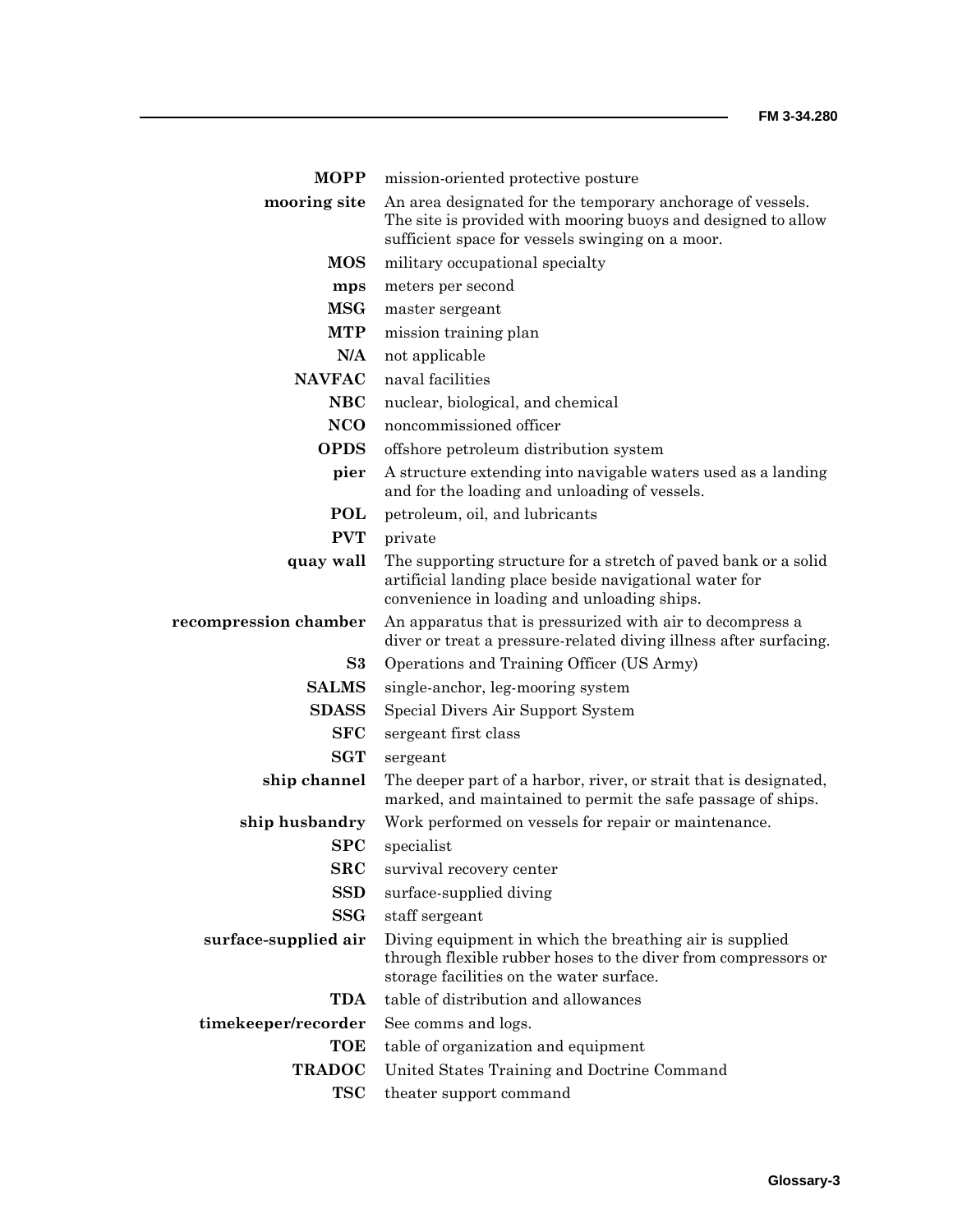- **ULC** unit-level computer
	- **US** United States
- **USAES** United States Army Engineer School

- **vessel superstructure** Any construction built above the main deck of a vessel.
	- **wharf** A structure built along, or at an angle from, the shore of navigable waters so that ships may lie alongside to receive and discharge cargo.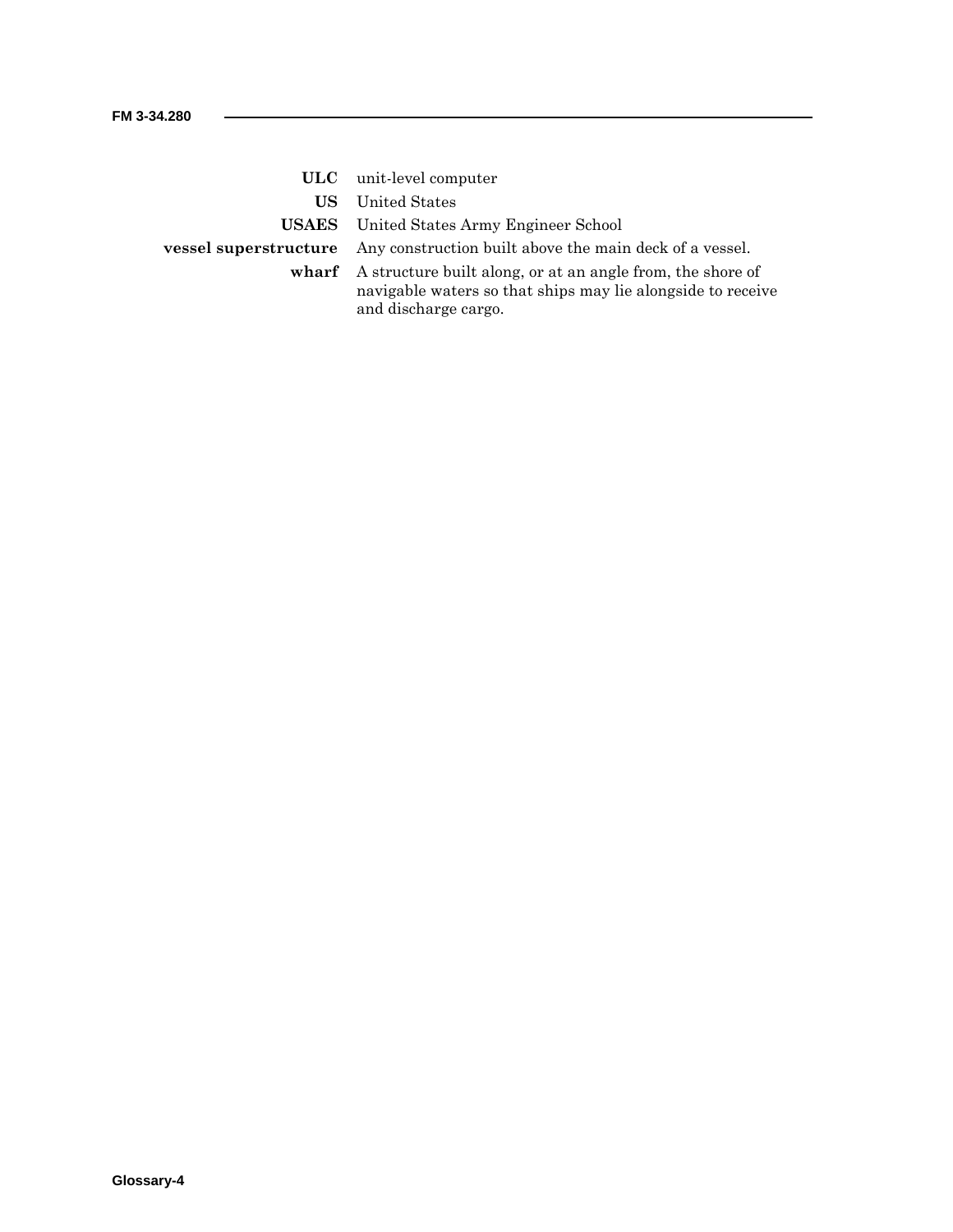# **Bibliography**

- AR 25-30. *The Army Publishing Program*. 16 March 2004.
- AR 385-40. *Accident Reporting and Records*. 1 November 1994.
- AR 611-75. *Management of Army Divers*. 1 October 2002.
- Army Training and Evaluation Plan (ARTEP) 5-530-10-MTP. *Mission Training Plan for the Engineer Heavy Diving Team*. 11 October 2002.
- ARTEP 5-530-12-MTP. *Mission Training Plan for the Engineer Light Diving Team*. 11 October 2002.
- DA Form 2028. *Recommended Changes to Publications and Blank Forms.* 1 February 1974.
- DA Pamphlet 611-21. *Military Occupational Classification and Structure*. 31 March 1999.
- FM 3-0. *Operations*. 14 June 2001.
- FM 3-34. *Engineer Operations*. 2 January 2004.
- FM 3-34.2. *Combined-Arms Breaching Operations*. 31 August 2000.
- FM 3-34.331. *Topographic Surveying*. 16 January 2001.
- FM 3-34.343. *Military Nonstandard Fixed Bridging*. 12 February 2002.
- FM 4-0. *Combat Service Support*. 29 August 2003.
- FM 4-93.4. *Theater Support Command*. 15 April 2003.
- FM 5-34. *Engineer Field Data*. 30 August 1999.
- FM 5-100-15. *Corps Engineer Operations*. 6 June 1995.
- FM 5-102. *Countermobility*. 14 March 1985.
- FM 5-104. *General Engineering*. 12 November 1986.
- FM 5-116. *Engineer Operations: Echelons Above Corps*. 9 February 1999.
- FM 5-170. *Engineer Reconnaissance*. 5 May 1998.
- FM 5-233. *Construction Surveying*. 4 January 1985.
- FM 5-250. *Explosives and Demolitions*. 30 July 1998.
- FM 5-480. *Port Construction and Repair*. 12 December 1990.
- FM 5-482. *Military Petroleum Pipeline Systems*. 26 August 1994.
- FM 10-67. *Petroleum Supply in Theaters of Operations*. 18 February 1983.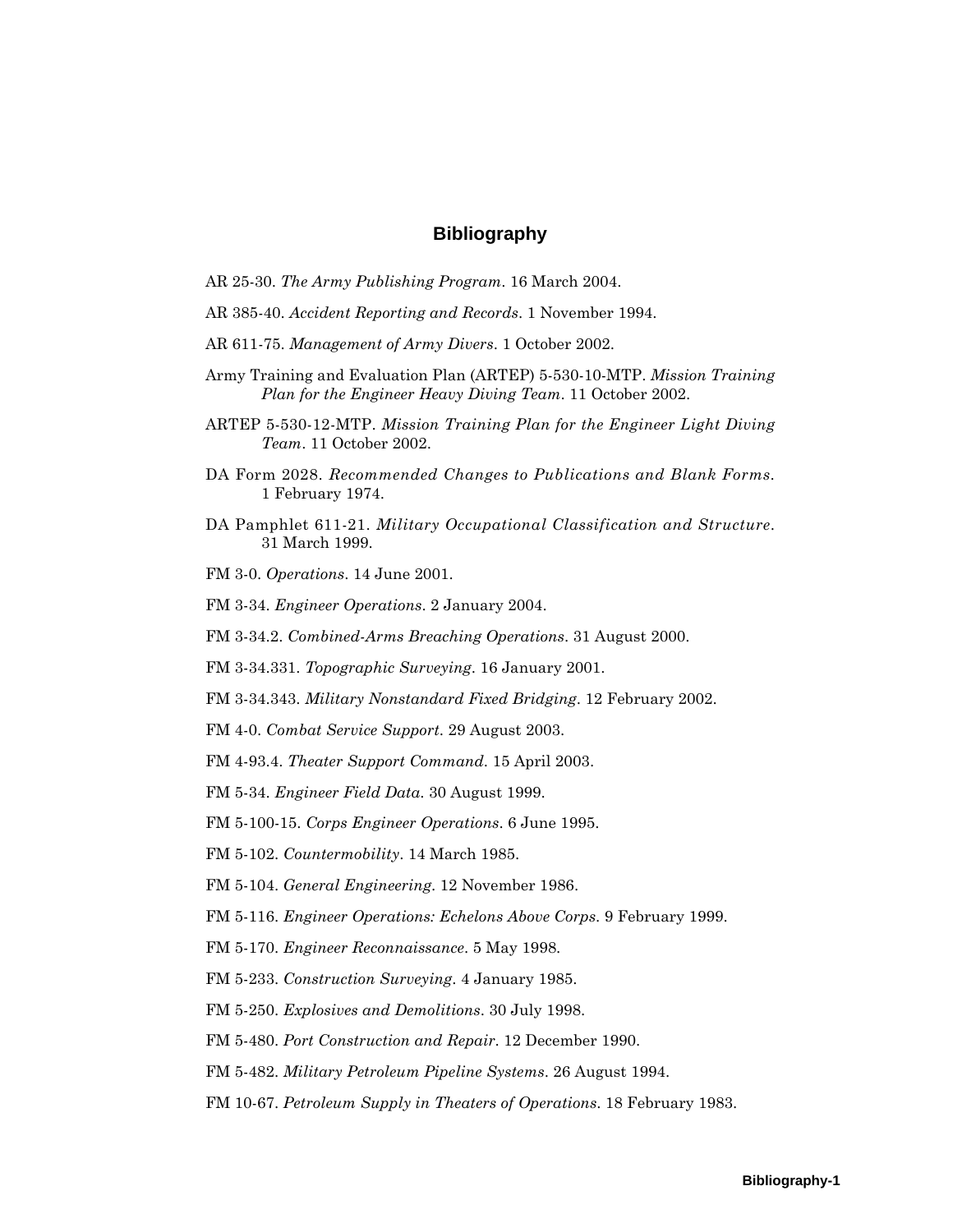- FM 20-11. *Military Diving*. 20 January 1999.
- FM 20-32. *Mine/Countermine Operations*. 29 May 1998.
- FM 55-60. *Army Terminal Operations*. 15 April 1996.
- FM 90-13. *River Crossing Operations*. 26 January 1998.
- FM 100-14. *Risk Management*. 23 April 1998.
- FM 101-5. *Staff Organization and Operation*s. 31 May 1997.
- FM 101-5-1. *Operational Terms and Symbols*. 30 September 1997.
- NAVFAC P-990. *Conventional Underwater Construction and Repair Techniques*. May 1995.
- NAVFAC P-991. *Expedient Underwater Repair Techniques*. Undated.
- NAVFAC P-992. *UCT Arctic Operations Manual*. June 1994.
- NAVSEA 0994-LP-017-3010. *Emergency Ship Salvage Material Catalog*. January 1987.
- NAVSEA SW061-AA-MMA-010. *Use of Explosives in Underwater Salvage*. 1 March 1987.
- NAVSEA SW060-AA-MMA-010. *Demolition Materials*. 15 August 1983.
- NAVSHIPS 0994-012-4010. *Emergency Ship Salvage Material Manual*. April 1974.
- S0300-A6-MAN-010. *US Navy Ship Salvage Manual, Volume 1 (Strandings)*. 4 July 1989.
- S0300-A6-MAN-020. *US Navy Ship Salvage Manual, Volume 2 (Harbor Clearance)*. 1 March 1990.
- S0300-A6-MAN-030. *US Navy Ship Salvage Manual, Volume 3 (Firefighting and Damage Control)*. 1 August 1991.
- S0300-A6-MAN-040. *US Navy Ship Salvage Manual, Volume 4 (Deep Ocean Operations)*. 1 August 1993.
- S0300-A6-MAN-050. *US Navy Ship Salvage Manual, Volume 5 (POL Offloading)*. 31 January 1991.
- S0300-A6-MAN-060. *US Navy Ship Salvage Manual, Volume 6 (Oil Spill Response)*. 1 December 1991.
- S0400-AA-SAF-010. *US Navy Salvage Safety Manual*. 25 December 1988.
- STP 5-00B14-SM-TG. *Soldier's Manual and Trainer's Guide, MOS 00B, Diver, Skill Levels 1/2/3/4*. 12 December 2002.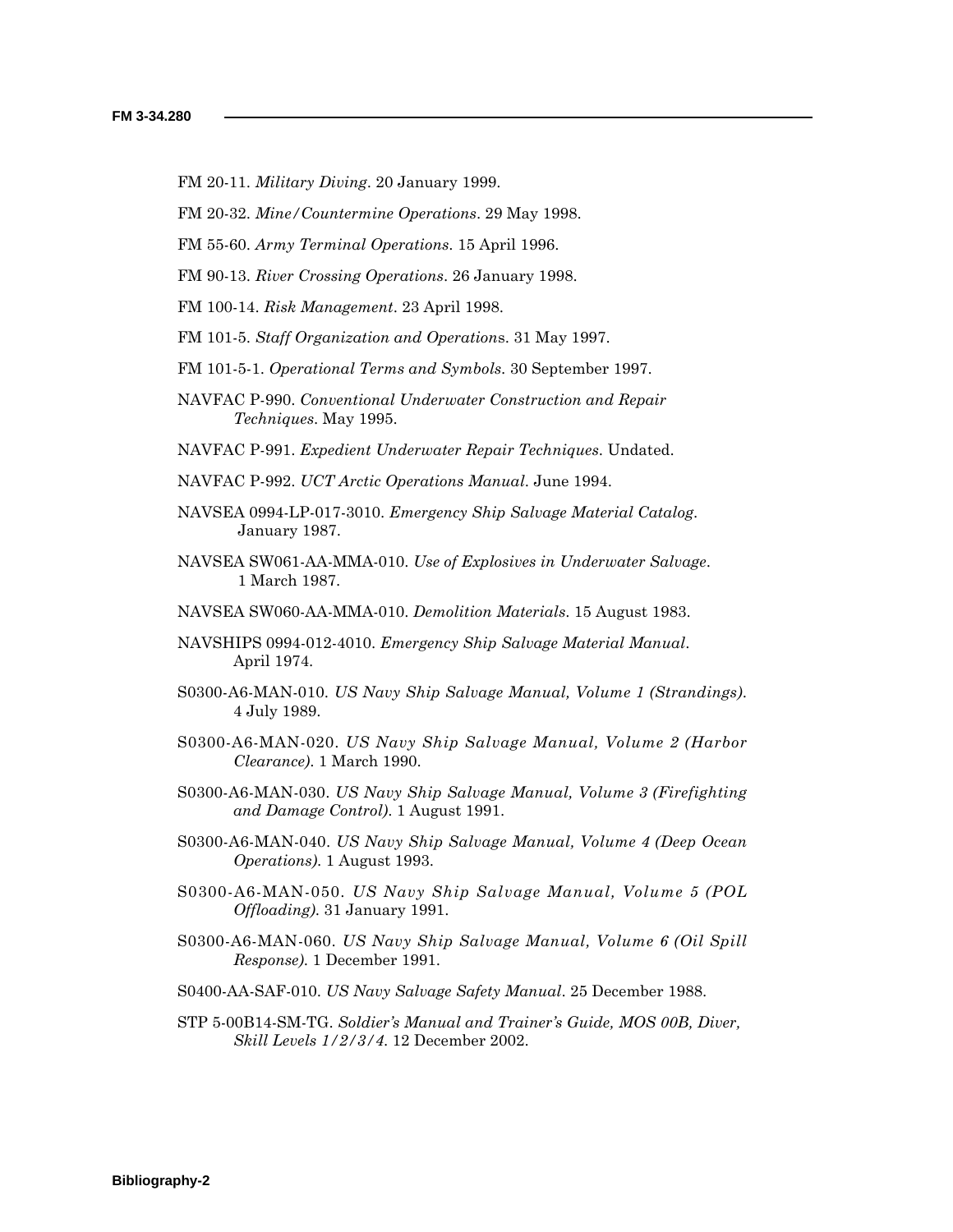**Index**

**B** bridge inspection and repair, 1-3

**C** command and control, 3-1 countermobility, 1-1 **D** damage control and repair, 1-9 decompression procedures altitude diving, 4-5 decompression diving, 4-5 no-decompression diving, 4-5 diver, 2-4, 2-7 diving supervisor, 2-3, 2-6 diving support request procedures, 3-2 diving team leader, 2-5 **E** engineer diving medical technician, 2-4, 2-7 engineer diving team, 2-1 engineer light diving team, 2-5 environmental considerations, 4-2 bottom condition and type, 4-3

> current, 4-2 depth, 4-5 pollution, 4-6

tide, 4-3 visibility, 4-3

equipment, 4-6 scuba, 4-6

external support, 4-9 general, 4-9 maintenance, 4-9

> 4-9 mobility, 4-9

sea state and wave height, 4-3

materials handling equipment,

**H** hydrographic survey, 1-3, 1-10 **I**

in-water hull inspection, 1-8 in-water maintenance, 1-8

water temperature, 4-4

surface-supplied, 4-8

**J** joint logistics over the shore (JLOTS), 1-9

# **L**

lead diver, 2-4, 2-7 light wheeled-vehicle mechanic, 2-4, 2-8

# **M**

manning, 4-6 master diving supervisor, 2-3 mobility, 1-1 modes of diving, 4-1 scuba, 4-1 surface-supplied, 4-1 mooring systems, 1-10

# **O**

obstacle emplacement/reduction, 1-3 offshore petroleum distribution systems (OPDSs), 1-11 operations officer, 2-3

# **P**

physical security systems, 1-8 port, 1-4 clearance, 1-5 construction, 1-4, 1-6 opening, 1-4 rehabilitation, 1-4 repair, 1-5 protection (physical security), 1-7

# **R**

river crossing operations, 1-2

**S**

safety and risk assessment, 4-10 salvage, 1-6 search and recovery, 1-6 security, 4-10 senior diving supervisor, 2-6 ship husbandry, 1-8 supply sergeant, 2-3, 2-7 surface-supplied diving equipment, 4-8 cameras, 4-8 compressors and air supply, 4-8

hydrographic-surveying and sonar equipment, 4-8 recompression chamber, 4-8 underwater tools, 4-8

# **T**

team commander, 2-3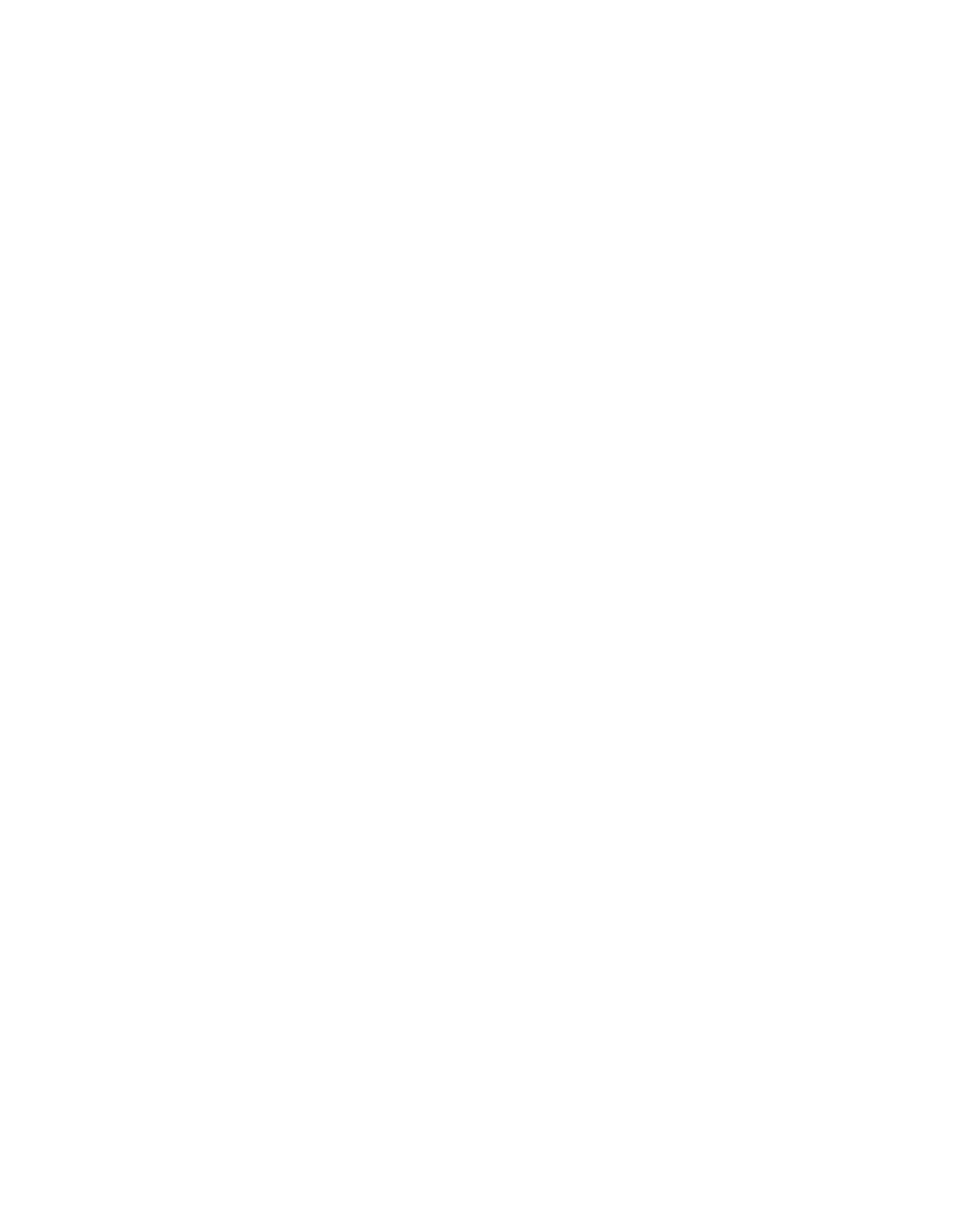By Order of the Secretary of the Army:

# **PETER J. SCHOOMAKER**

*General, United States Army Chief of Staff*

Official:<br>Sandra R. Riley

 **SANDRA R. RILEY**  *Administrative Assistant to the Secretary of the Army 0432105*

# **DISTRIBUTION:**

*Active Army, Army National Guard, and U.S. Army Reserve:* To be distributed in accordance with the initial distribution number 115110, requirements for FM 3-34.280.